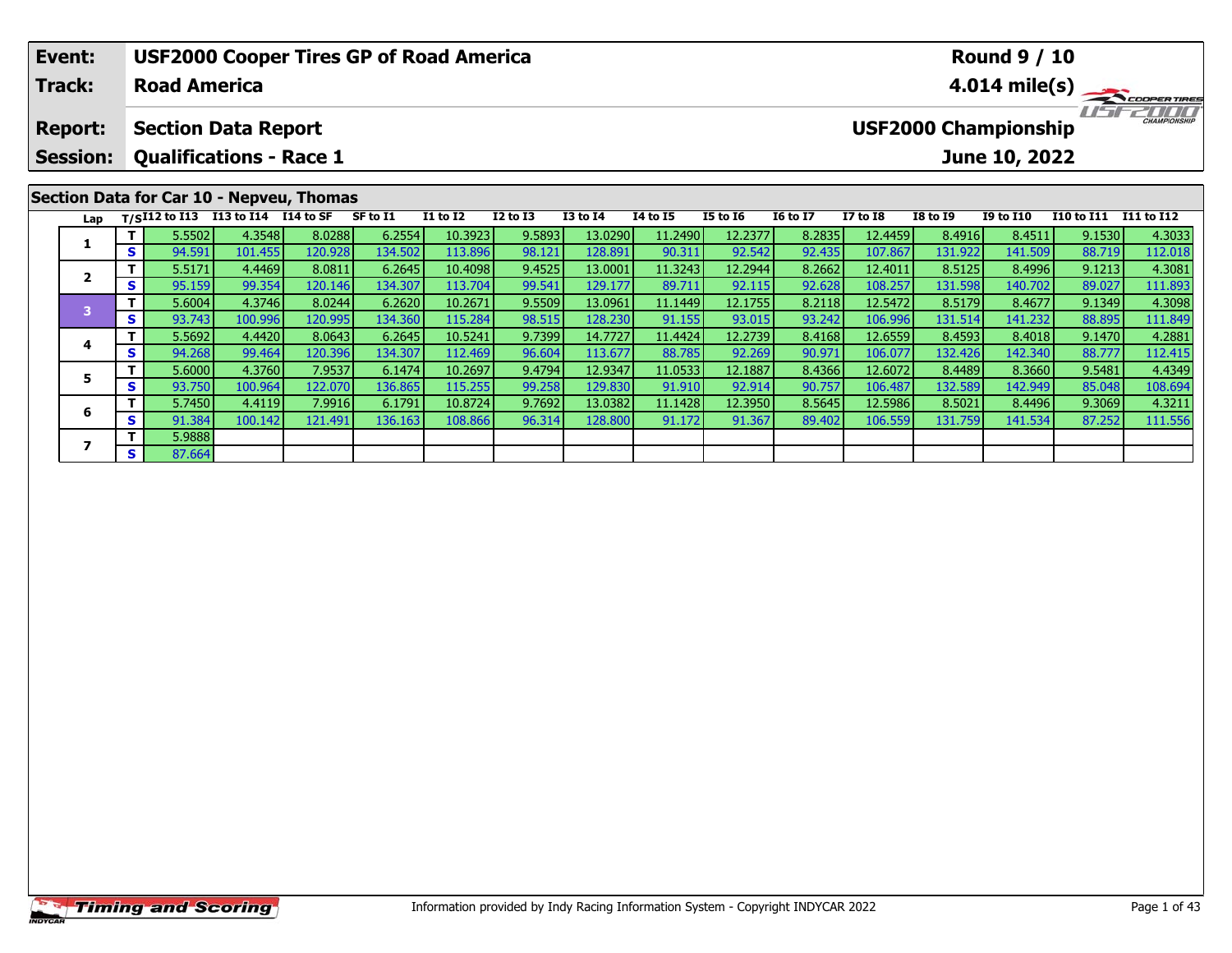| Event:                                   | <b>USF2000 Cooper Tires GP of Road America</b> | <b>Round 9 / 10</b>                                |  |  |  |  |  |  |  |
|------------------------------------------|------------------------------------------------|----------------------------------------------------|--|--|--|--|--|--|--|
| <b>Track:</b>                            | <b>Road America</b>                            | $4.014 \text{ mile(s)}$                            |  |  |  |  |  |  |  |
| <b>Report:</b>                           | <b>Section Data Report</b>                     | <b>CHAMPIONSHIP</b><br><b>USF2000 Championship</b> |  |  |  |  |  |  |  |
|                                          | <b>Session: Qualifications - Race 1</b>        | June 10, 2022                                      |  |  |  |  |  |  |  |
| Section Data for Car 10 - Nepveu, Thomas |                                                |                                                    |  |  |  |  |  |  |  |

|                | <b>Timing and Scoring</b> |
|----------------|---------------------------|
| <b>INDYCAR</b> |                           |

**Lap T/SLap PO to SF SF to PI** 

**<sup>T</sup>** 131.8149 133.5719 **<sup>S</sup>** 109.626 101.881

 **<sup>T</sup>** 131.8995 **<sup>S</sup>** 109.556109.556 **<sup>T</sup>** 131.6852 **<sup>S</sup>** 109.734

107.468

**<sup>T</sup>** 134.4619 **<sup>S</sup>** 107.468

**5 T** 131.8446<br>**S** 109.602

 $\overline{\mathbf{T}}$  $\mathbf{s}$  101.881

**T** 133.2880 169.0891<br> **S** 108.415 84.541

**1**

**2**

**4**

**5**

**6**

**7**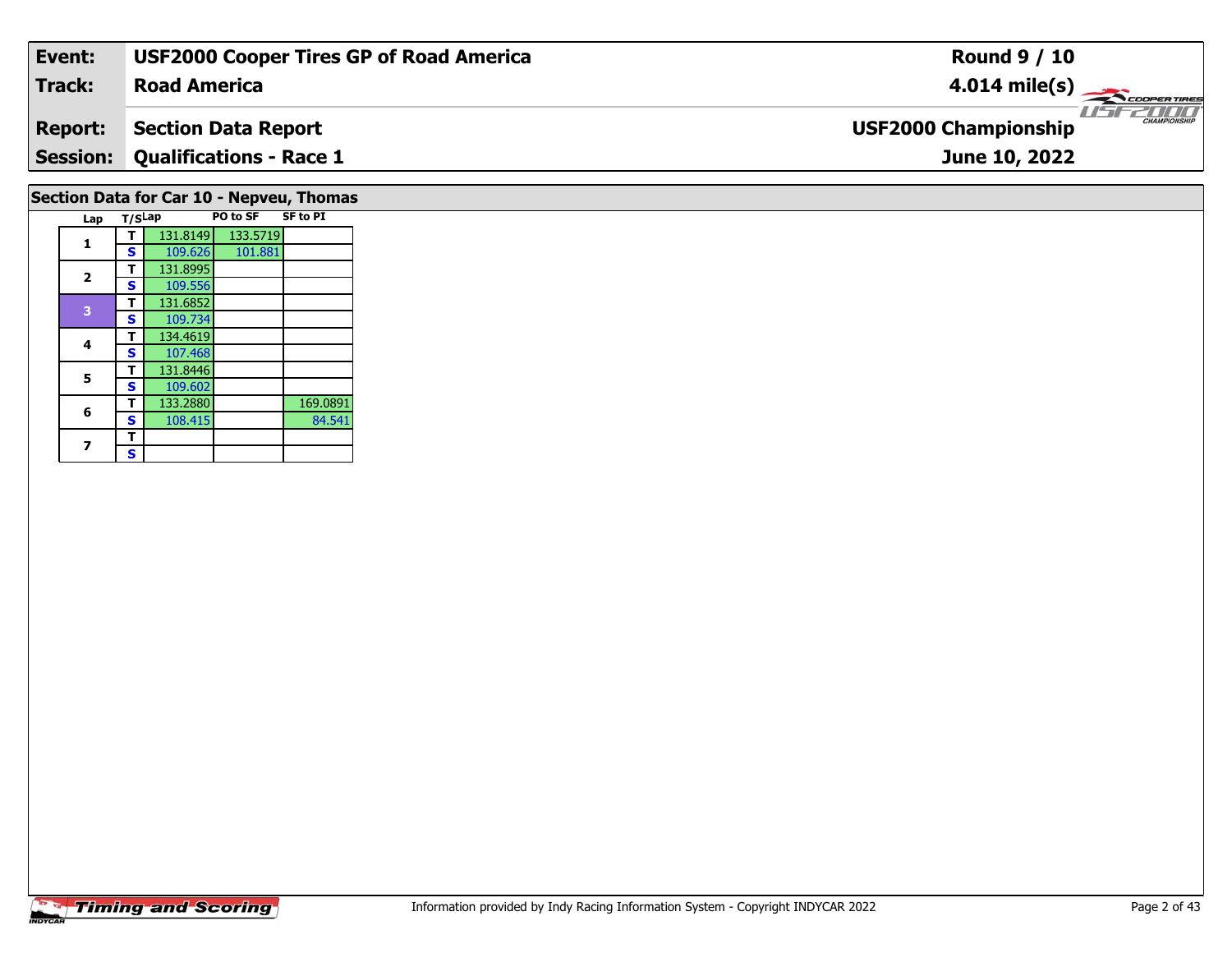|                                              | Event:<br><b>Track:</b> |          | <b>Road America</b>                       |            | <b>USF2000 Cooper Tires GP of Road America</b> |          |                 |              | <b>Round 9 / 10</b><br>$4.014 \text{ mile(s)}$ |                 |                 |                                                    |                 |                 |                  |                   |            |
|----------------------------------------------|-------------------------|----------|-------------------------------------------|------------|------------------------------------------------|----------|-----------------|--------------|------------------------------------------------|-----------------|-----------------|----------------------------------------------------|-----------------|-----------------|------------------|-------------------|------------|
| <b>Section Data Report</b><br><b>Report:</b> |                         |          |                                           |            |                                                |          |                 |              |                                                |                 |                 | <b>CHAMPIONSHIP</b><br><b>USF2000 Championship</b> |                 |                 |                  |                   |            |
|                                              | <b>Session:</b>         |          | <b>Qualifications - Race 1</b>            |            |                                                |          |                 |              |                                                |                 |                 |                                                    |                 |                 | June 10, 2022    |                   |            |
|                                              |                         |          | Section Data for Car 11 - Christie, Dylan |            |                                                |          |                 |              |                                                |                 |                 |                                                    |                 |                 |                  |                   |            |
|                                              | Lap                     |          | $T/SI12$ to $I13$                         | I13 to I14 | I14 to SF                                      | SF to I1 | <b>I1 to I2</b> | $I2$ to $I3$ | <b>I3 to I4</b>                                | <b>I4 to I5</b> | <b>I5 to 16</b> | <b>16 to 17</b>                                    | <b>I7 to I8</b> | <b>I8 to 19</b> | <b>I9 to I10</b> | <b>I10 to I11</b> | I11 to I12 |
|                                              |                         |          | 5.6445                                    | 4.4179     | 7.9771                                         | 6.1623   | 10.4617         | 9.5607       | 12.8154                                        | 11.4216         | 12.5126         | 8.4593                                             | 12.5411         | 8.4406          | 8.7927           | 9.2438            | 4.2851     |
|                                              |                         | s l      | 93.011                                    | 100.006    | 121.712                                        | 136.534  | 113.140         | 98.414       | 131.039                                        | 88.946          | 90.509          | 90.514                                             | 107.048         | 132.719         | 136.012          | 87.848            | 112.493    |
|                                              | $\overline{2}$          |          | 5.6685                                    | 4.3719     | 8.0368                                         | 6.2510   | 10.3801         | 9.5395       | 12.8903                                        | 11.3186         | 12.2689         | 8.3977                                             | 12.4959         | 8.4908          | 8.4695           | 9.1635            | 4.3049     |
|                                              |                         | s l      | 92.617                                    | 101.059    | 120.808                                        | 134.597  | 114.029         | 98.633       | 130.278                                        | 89.756          | 92.307          | 91.178                                             | 107.435         | 131.934         | 141.202          | 88.617            | 111.976    |
|                                              | 3                       |          | 5.6156                                    | 4.4072     | 8.0338                                         | 6.2473   | 10.6498         | 9.6010       | 16.3608                                        | 12.3424         | 13.2792         | 9.9809                                             | 12.6552         | 8.4646          | 8.4101           | 9.1421            | 4.3050     |
|                                              |                         | <b>S</b> | 93.490                                    | 100.249    | 120.853                                        | 134.676  | 111.142         | 98.001       | 102.643                                        | 82.310          | 85.284          | 76.715                                             | 106.083         | 132.343         | 142.199          | 88.825            | 111.973    |
|                                              |                         |          | 5.6282                                    | 4.3823     | 7.9820                                         | 6.1940   | 10.2841         | 9.5876       | 12.8634                                        | 11.1717         | 12.2240         | 8.4117                                             | 12.5278         | 8.4569          | 8.4145           | 9.1681            | 4.3017     |

| S                 | 93.011 | 100.006 | 121.712  | 136.534  | 113.140 | 98.414 | 131.039 | 88.946  | 90.509  | 90.514 | 107.048 | 132.719 | 136.012 | 87.848 | 112.493 |
|-------------------|--------|---------|----------|----------|---------|--------|---------|---------|---------|--------|---------|---------|---------|--------|---------|
|                   | 5.6685 | 4.3719  | 8.0368   | 6.2510   | 10.3801 | 9.5395 | 12.8903 | 11.3186 | 12.2689 | 8.3977 | 12.4959 | 8.4908  | 8.4695  | 9.1635 | 4.3049  |
| S.                | 92.617 | 101.059 | 120.8081 | 134.5971 | 114.029 | 98.633 | 130.278 | 89.756  | 92.307  | 91.178 | 107.435 | 131.934 | 141.202 | 88.617 | 111.976 |
|                   | 5.6156 | 4.4072  | 8.0338   | 6.2473   | 10.6498 | 9.6010 | 16.3608 | 12.3424 | 13.2792 | 9.9809 | 12.6552 | 8.4646  | 8.4101  | 9.1421 | 4.3050  |
| <b>S</b>          | 93.490 | 100.249 | 120.8531 | 134.676  | 111.142 | 98.001 | 102.643 | 82.310  | 85.284  | 76.715 | 106.083 | 132.343 | 142.199 | 88.825 | 111.973 |
|                   | 5.6282 | 4.3823  | 7.9820   | 6.1940   | 10.2841 | 9.5876 | 12.8634 | 11.1717 | 12.2240 | 8.4117 | 12.5278 | 8.4569  | 8.4145  | 9.1681 | 4.3017  |
| $\mathbf{C}$<br>э | 93.280 | 100.819 | 121.637  | 135.835  | 115.094 | 98.138 | 130.550 | 90.936  | 92.646  | 91.026 | 107.162 | 132.463 | 142.125 | 88.573 | 112.059 |
|                   | 5.6064 | 4.3736  | 7.9787   | 6.1945   | 10.2795 | 9.4824 | 12.8265 | 11.1959 | 12.2117 | 8.3074 | 12.4798 | 8.4058  | 8.3496  | 9.1530 | 4.4036  |
| <b>S</b>          | 93.643 | 101.019 | 121.688  | 135.824  | 115.145 | 99.227 | 130.926 | 90.739  | 92.739  | 92.169 | 107.574 | 133.268 | 143.230 | 88.719 | 109.466 |
|                   | 6.2171 |         |          |          |         |        |         |         |         |        |         |         |         |        |         |
| <b>S</b>          | 84.445 |         |          |          |         |        |         |         |         |        |         |         |         |        |         |
|                   |        |         |          |          |         |        |         |         |         |        |         |         |         |        |         |
|                   |        |         |          |          |         |        |         |         |         |        |         |         |         |        |         |

**4**

**6**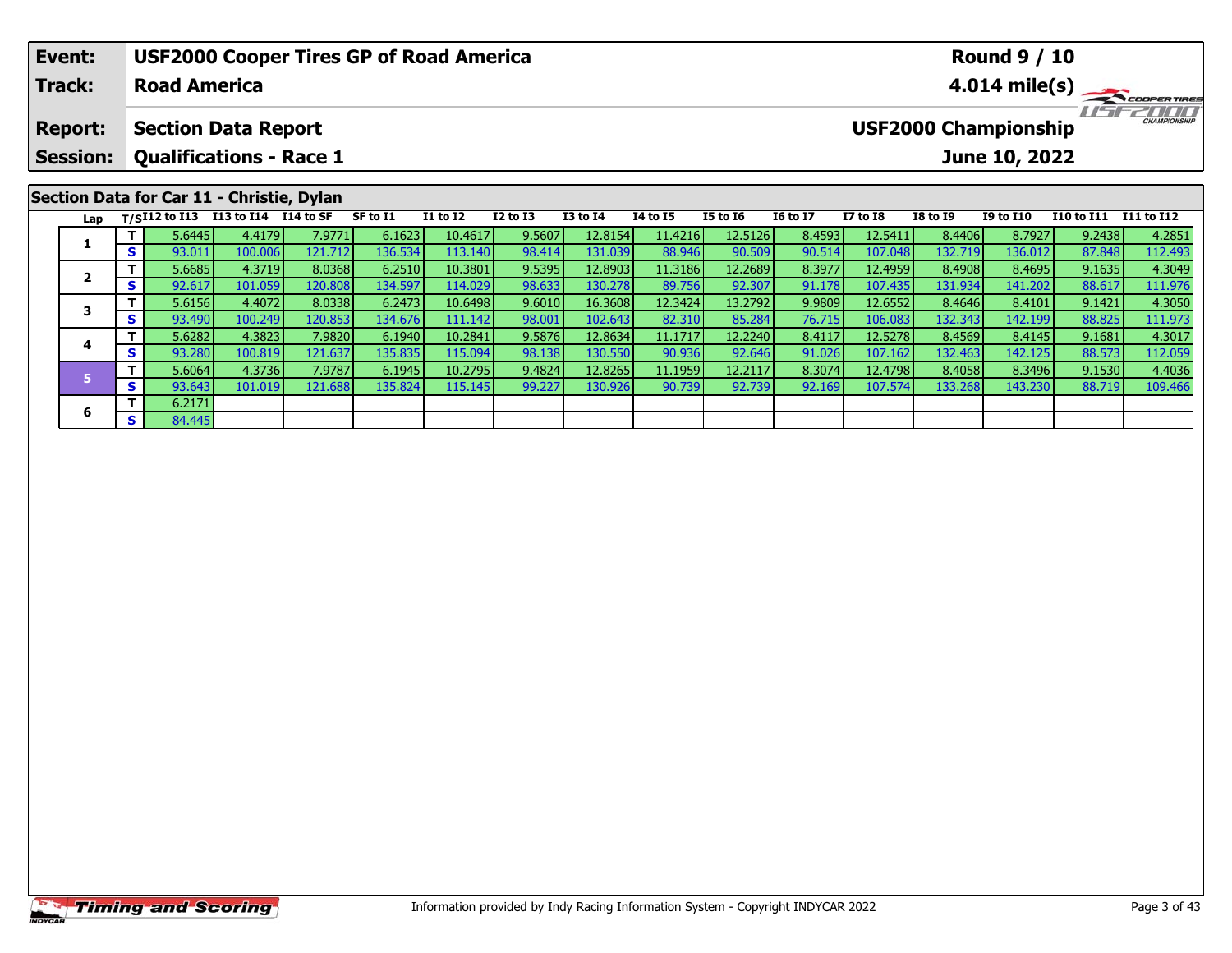| Event:                                    | <b>USF2000 Cooper Tires GP of Road America</b> | <b>Round 9 / 10</b>                                |  |  |  |  |  |  |  |
|-------------------------------------------|------------------------------------------------|----------------------------------------------------|--|--|--|--|--|--|--|
| <b>Track:</b>                             | <b>Road America</b>                            | $4.014 \text{ mile(s)}$                            |  |  |  |  |  |  |  |
| <b>Report:</b>                            | <b>Section Data Report</b>                     | <b>CHAMPIONSHIP</b><br><b>USF2000 Championship</b> |  |  |  |  |  |  |  |
| <b>Session:</b>                           | <b>Qualifications - Race 1</b>                 | June 10, 2022                                      |  |  |  |  |  |  |  |
| Section Data for Car 11 - Christie, Dylan |                                                |                                                    |  |  |  |  |  |  |  |

| Lap |                            |          |          | <b>SF to PI</b> |
|-----|----------------------------|----------|----------|-----------------|
|     |                            | 132.7364 | 135.6224 |                 |
|     | s                          | 108.865  | 100.340  |                 |
|     |                            | 132.0479 |          |                 |
|     | s                          | 109.433  |          |                 |
|     | т                          | 139.4950 |          |                 |
|     | s                          | 103.591  |          |                 |
|     |                            | 131.5980 |          |                 |
|     | s                          | 109.807  |          |                 |
|     |                            | 131.2484 |          | 262.4090        |
|     | S                          | 110.100  |          | 54.476          |
|     | т                          |          |          |                 |
|     | S                          |          |          |                 |
|     | 1<br>2<br>3<br>4<br>5<br>6 |          | T/SLap   | PO to SF        |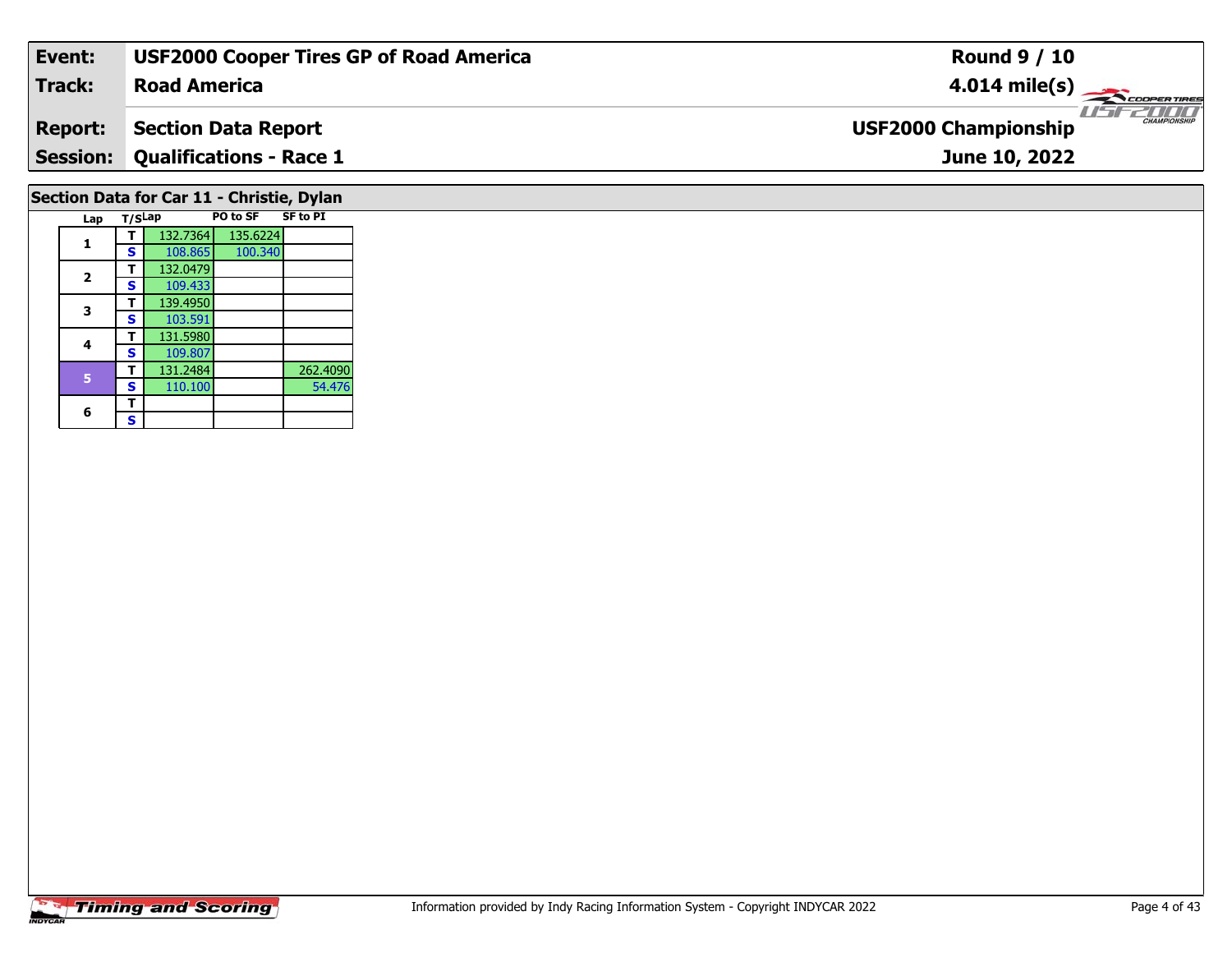| Event:                                                                                                                                            |        |                     | <b>USF2000 Cooper Tires GP of Road America</b>  |         |          |                 |              |                 |                 |                 | <b>Round 9 / 10</b> |                         |                                 |                  |                   |            |  |
|---------------------------------------------------------------------------------------------------------------------------------------------------|--------|---------------------|-------------------------------------------------|---------|----------|-----------------|--------------|-----------------|-----------------|-----------------|---------------------|-------------------------|---------------------------------|------------------|-------------------|------------|--|
| <b>Track:</b>                                                                                                                                     |        | <b>Road America</b> |                                                 |         |          |                 |              |                 |                 |                 |                     | $4.014 \text{ mile(s)}$ |                                 |                  |                   |            |  |
| <b>USF2000 Championship</b><br><b>Section Data Report</b><br><b>Report:</b><br><b>Qualifications - Race 1</b><br><b>Session:</b><br>June 10, 2022 |        |                     |                                                 |         |          |                 |              |                 |                 |                 |                     |                         | TITTITTI<br><b>CHAMPIONSHIP</b> |                  |                   |            |  |
|                                                                                                                                                   |        |                     |                                                 |         |          |                 |              |                 |                 |                 |                     |                         |                                 |                  |                   |            |  |
|                                                                                                                                                   |        |                     | Section Data for Car 12 - Garg, Bijoy           |         |          |                 |              |                 |                 |                 |                     |                         |                                 |                  |                   |            |  |
| Lap                                                                                                                                               |        |                     | T/SI12 to I13 I13 to I14 $\overline{114}$ to SF |         | SF to I1 | <b>I1 to I2</b> | $I2$ to $I3$ | <b>I3 to I4</b> | <b>I4 to I5</b> | <b>I5 to 16</b> | <b>16 to 17</b>     | <b>I7 to I8</b>         | <b>I8 to I9</b>                 | <b>I9 to I10</b> | <b>I10 to I11</b> | I11 to I12 |  |
| 1                                                                                                                                                 |        | 5.5991              | 4.3554                                          | 8.0389  | 6.2496   | 10.9087         | 9.6784       | 14.8479         | 14.4810         | 13.8327         | 9.3234              | 12.9462                 | 8.6295                          | 8.5305           | 9.1411            | 4.3200     |  |
|                                                                                                                                                   | s l    | 93.765              | 101.441                                         | 120.776 | 134.627  | 108.504         | 97.217       | 113.101         | 70.155          | 81.871          | 82.125              | 103.698                 | 129.814                         | 140.192          | 88.835            | 111.585    |  |
| $\overline{2}$                                                                                                                                    |        | 5.5414              | 4.3887                                          | 8.0615  | 6.2728   | 10.3440         | 9.5156       | 12.9915         | 11.1370         | 12.2106         | 8.2789              | 12.4436                 | 8.4892                          | 8.4480           | 9.3399            | 4.3409     |  |
|                                                                                                                                                   | s l    | 94.741              | 100.672                                         | 120.438 | 134.129  | 114.427         | 98.881       | 129.263         | 91.219          | 92.747          | 92.486              | 107.887                 | 131.959                         | 141.561          | 86.944            | 111.047    |  |
| 3                                                                                                                                                 | 5.5958 |                     | 4.3726                                          | 8.0273  | 6.2500   | 10.2857         | 9.4454       | 12.9336         | 11.1200         | 12.2103         | 8.3207              | 12.4422                 | 8.4668                          | 8.4060           | 9.2631            | 4.3137     |  |
|                                                                                                                                                   | S.     | 93.820              | 101.042                                         | 120.951 | 134.618  | 115.076         | 99.616       | 129.842         | 91.359          | 92.750          | 92.021              | 107.899                 | 132.308                         | 142.269          | 87.665            | 111.748    |  |

4 T 5.5936 4.4003 8.0411 6.2533 10.3414 9.4521 12.8809 11.1012 12.1567 8.3227 12.4933 8.4575 8.4091 9.1055 4.2993<br>S 93.857 100.406 120.743 134.547 114.456 99.545 130.373 91.513 93.159 91.999 107.458 132.454 142.216 89.182

5 TT 5.5846| 4.4449| 8.0092| 6.1800| 10.3527| 9.4991| 12.9027| 11.1140| 12.2986| 8.4341| 12.5656| 8.4014| 8.3100| 9.5572| 4.3517<br>| ST 94.009| 99.399| 121.224| 136.143| 114.331| 99.052| 130.152| 91.408| 92.084| 90.784| 106.

**4**

**5**

**6**

**T** 5.8069<br>**S** 90.410

111.748

112.122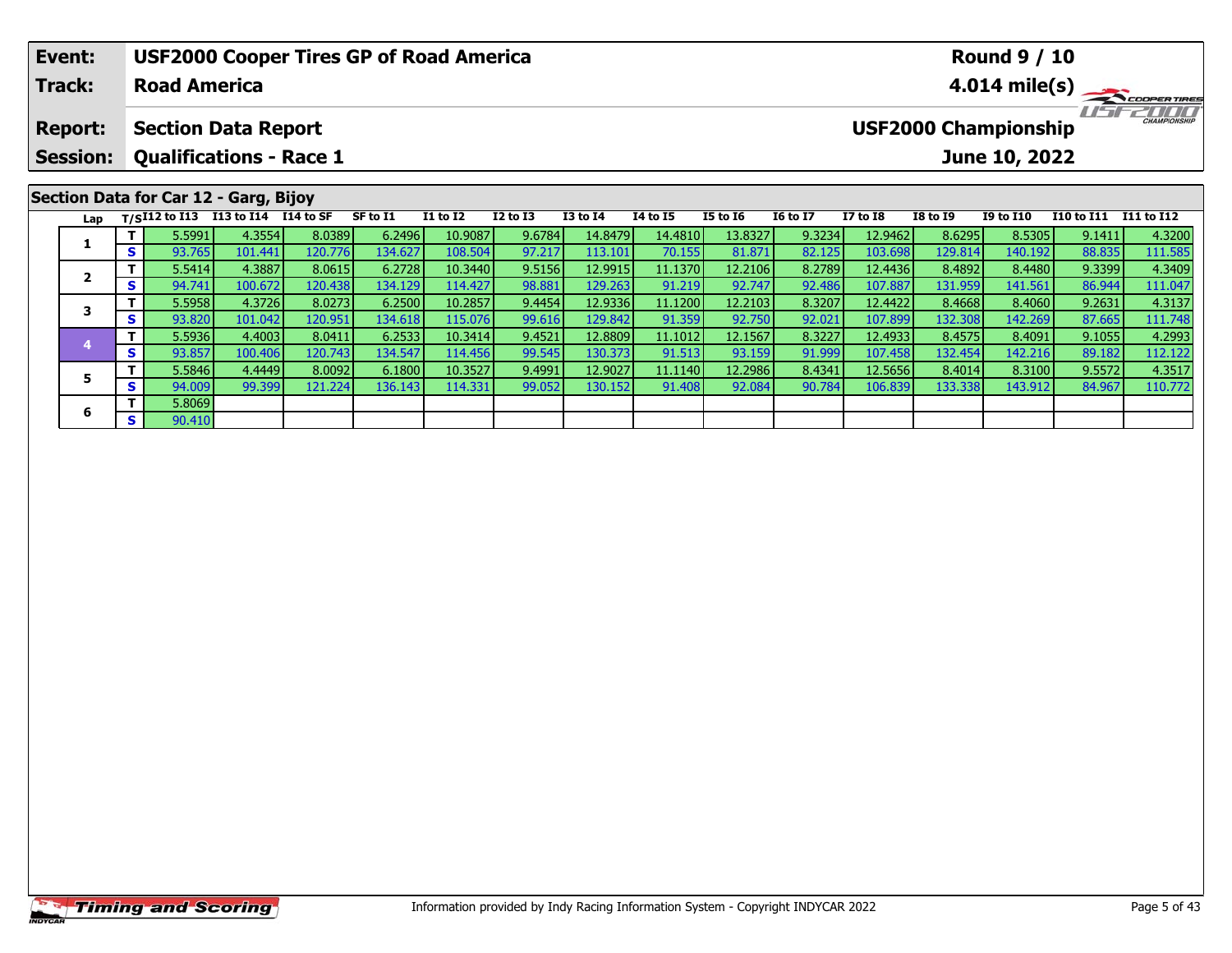| Event:                                | <b>USF2000 Cooper Tires GP of Road America</b> | <b>Round 9 / 10</b>                                |  |  |  |  |  |  |  |
|---------------------------------------|------------------------------------------------|----------------------------------------------------|--|--|--|--|--|--|--|
| <b>Track:</b>                         | <b>Road America</b>                            | $4.014 \text{ mile(s)}$                            |  |  |  |  |  |  |  |
| <b>Report:</b>                        | <b>Section Data Report</b>                     | <b>CHAMPIONSHIP</b><br><b>USF2000 Championship</b> |  |  |  |  |  |  |  |
| <b>Session:</b>                       | <b>Qualifications - Race 1</b>                 | June 10, 2022                                      |  |  |  |  |  |  |  |
| Section Data for Car 12 - Garg, Bijoy |                                                |                                                    |  |  |  |  |  |  |  |

| Lap |                            |          |          | <b>SF to PI</b> |
|-----|----------------------------|----------|----------|-----------------|
|     |                            | 140.8824 | 135.7988 |                 |
|     | S                          | 102.571  | 100.210  |                 |
|     |                            | 131.8036 |          |                 |
|     | S                          | 109.636  |          |                 |
|     |                            | 131.4532 |          |                 |
|     | s                          | 109.928  |          |                 |
|     |                            | 131.3080 |          |                 |
|     | S                          | 110.050  |          |                 |
|     |                            | 132.0058 |          | 257.3830        |
|     | S                          | 109.468  |          | 55.540          |
|     |                            |          |          |                 |
|     | S                          |          |          |                 |
|     | 1<br>2<br>3<br>4<br>5<br>6 |          | T/SLap   | PO to SF        |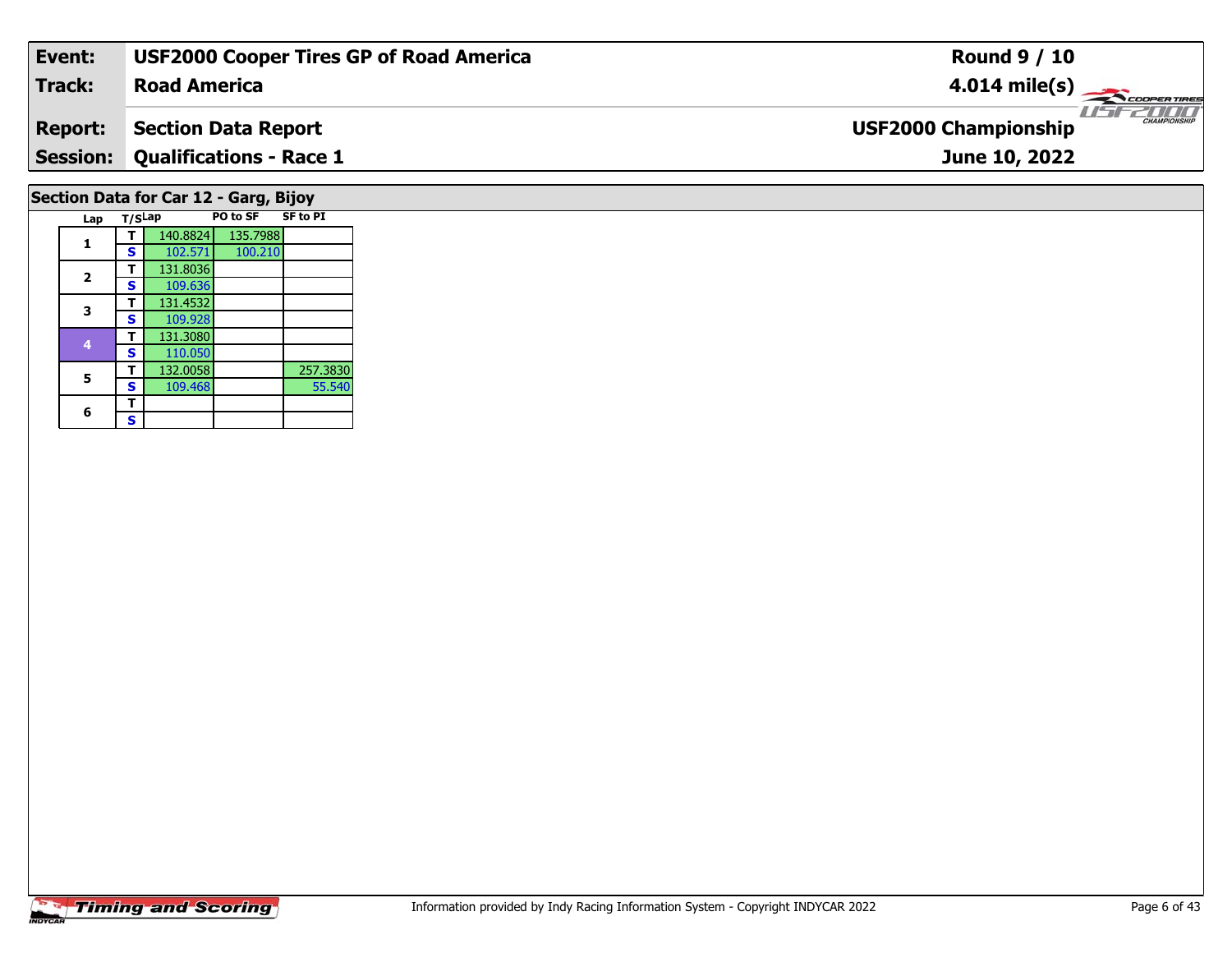| <b>USF2000 Cooper Tires GP of Road America</b><br>Event: |                |         |                                               |                   |                   |                   |                    |                  |                    |                   |                   | <b>Round 9 / 10</b>                                |                    |                   |                   |                   |                   |  |  |
|----------------------------------------------------------|----------------|---------|-----------------------------------------------|-------------------|-------------------|-------------------|--------------------|------------------|--------------------|-------------------|-------------------|----------------------------------------------------|--------------------|-------------------|-------------------|-------------------|-------------------|--|--|
|                                                          | <b>Track:</b>  |         | <b>Road America</b>                           |                   |                   |                   |                    |                  |                    |                   |                   | $4.014 \text{ mile(s)}$                            |                    |                   |                   |                   |                   |  |  |
|                                                          | <b>Report:</b> |         | <b>Section Data Report</b>                    |                   |                   |                   |                    |                  |                    |                   |                   | <b>CHAMPIONSHIP</b><br><b>USF2000 Championship</b> |                    |                   |                   |                   |                   |  |  |
| <b>Qualifications - Race 1</b><br><b>Session:</b>        |                |         |                                               |                   |                   |                   |                    |                  |                    |                   |                   |                                                    |                    | June 10, 2022     |                   |                   |                   |  |  |
|                                                          |                |         | Section Data for Car 17 - Johnson, Nikita (R) |                   |                   |                   |                    |                  |                    |                   |                   |                                                    |                    |                   |                   |                   |                   |  |  |
|                                                          | Lap            |         | T/SI12 to I13 I13 to I14 I14 to SF            |                   |                   | SF to I1          | <b>I1 to I2</b>    | <b>I2 to I3</b>  | <b>I3 to I4</b>    | <b>14 to 15</b>   | <b>I5 to 16</b>   | <b>16 to 17</b>                                    | <b>I7 to I8</b>    | <b>I8 to I9</b>   | <b>I9 to I10</b>  | <b>I10 to I11</b> | <b>I11 to I12</b> |  |  |
|                                                          | 1              | T.<br>S | 5.7024<br>92.066                              | 4.3727<br>101.040 | 7.8902<br>123.053 | 6.0645<br>138.736 | 10.4440<br>113.332 | 9.5660<br>98.360 | 12.8444<br>130.743 | 11.2341<br>90.431 | 12.2604<br>92.371 | 8.3123<br>92.114                                   | 12.5143<br>107.277 | 8.3607<br>133.987 | 8.2762<br>144.500 | 9.3555<br>86.799  | 4.3213<br>111.551 |  |  |
|                                                          |                | T.      | 5.6028                                        | 4.3580            | 7.9852            | 6.1918            | 10.2495            | 9.4524           | 12.8415            | 11.0739           | 12.1715           | 8.3326                                             | 12.6988            | 8.4992            | 8.4103            | 9.3083            | 4.3030            |  |  |
|                                                          | $\overline{2}$ | S       | 93.703                                        | 101.381           | 121.589           | 135.884           | 115.482            | 99.542           | 130.773            | 91.739            | 93.045            | 91.890                                             | 105.719            | 131.804           | 142.196           | 87.239            | 112.025           |  |  |
|                                                          |                | т       | 5.5875                                        | 4.3488            | 7.9955            | 6.2250            | 10.3175            | 9.4903           | 12.8738            | 11.2207           | 12.6741           | 8.5140                                             | 12.7071            | 8.3317            | 8.2572            | 9.1534            | 4.2834            |  |  |
|                                                          | 3              | S       | 93.960                                        | 101.595           | 121.432           | 135.159           | 114.721            | 99.144           | 130.445            | 90.539            | 89.355            | 89.932                                             | 105.650            | 134.454           | 144.832           | 88.715            | 112.538           |  |  |
|                                                          | 4              | т       | 5.7197                                        | 4.4178            | 7.9196            | 6.0658            | 10.4264            | 9.4814           | 12.9412            | 11.8803           | 12.3614           | 8.2798                                             | 12.5368            | 8.4603            | 8.4187            | 9.1086            | 4.2885            |  |  |
|                                                          |                | S       | 91.788                                        | 100.009           | 122.596           | 138.706           | 113.523            | 99.237           | 129.765            | 85.512            | 91.616            | 92.476                                             | 107.085            | 132.410           | 142.054           | 89.152            | 112.404           |  |  |
|                                                          | 5              | T.      | 5.6642                                        |                   |                   |                   |                    | 10.3994          | 13.2302            | 12.0957           | 12.7309           | 8.6021                                             | 12.6630            | 8.4815            | 8.4964            | 9.2302            | 4.2783            |  |  |
|                                                          | 6              | S.      | 92.687                                        |                   |                   |                   |                    | 90.477           | 126.931            | 83.989            | 88.957            | 89.011                                             | 106.018            | 132.079           | 140.755           | 87.977            | 112.672           |  |  |
|                                                          |                | т       | 5.5726                                        | 4.3520            | 8.0070            | 6.2411            | 10.3333            | 9.3478           | 12.8827            | 11.1167           | 12.1477           | 8.2754                                             | 12.5000            | 8.4947            | 8.4700            | 9.2608            | 4.2740            |  |  |
|                                                          |                | S       | 94.211                                        | 101.521           | 121.258           | 134.810           | 114.546            | 100.656          | 130.355            | 91.386            | 93.228            | 92.525                                             | 107.400            | 131.874           | 141.194           | 87.686            | 112.786           |  |  |
|                                                          | 7              |         | 5.5503                                        | 4.3440            | 7.9816            | 6.2184            | 10.3572            | 9.4721           | 12.9660            | 11.2659           | 12.0957           | 8.2236                                             | 12.5650            | 8.5006            | 8.4406            | 9.2964            | 4.2935            |  |  |
|                                                          |                | S.      | 94.589                                        | 101.708           | 121.643           | 135.302           | 114.282            | 99.335           | 129.517            | 90.176            | 93.628            | 93.108                                             | 106.844            | 131.782           | 141.685           | 87.351            | 112.273           |  |  |

8 T | 5.5743 4.3838 7.9904 6.2136 10.3101 9.4544 12.9126 11.1940 12.1191 8.3017 12.5856 8.5051 8.4744 9.1857 4.2698<br>8 S 94.182 100.784 121.509 135.407 114.804 99.521 130.053 90.755 93.448 92.232 106.670 131.712 141.120 88.

**8**

**9**

**<sup>T</sup>** 5.6940 **<sup>S</sup>** 92.202

112.273<br>4.2698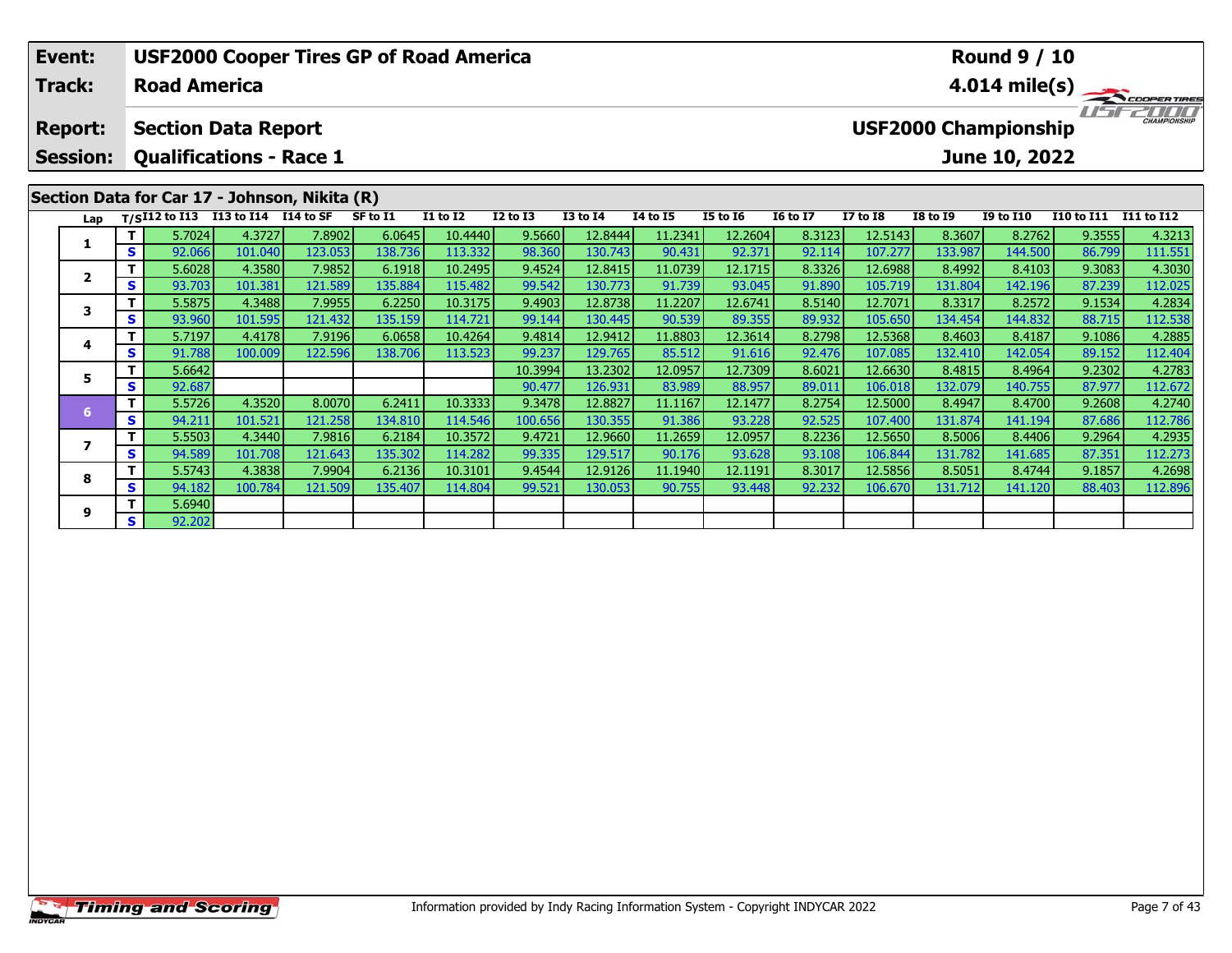| Event:                                        | <b>USF2000 Cooper Tires GP of Road America</b>                               | <b>Round 9 / 10</b>                          |  |  |  |  |  |  |  |
|-----------------------------------------------|------------------------------------------------------------------------------|----------------------------------------------|--|--|--|--|--|--|--|
| Track:                                        | <b>Road America</b>                                                          | $4.014 \text{ mile(s)}$                      |  |  |  |  |  |  |  |
| <b>Report:</b>                                | <b>Section Data Report</b>                                                   | $\frac{1}{1}$<br><b>USF2000 Championship</b> |  |  |  |  |  |  |  |
|                                               | <b>Session: Qualifications - Race 1</b>                                      | June 10, 2022                                |  |  |  |  |  |  |  |
| Section Data for Car 17 - Johnson, Nikita (R) |                                                                              |                                              |  |  |  |  |  |  |  |
| Lap                                           | <b>SF to PI</b><br><b>PIA to PO</b><br>PI to PO<br><b>PO to SF</b><br>T/SLap |                                              |  |  |  |  |  |  |  |

| $\mathbf{1}$    | т            | 131.5190 |         | 134.4011 |          |          |
|-----------------|--------------|----------|---------|----------|----------|----------|
|                 | S            | 109.873  |         | 101.252  |          |          |
| $\overline{2}$  | т            | 131.4788 |         |          |          |          |
|                 | S            | 109.907  |         |          |          |          |
| 3               | т            | 131.9800 |         |          |          |          |
|                 | S            | 109.489  |         |          |          |          |
| 4               | т            | 132.3063 |         |          | 145.8793 |          |
|                 | S            | 109.219  |         |          | 97.992   |          |
| 5               | т            | 240.9630 | 93.8639 | 133.4006 |          | 109.5797 |
|                 | S            | 59.969   | 10.562  | 102.012  |          | 13.887   |
| $6\phantom{1}6$ | т            | 131.2758 |         |          |          |          |
|                 | S            | 110.077  |         |          |          |          |
| 7               | т            | 131.5709 |         |          |          |          |
|                 | $\mathbf{s}$ | 109.830  |         |          |          |          |
| 8               | т            | 131.4746 |         |          | 184.2033 |          |
|                 | S            | 109.910  |         |          | 77.604   |          |
| 9               | т            |          |         |          |          |          |
|                 | S            |          |         |          |          |          |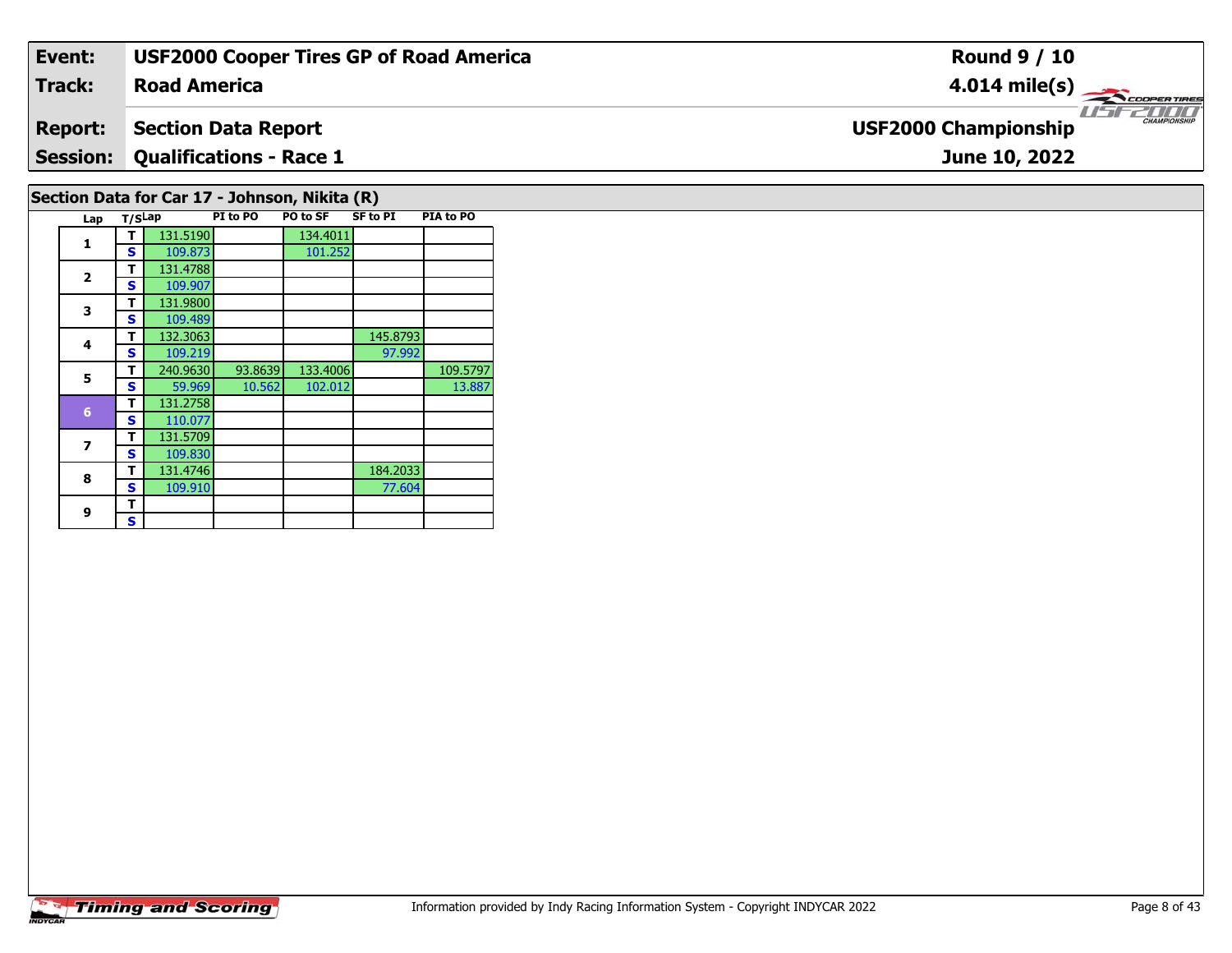| Event:                                                                                                                                            |          | <b>USF2000 Cooper Tires GP of Road America</b><br><b>Round 9 / 10</b> |                      |         |          |                 |                 |                 |                 |                 |                 |                 |                 |                  |                          |                         |
|---------------------------------------------------------------------------------------------------------------------------------------------------|----------|-----------------------------------------------------------------------|----------------------|---------|----------|-----------------|-----------------|-----------------|-----------------|-----------------|-----------------|-----------------|-----------------|------------------|--------------------------|-------------------------|
| <b>Track:</b>                                                                                                                                     |          | <b>Road America</b>                                                   |                      |         |          |                 |                 |                 |                 |                 |                 |                 |                 |                  |                          | $4.014 \text{ mile(s)}$ |
| <b>USF2000 Championship</b><br><b>Section Data Report</b><br><b>Report:</b><br><b>Qualifications - Race 1</b><br><b>Session:</b><br>June 10, 2022 |          |                                                                       |                      |         |          |                 |                 |                 |                 |                 |                 |                 |                 |                  | <b>LIST CHAMPIONSHIP</b> |                         |
|                                                                                                                                                   |          |                                                                       |                      |         |          |                 |                 |                 |                 |                 |                 |                 |                 |                  |                          |                         |
|                                                                                                                                                   |          | Section Data for Car 2 - Lee, Jackson                                 |                      |         |          |                 |                 |                 |                 |                 |                 |                 |                 |                  |                          |                         |
| Lap                                                                                                                                               |          | $T/SI12$ to $\overline{I13}$                                          | I13 to I14 I14 to SF |         | SF to I1 | <b>I1 to I2</b> | <b>I2 to I3</b> | <b>I3 to I4</b> | <b>I4 to I5</b> | <b>I5 to 16</b> | <b>16 to 17</b> | <b>I7 to I8</b> | <b>I8 to I9</b> | <b>I9 to I10</b> | <b>I10 to I11</b>        | I11 to I12              |
|                                                                                                                                                   |          | 5.6897                                                                | 4.3447               | 8.0470  | 6.2896   | 10.3890         | 9.3941          | 12.9543         | 11.1142         | 12.2265         | 8.3631          | 12.3319         | 8.4976          | 8.5072           | 9.1818                   | 4.2936                  |
|                                                                                                                                                   | S I      | 92.272                                                                | 101.691              | 120.655 | 133.771  | 113.932         | 100.160         | 129.634         | 91.406          | 92.627          | 91.555          | 108.864         | 131.829         | 140.576          | 88.441                   | 112.271                 |
| $\overline{2}$                                                                                                                                    |          | 5.6075                                                                | 4.3405               | 8.0310  | 6.2657   | 10.3057         | 9.4075          | 13.0164         | 11.1613         | 12.2105         | 8.2776          | 12.4203         | 8.5295          | 8.5052           | 9.1298                   | 4.2924                  |
|                                                                                                                                                   | s l      | 93.625                                                                | 101.790              | 120.895 | 134.281  | 114.853         | 100.017         | 129.016         | 91.021          | 92.748          | 92.500          | 108.089         | 131.336         | 140.609          | 88.944                   | 112.302                 |
| з                                                                                                                                                 |          | 5.6313                                                                | 4.3307               | 8.0136  | 6.2535   | 10.2537         | 9.4436          | 12.9714         | 11.1668         | 12.2066         | 8.3377          | 12.4182         | 8.5050          | 8.4986           | 9.1363                   | 4.2892                  |
|                                                                                                                                                   | <b>S</b> | 93.229                                                                | 102.020              | 121.158 | 134.543  | 115.435         | 99.635          | 129.463         | 90.976          | 92.778          | 91.834          | 108.107         | 131.714         | 140.718          | 88.881                   | 112.386                 |

**<sup>T</sup>** 5.6203 4.3612 8.0247 6.2557 10.2340 9.3891 12.9879 11.3141 12.2027 8.4578 13.3817 8.6823 8.5540 9.2233 4.3135 **<sup>S</sup>** 93.411 101.307 120.990 134.496 115.657 100.213 129.299 89.791 92.807 90.530 100.324 129.024 139.807 88.043 111.753

**<sup>T</sup>** 5.7121 4.3537 8.0262 6.2620 10.3176 9.4649 12.9931 11.1729 12.2279 8.3156 12.4306 8.5186 8.5189 9.1712 4.2883 **<sup>S</sup>** 91.910 101.481 120.967 134.360 114.720 99.410 129.247 90.926 92.616 92.078 108.000 131.504 140.383 88.543 112.409

6 | T | 5.6016| 4.3638| 8.0289| 6.2546| 10.3349| 9.4725| 13.0439| 11.2307| 12.2139| 8.3592| 12.5592| 8.6337| 8.5602| 9.2592| 4.3186<br>| S | 93.723| 101.246| 120.927| 134.519| 114.528| 99.331| 128.744| 90.458| 92.722| 91.597|

**4**

**5**

**6**

**7**

**7 S**  $\begin{array}{|c|c|c|c|} \hline \textbf{S} & \textbf{85.487} \hline \end{array}$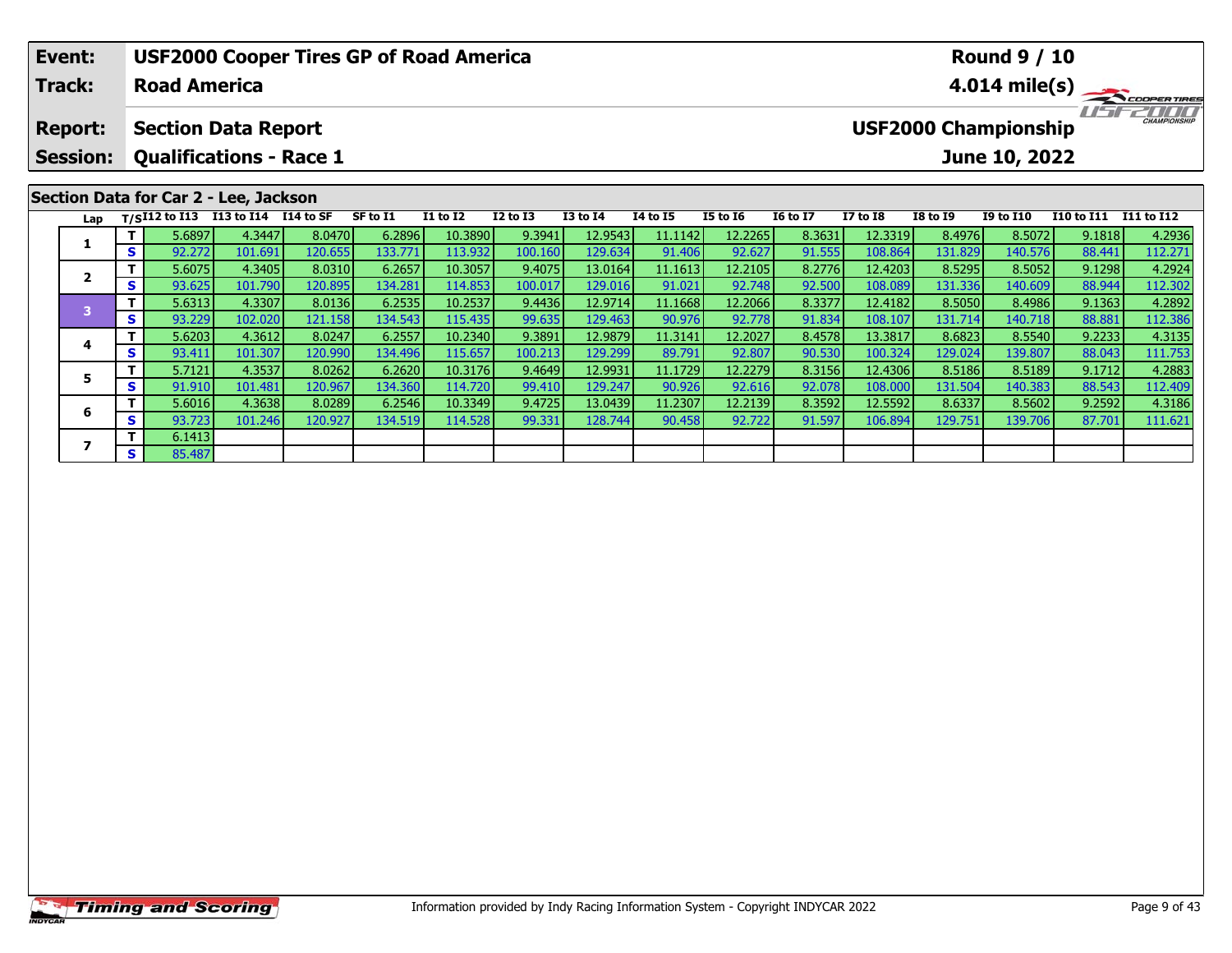| Event:          | <b>USF2000 Cooper Tires GP of Road America</b> | <b>Round 9 / 10</b>                                |
|-----------------|------------------------------------------------|----------------------------------------------------|
| <b>Track:</b>   | <b>Road America</b>                            | $4.014 \text{ mile(s)}$                            |
| <b>Report:</b>  | <b>Section Data Report</b>                     | <b>CHAMPIONSHIP</b><br><b>USF2000 Championship</b> |
| <b>Session:</b> | <b>Qualifications - Race 1</b>                 | June 10, 2022                                      |
|                 | Section Data for Car 2 - Lee, Jackson          |                                                    |

| Lap                     | T/SLap |          | PO to SF | <b>SF to PI</b> |  |  |  |
|-------------------------|--------|----------|----------|-----------------|--|--|--|
|                         | т      | 131.6243 | 135.6878 |                 |  |  |  |
| 1                       | S      | 109.785  | 100.292  |                 |  |  |  |
|                         | т      | 131.5009 |          |                 |  |  |  |
| $\overline{\mathbf{z}}$ | S      | 109.888  |          |                 |  |  |  |
| 3                       | т      | 131.4562 |          |                 |  |  |  |
|                         | S      | 109.926  |          |                 |  |  |  |
|                         | т      | 133.0023 |          |                 |  |  |  |
| 4                       | S      | 108.648  |          |                 |  |  |  |
| 5                       | т      | 131.7736 |          |                 |  |  |  |
|                         | S      | 109.661  |          |                 |  |  |  |
| 6                       | т      | 132.2349 |          | 248.3275        |  |  |  |
|                         | S      | 109.278  |          | 57.565          |  |  |  |
|                         | т      |          |          |                 |  |  |  |
|                         | S      |          |          |                 |  |  |  |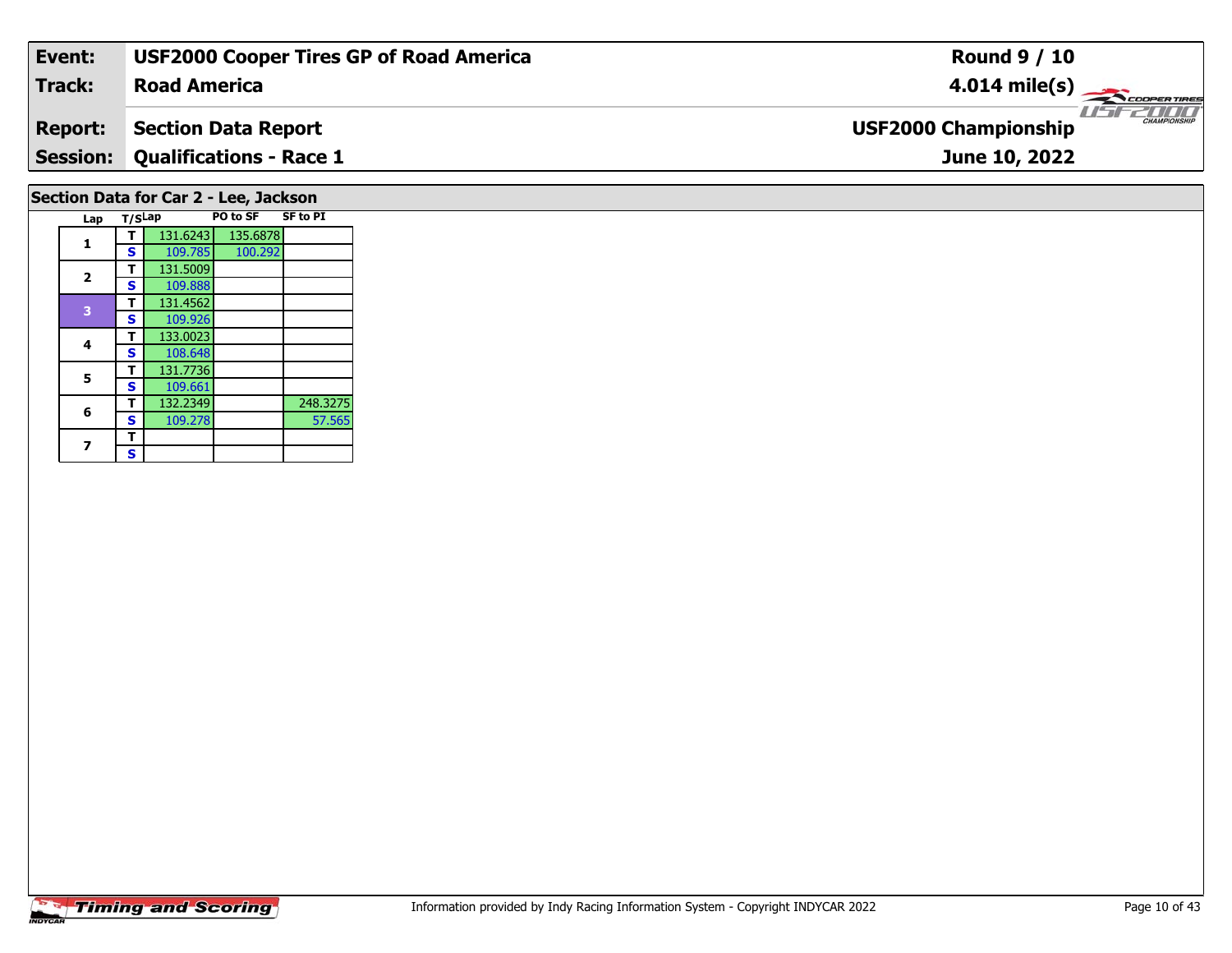| Event:<br>Track:                  |              | <b>USF2000 Cooper Tires GP of Road America</b><br><b>Road America</b> |         |         |          |                                                                                    |              |                 | <b>Round 9 / 10</b><br>4.014 mile(s) |                 |                 |                 |                 |                  |            |            |
|-----------------------------------|--------------|-----------------------------------------------------------------------|---------|---------|----------|------------------------------------------------------------------------------------|--------------|-----------------|--------------------------------------|-----------------|-----------------|-----------------|-----------------|------------------|------------|------------|
| <b>Report:</b><br><b>Session:</b> |              | <b>Section Data Report</b><br><b>Qualifications - Race 1</b>          |         |         |          | <b>IFFE</b><br><b>CHAMPIONSHIP</b><br><b>USF2000 Championship</b><br>June 10, 2022 |              |                 |                                      |                 |                 |                 |                 |                  |            |            |
|                                   |              | <b>Section Data for Car 22 - Rowe, Myles</b>                          |         |         |          |                                                                                    |              |                 |                                      |                 |                 |                 |                 |                  |            |            |
| Lap                               |              | T/SI12 to I13 I13 to I14 I14 to SF                                    |         |         | SF to I1 | <b>I1 to I2</b>                                                                    | $I2$ to $I3$ | <b>I3 to I4</b> | <b>I4 to I5</b>                      | <b>I5 to 16</b> | <b>16 to 17</b> | <b>I7 to I8</b> | <b>I8 to I9</b> | <b>I9 to I10</b> | I10 to I11 | I11 to I12 |
|                                   | T I          | 5.6978                                                                | 4.3645  | 7.9982  | 6.2092   | 10.3328                                                                            | 9.4785       | 13.0955         | 11.4253                              | 12.2911         | 8.3828          | 12.3932         | 8.4854          | 8.5400           | 9.2325     | 4.3178     |
|                                   | S.           | 92.141                                                                | 101.230 | 121.391 | 135.503  | 114.551                                                                            | 99.268       | 128.236         | 88.917                               | 92.140          | 91.340          | 108.326         | 132.018         | 140.036          | 87.955     | 111.641    |
| $\mathbf{2}$                      | Τ.           | 5.5379                                                                | 4.3448  | 8.0473  | 6.2962   | 10.2296                                                                            | 9.3994       | 13.0065         | 11.1303                              | 12.2121         | 8.3571          | 12.3507         | 8.4817          | 8.5302           | 9.1612     | 4.2977     |
|                                   | <b>S</b>     | 94.801                                                                | 101.689 | 120.650 | 133.630  | 115.707                                                                            | 100.103      | 129.114         | 91.274                               | 92.736          | 91.621          | 108.698         | 132.076         | 140.197          | 88.640     | 112.164    |
| 3                                 | Τ.           | 5.4764                                                                | 4.3221  | 8.0376  | 6.2942   | 10.5402                                                                            | 9.6235       | 13.0476         | 11.2138                              | 12.2110         | 8.3010          | 12.9875         | 8.6273          | 8.5789           | 9.1237     | 4.2970     |
|                                   | <b>S</b>     | 95.866                                                                | 102.223 | 120.796 | 133.673  | 112.297                                                                            | 97.772       | 128.707         | 90.595                               | 92.744          | 92.240          | 103.369         | 129.847         | 139.401          | 89.004     | 112.182    |
|                                   | Τ.           | 5.5515                                                                | 4.3459  | 8.0679  | 6.3257   | 10.1805                                                                            | 9.2845       | 13.0287         | 11.1702                              | 12.1322         | 8.2953          | 12.3506         | 8.5320          | 8.5324           | 9.0656     | 4.2987     |
|                                   | $\mathbf{s}$ | 94.569                                                                | 101.663 | 120.342 | 133.007  | 116.265                                                                            | 101.342      | 128.894         | 90.948                               | 93.347          | 92.303          | 108.699         | 131.297         | 140.161          | 89.574     | 112.137    |
| 5                                 | T.           | 5.5467                                                                | 4.4438  | 8.1572  | 6.3252   | 10.5225                                                                            | 9.6746       | 13.3692         | 11.7120                              | 13.2217         | 8.8882          | 13.4597         | 8.5850          | 8.4823           | 9.2200     | 4.3023     |
|                                   | S            | 94.651                                                                | 99.424  | 119.025 | 133.018  | 112.486                                                                            | 97.256       | 125.611         | 86.741                               | 85.655          | 86.146          | 99.742          | 130.487         | 140.989          | 88.074     | 112.044    |
| 6                                 | Τ.           | 5.6617                                                                | 4.3546  | 7.9926  | 6.2289   | 10.1590                                                                            | 9.4389       | 12.9618         | 11.2699                              | 12.2006         | 8.3565          | 12.4053         | 8.4595          | 8.4278           | 9.0920     | 4.2952     |
|                                   | S            | 92.728                                                                | 101.460 | 121.476 | 135.074  | 116.511                                                                            | 99.684       | 129.559         | 90.144                               | 92.823          | 91.627          | 108.220         | 132.422         | 141.901          | 89.314     | 112.229    |
| 7                                 |              | 5.5193                                                                | 4.3597  | 7.9847  | 6.2169   | 10.2164                                                                            | 9.5512       | 13.0519         | 11.2352                              | 12.2432         | 8.3018          | 12.4188         | 8.5111          | 8.5129           | 9.1777     | 4.3008     |
|                                   | S.           | 95.121                                                                | 101.341 | 121.596 | 135.335  | 115.857                                                                            | 98.512       | 128.6651        | 90.422                               | 92.500          | 92.231          | 108.102         | 131.620         | 140.482          | 88.480     | 112.083    |

8 T | 5.4861 4.3453 8.0471 6.2977 10.2445 9.3016 12.9875 11.2369 12.1186 8.3728 12.3707 8.4926 8.4920 9.1552 4.3138<br>8 S 95.696 101.677 120.653 133.599 115.539 101.156 129.303 90.408 93.451 91.449 108.523 131.906 140.828 88

1.1770| 12.3193| 1.3790| 1.43700| 1.43700| 8.0484| 6.2945| 10.2020| 9.3293| 13.0288| 11.1770| 12.3193| 8.3696|<br>S | 95.602| 101.103| 120.634| 133.666| 116.020| 100.855| 128.893| 90.893| 91.929| 91.484| 98.772| 128.302| 137

**8**

**9**

**10**

**<sup>T</sup>** 5.7033 **<sup>S</sup>** 92.052

 $\frac{4.3138}{ }$ 

111.745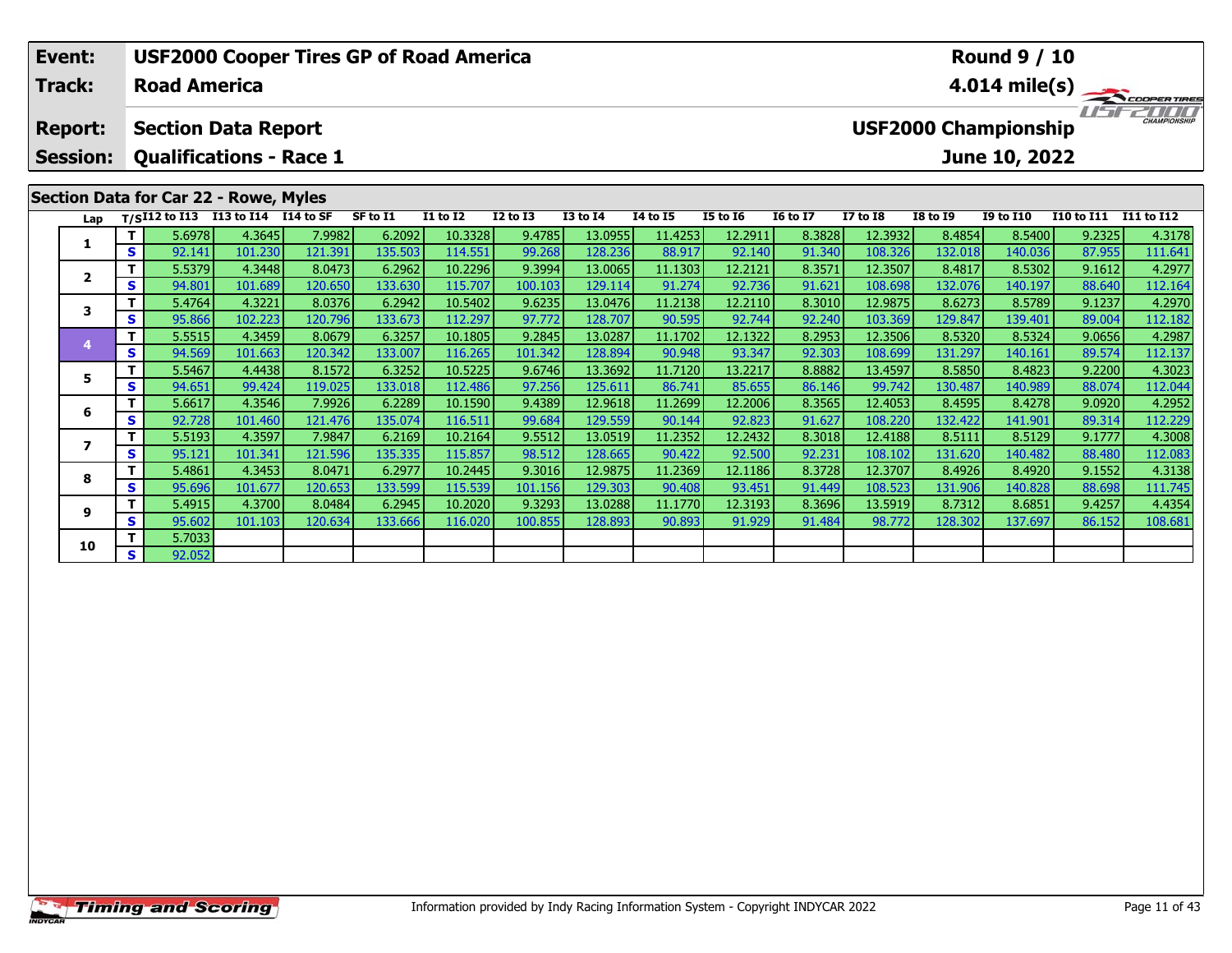| Event:         | <b>USF2000 Cooper Tires GP of Road America</b> | <b>Round 9 / 10</b>                                |
|----------------|------------------------------------------------|----------------------------------------------------|
| Track:         | <b>Road America</b>                            | $4.014 \text{ mile(s)}$                            |
| <b>Report:</b> | Section Data Report                            | <b>CHAMPIONSHIP</b><br><b>USF2000 Championship</b> |
|                | <b>Session: Qualifications - Race 1</b>        | June 10, 2022                                      |
|                |                                                |                                                    |

## **Lap T/SLap PO to SF SF to PI 1 <sup>T</sup>** 132.2446 132.8882 **<sup>S</sup>** 109.270 102.405102.405 **2a**  $\begin{array}{|c|c|c|}\n\hline\n\textbf{S} & \textbf{131.3827} \\
\hline\n\textbf{S} & \textbf{109.987}\n\hline\n\end{array}$ **3 <sup>T</sup>** 132.6818 **<sup>S</sup>** 108.910 **<sup>T</sup>** 131.1617 **<sup>S</sup>** 110.172**4**110.172 **5 <sup>T</sup>** 135.9104 **<sup>S</sup>** 106.323 **<sup>T</sup>** 131.3043 **<sup>S</sup>** 110.053**6** $\frac{110.053}{131.6016}$ **7T** 131.6016<br>**S** 109.804 **8 <sup>T</sup>** 131.2624 **<sup>S</sup>** 110.088133.4997 **9T** 133.4997 177.8584<br> **S** 108.243 80.373 80.373 **10** $\frac{1}{s}$ **Section Data for Car 22 - Rowe, Myles**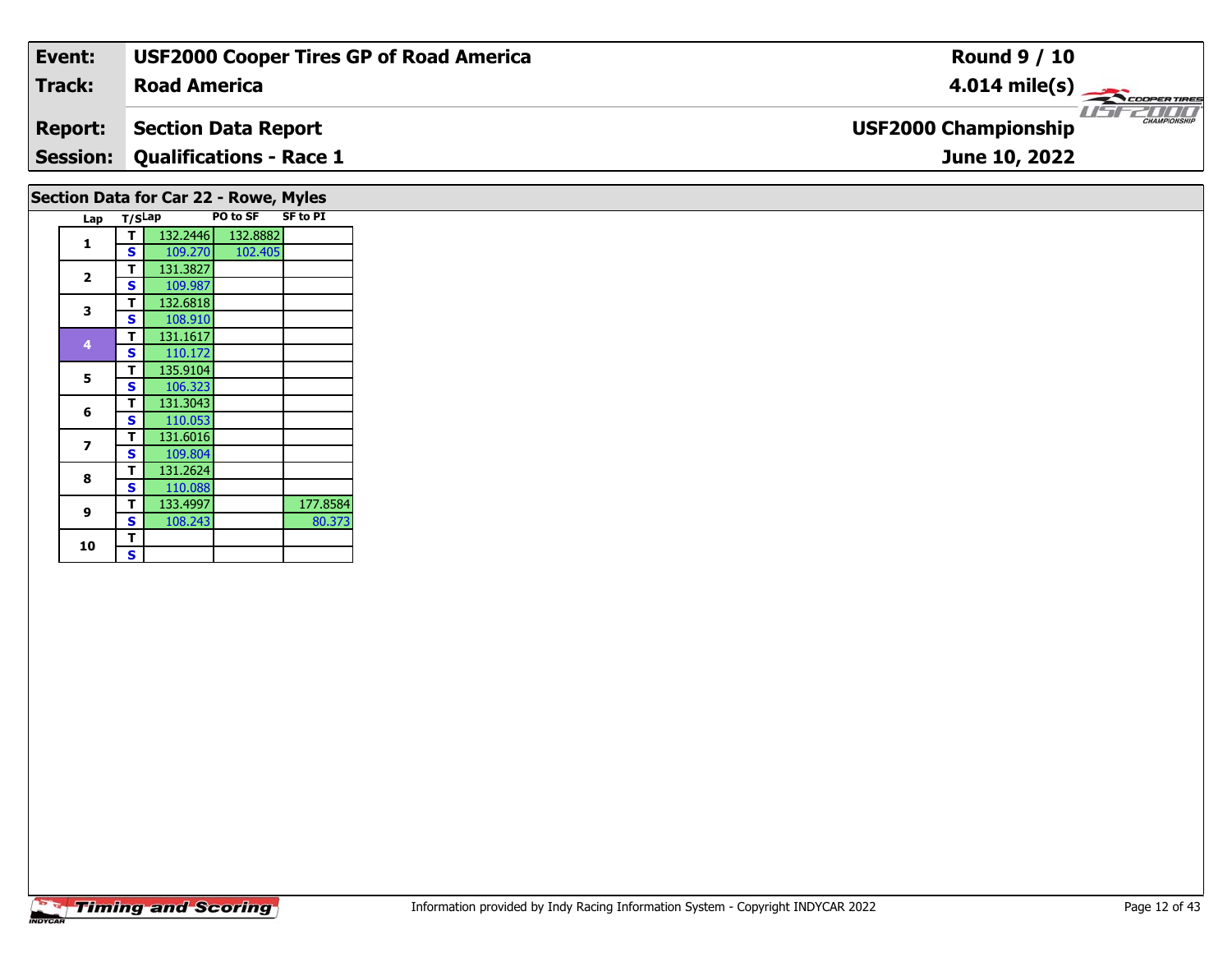| Event:          | <b>USF2000 Cooper Tires GP of Road America</b> |                     |                                         |         |          |                 |                 |                 |                 |                         | <b>Round 9 / 10</b>                         |                 |                 |                  |                   |            |  |  |  |
|-----------------|------------------------------------------------|---------------------|-----------------------------------------|---------|----------|-----------------|-----------------|-----------------|-----------------|-------------------------|---------------------------------------------|-----------------|-----------------|------------------|-------------------|------------|--|--|--|
| Track:          |                                                | <b>Road America</b> |                                         |         |          |                 |                 |                 |                 | $4.014 \text{ mile(s)}$ |                                             |                 |                 |                  |                   |            |  |  |  |
| <b>Report:</b>  |                                                |                     | <b>Section Data Report</b>              |         |          |                 |                 |                 |                 |                         | CHAMPIONSHIP<br><b>USF2000 Championship</b> |                 |                 |                  |                   |            |  |  |  |
| <b>Session:</b> |                                                |                     | <b>Qualifications - Race 1</b>          |         |          |                 |                 |                 |                 |                         | June 10, 2022                               |                 |                 |                  |                   |            |  |  |  |
|                 |                                                |                     | Section Data for Car 23 - Denmark, Jace |         |          |                 |                 |                 |                 |                         |                                             |                 |                 |                  |                   |            |  |  |  |
| Lap             |                                                | $T/SI12$ to $I13$   | I13 to I14 I14 to SF                    |         | SF to I1 | <b>I1 to I2</b> | <b>I2 to I3</b> | <b>I3 to I4</b> | <b>I4 to I5</b> | <b>I5 to 16</b>         | <b>16 to 17</b>                             | <b>I7 to I8</b> | <b>I8 to I9</b> | <b>I9 to I10</b> | <b>I10 to I11</b> | I11 to I12 |  |  |  |
| 1               |                                                | 5.5881              | 4.5493                                  | 9.3752  | 7.0291   | 10.7311         | 9.5600          | 12.9468         | 11.3842         | 12.1985                 | 8.4573                                      | 12.3951         | 8.4208          | 8.4159           | 9.1781            | 4.2929     |  |  |  |
|                 | S.                                             | 93.950              | 97.118                                  | 103.561 | 119.697  | 110.300         | 98.421          | 129.709         | 89.239          | 92.839                  | 90.535                                      | 108.309         | 133.031         | 142.101          | 88.476            | 112.289    |  |  |  |
| $\overline{2}$  |                                                | 5.6719              | 4.3094                                  | 7.8291  | 6.1418   | 10.3712         | 9.4863          | 12.8549         | 11.1013         | 12.1366                 | 8.3838                                      | 12.4267         | 8.4046          | 8.3599           | 9.0794            | 4.2934     |  |  |  |
|                 | S.                                             | 92.562              | 102.524                                 | 124.013 | 136.990  | 114.127         | 99.186          | 130.636         | 91.513          | 93.313                  | 91.329                                      | 108.034         | 133.287         | 143.053          | 89.438            | 112.276    |  |  |  |
| 3               | Τ.                                             | 5.6555              | 4.3126                                  | 7.8749  | 6.0840   | 10.4763         | 9.5162          | 12.8636         | 11.2742         | 12.2745                 | 8.5129                                      | 12.3821         | 8.4281          | 8.3660           | 9.0861            | 4.2724     |  |  |  |
|                 | S.                                             | 92.830              | 102.448                                 | 123.292 | 138.291  | 112.982         | 98.874          | 130.548         | 90.109          | 92.264                  | 89.944                                      | 108.423         | 132.916         | 142.949          | 89.372            | 112.828    |  |  |  |
| 4               |                                                |                     |                                         | 8.2500  | 6.3497   | 10.5523         | 9.4383          | 12.8095         | 11.1093         | 12.1725                 | 8.4150                                      | 12.4783         | 8.4302          | 8.3400           | 9.1590            | 4.2910     |  |  |  |
|                 | S                                              |                     |                                         | 117.686 | 132.504  | 112.169         | 99.691          | 131.099         | 91.447          | 93.038                  | 90.990                                      | 107.587         | 132.883         | 143.394          | 88.661            | 112.339    |  |  |  |
| 5               | т                                              | 5.6152              | 4.3319                                  | 7.9095  | 6.1391   | 10.2779         | 9.4799          | 12.8167         | 11.2874         | 12.5601                 | 8.5348                                      | 12.4804         | 8.5028          | 8.4521           | 9.1083            | 4.2813     |  |  |  |
|                 | S.                                             | 93.496              | 101.992                                 | 122.752 | 137.050  | 115.163         | 99.253          | 131.026         | 90.004          | 90.166                  | 89.713                                      | 107.569         | 131.748         | 141.493          | 89.154            | 112.593    |  |  |  |
| 6               | Τ.                                             | 5.6006              | 4.3184                                  | 7.9417  | 6.1784   | 10.2424         | 9.4241          | 12.8489         | 11.2144         | 12.3326                 | 8.4628                                      | 12.4633         | 8.4502          | 8.3962           | 9.0974            | 4.2865     |  |  |  |
|                 | S.                                             | 93.740              | 102.311                                 | 122.255 | 136.178  | 115.562         | 99.841          | 130.697         | 90.590          | 91.830                  | 90.476                                      | 107.716         | 132.568         | 142.435          | 89.261            | 112.457    |  |  |  |
| 7               |                                                | 5.5966              | 4.3375                                  | 7.9247  | 6.1935   | 10.4272         | 9.7098          | 13.7885         | 11.4999         | 12.1965                 | 8.4526                                      | 12.5115         | 8.4658          | 8.4526           | 9.1408            | 4.2876     |  |  |  |
|                 | S.                                             | 93.807              | 101.860                                 | 122.517 | 135.846  | 113.514         | 96.903          | 121.791         | 88.341          | 92.855                  | 90.585                                      | 107.301         | 132.324         | 141.484          | 88.837            | 112.428    |  |  |  |
| 8               | T.                                             | 5.5584              | 4.3335                                  | 7.9399  | 6.1993   | 10.3766         | 9.3999          | 12.8192         | 11.2581         | 12.2732                 | 8.3697                                      | 12.4739         | 8.4638          | 8.4034           | 9.1315            | 4.2917     |  |  |  |
|                 | S.                                             | 94.452              | 101.954                                 | 122.282 | 135.719  | 114.068         | 100.098         | 131.000         | 90.238          | 92.274                  | 91.483                                      | 107.625         | 132.355         | 142.313          | 88.928            | 112.320    |  |  |  |

8.5250| 9.1206| 9.1206| 9.13527| 7.9386| 6.1682| 10.2771| 9.3461| 12.8269| 11.2955| 12.2903| 8.4273| 12.4965| 8.5323| 8.5250| 9.1206| 4.2945| 9.5523| 9.5250| 9.1206| 4.2945| 9.5523| 9.5250| 9.1206| 4.2945| 9.5523| 9.034|

**9**

**10**

**<sup>T</sup>** 6.0222 **<sup>S</sup>** 87.177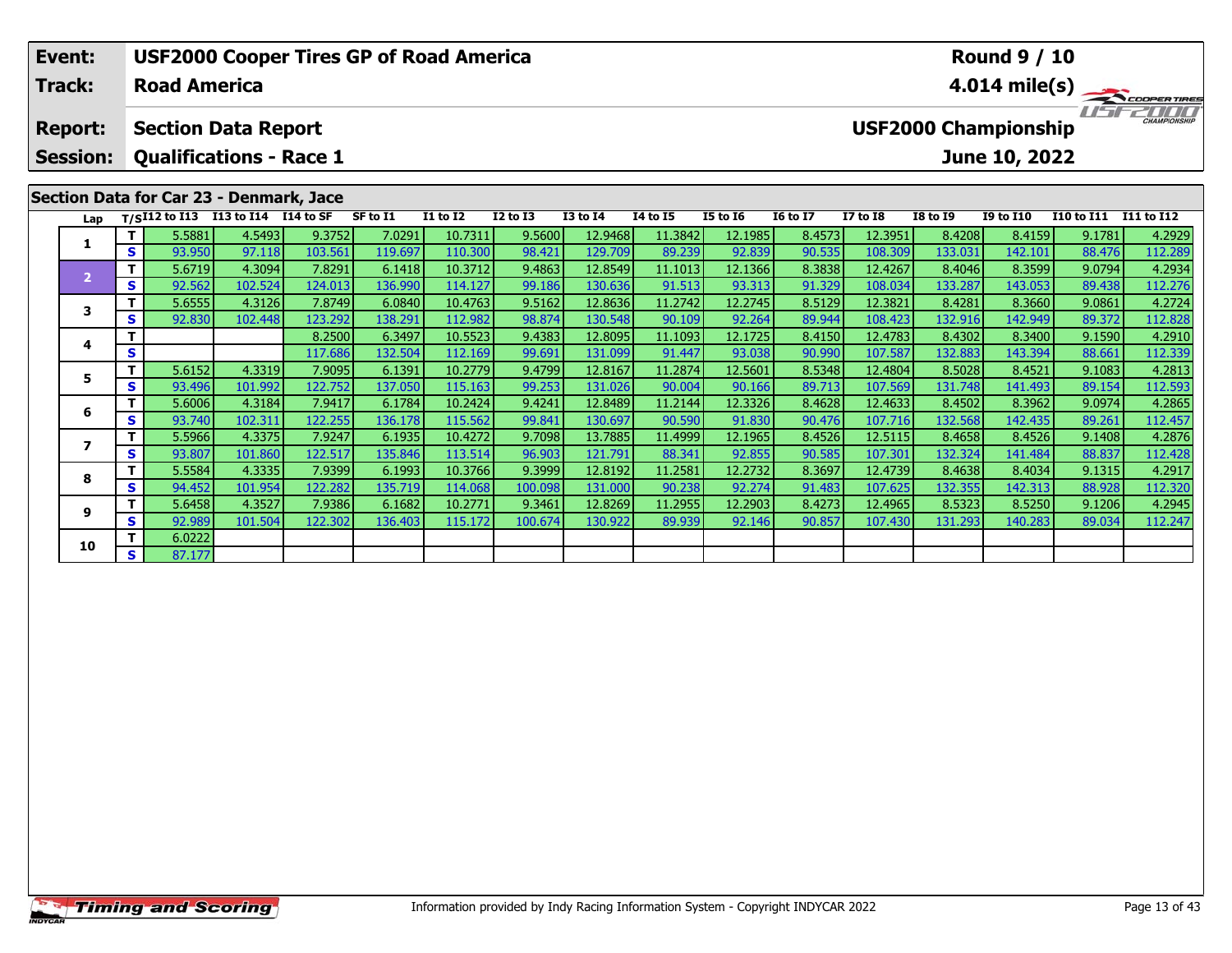| Event:          | <b>USF2000 Cooper Tires GP of Road America</b> | <b>Round 9 / 10</b>                                     |
|-----------------|------------------------------------------------|---------------------------------------------------------|
| <b>Track:</b>   | <b>Road America</b>                            | $4.014 \text{ mile(s)}$                                 |
| <b>Report:</b>  | <b>Section Data Report</b>                     | <b>LIST CHAMPIONSHIP</b><br><b>USF2000 Championship</b> |
| <b>Session:</b> | <b>Qualifications - Race 1</b>                 | June 10, 2022                                           |
|                 | Section Data for Car 23 - Denmark, Jace        |                                                         |

| Lap                     | T/SLap |          | PO to SF | <b>SF to PI</b> |
|-------------------------|--------|----------|----------|-----------------|
| 1                       | т      | 134.5224 | 134.4460 |                 |
|                         | S      | 107.420  | 101.218  |                 |
|                         | т      | 130.8503 |          |                 |
| $\overline{\mathbf{2}}$ | S      | 110.435  |          |                 |
|                         | т      | 131.3794 |          |                 |
| 3                       | S      | 109.990  |          |                 |
|                         | т      | 132.2126 |          |                 |
| 4                       | S      | 109.297  |          |                 |
| 5                       | т      | 131.7774 |          |                 |
|                         | S      | 109.658  |          |                 |
|                         | т      | 131.2579 |          |                 |
| 6                       | S      | 110.092  |          |                 |
| 7                       | т      | 132.9851 |          |                 |
|                         | S      | 108.662  |          |                 |
| 8                       | т      | 131.2921 |          |                 |
|                         | S      | 110.063  |          |                 |
| 9                       | т      | 131.5374 |          | 168.8609        |
|                         | S      | 109.858  |          | 84.655          |
| 10                      | т      |          |          |                 |
|                         | S      |          |          |                 |
|                         |        |          |          |                 |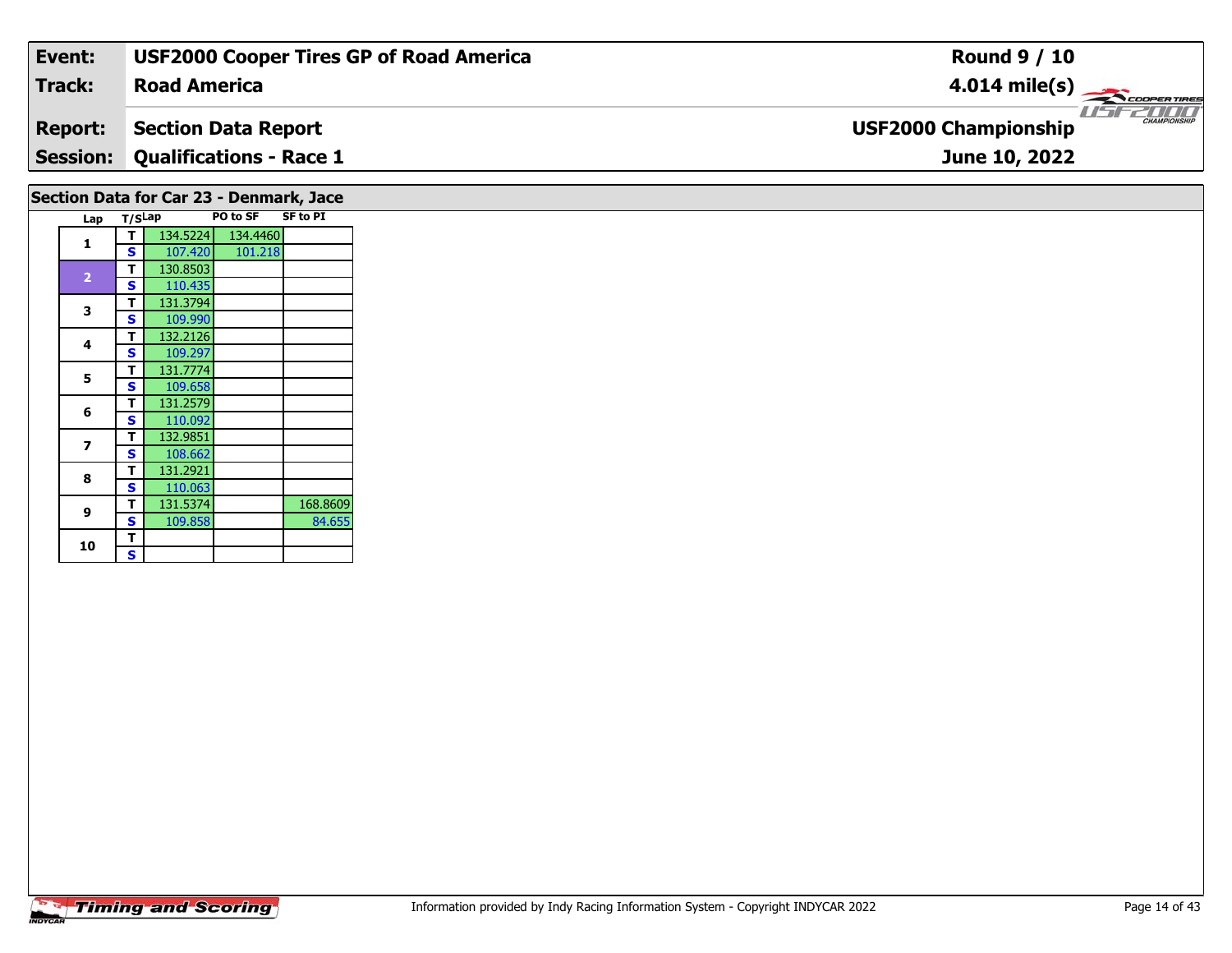| Event:                                     |        |                     | <b>USF2000 Cooper Tires GP of Road America</b>               |         |          |                 |                 | <b>Round 9 / 10</b> |                 |                 |                 |                         |                 |                                              |                   |                   |  |  |
|--------------------------------------------|--------|---------------------|--------------------------------------------------------------|---------|----------|-----------------|-----------------|---------------------|-----------------|-----------------|-----------------|-------------------------|-----------------|----------------------------------------------|-------------------|-------------------|--|--|
| <b>Track:</b>                              |        | <b>Road America</b> |                                                              |         |          |                 |                 |                     |                 |                 |                 | $4.014 \text{ mile(s)}$ |                 |                                              |                   |                   |  |  |
| <b>Report:</b><br><b>Session:</b>          |        |                     | <b>Section Data Report</b><br><b>Qualifications - Race 1</b> |         |          |                 |                 |                     |                 |                 |                 |                         |                 | <b>USF2000 Championship</b><br>June 10, 2022 |                   |                   |  |  |
| Section Data for Car 3 - Jones, Jagger (R) |        | $T/SI12$ to $I13$   | I13 to I14 I14 to SF                                         |         | SF to I1 | <b>I1 to I2</b> | <b>I2 to I3</b> | <b>I3 to I4</b>     | <b>I4 to I5</b> | <b>I5 to 16</b> | <b>16 to 17</b> | <b>I7 to I8</b>         | <b>I8 to I9</b> | <b>I9 to I10</b>                             | <b>I10 to I11</b> | <b>I11 to I12</b> |  |  |
| Lap                                        |        |                     |                                                              |         |          |                 |                 |                     |                 |                 |                 |                         |                 |                                              |                   |                   |  |  |
|                                            | S.     | 5.6647              | 4.3613                                                       | 8.0465  | 6.2796   | 10.3014         | 9.6211          | 13.4763             | 11.6195         | 12.4135         | 8.5170          | 12.5326                 | 8.4673          | 8.4478                                       | 9.1976            | 4.3013            |  |  |
|                                            |        | 92.679              | 101.304                                                      | 120.662 | 133.984  | 114.901         | 97.796          | 124.613             | 87.431          | 91.231          | 89.900          | 107.121                 | 132.300         | 141.565                                      | 88.289            | 112.070           |  |  |
| $\overline{\mathbf{2}}$                    |        | 5.5920              | 4.4737                                                       | 8.0546  | 6.2226   | 10.3607         | 9.5104          | 12.9178             | 11.1190         | 12.2563         | 8.3141          | 12.4648                 | 8.4702          | 8.4525                                       | 9.2556            | 4.3103            |  |  |
|                                            | S.     | 93.884              | 98.759                                                       | 120.541 | 135.211  | 114.243         | 98.935          | 130.000             | 91.367          | 92.401          | 92.094          | 107.703                 | 132.255         | 141.486                                      | 87.736            | 111.836           |  |  |
| 3                                          |        | 5.6332              | 4.3746                                                       | 8.0101  | 6.2412   | 10.7946         | 9.6676          | 12.9670             | 11.5729         | 12.6197         | 8.6353          | 12.8198                 | 8.5240          | 8.4537                                       | 9.1884            | 4.3235            |  |  |
|                                            | S.     | 93.197              | 100.996                                                      | 121.211 | 134.808  | 109.651         | 97.326          | 129.507             | 87.783          | 89.741          | 88.669          | 104.721                 | 131.420         | 141.466                                      | 88.377            | 111.494           |  |  |
| 4                                          |        | 5.8563              |                                                              |         |          |                 | 10.1888         | 13.6416             | 11.7331         | 12.5272         | 8.5839          | 12.6648                 | 8.5429          | 8.5396                                       | 9.0854            | 4.2850            |  |  |
|                                            | S.     | 89.647              |                                                              |         |          |                 | 92.347          | 123.103             | 86.585          | 90.403          | 89.200          | 106.002                 | 131.130         | 140.043                                      | 89.379            | 112.496           |  |  |
|                                            |        | 5.5133              | 4.3486                                                       | 8.0421  | 6.2872   | 10.3532         | 9.4132          | 12.9516             | 11.2482         | 12.1381         | 8.3090          | 12.4385                 | 8.5190          | 8.5110                                       | 9.1004            | 4.2875            |  |  |
| 5<br>S.                                    | 95.224 | 101.600             | 120.7281                                                     | 133.822 | 114.326  | 99.956          | 129.661         | 90.317              | 93.301          | 92.151          | 107.931         | 131.498                 | 140.513         | 89.232                                       | 112.430           |                   |  |  |

6 | T | 5.5236| 4.3398| 8.0357| 6.2833| 10.2736| 9.3676| 12.9772| 11.1510| 12.1432| 8.2944| 12.4733| 8.5173| 8.4969| 9.0790| 4.2959<br>| S | 95.047| 101.806| 120.824| 133.905| 115.211| 100.443| 129.405| 91.105| 93.262| 92.313

7 | T | 5.5239| 4.3332| 8.0165| 6.2703| 10.2414| 9.3328| 12.9537| 11.1141| 12.1728| 8.2265| 12.4184| 8.5167| 8.4919| 9.1098| 4.3003<br>- S | 95.042 101.961 121.114 134.182 115.574 100.817 129.640 91.407 93.035 93.075 108.106

**6**

**8**

**8 T** 5.9741

4.2959

112.211<br>4.3003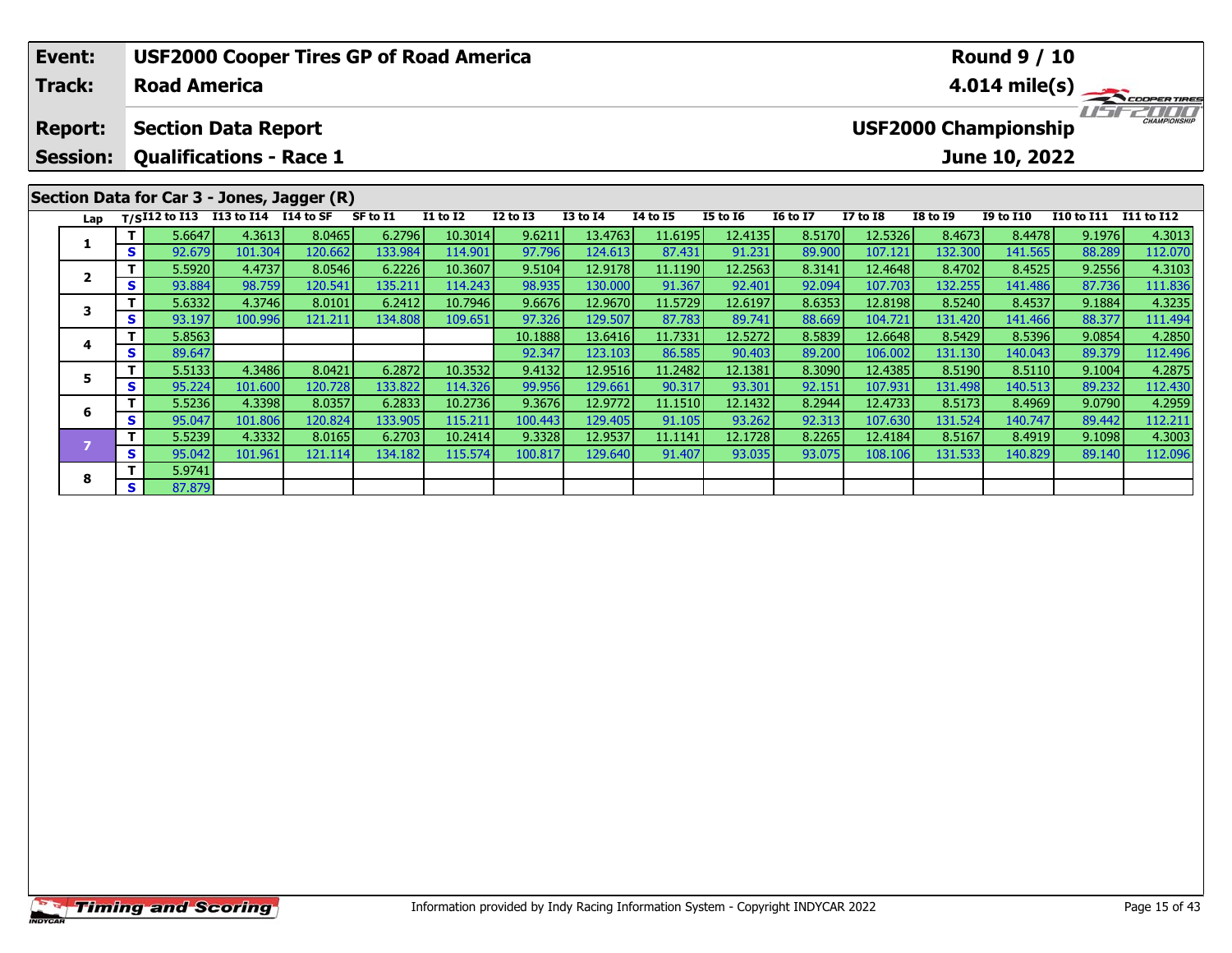| Event:         | <b>USF2000 Cooper Tires GP of Road America</b>                                   | <b>Round 9 / 10</b>                             |
|----------------|----------------------------------------------------------------------------------|-------------------------------------------------|
| Track:         | <b>Road America</b>                                                              | 4.014 mile(s) $\longrightarrow$<br>COOPER TIRES |
| <b>Report:</b> | <b>Section Data Report</b>                                                       | CHAMPIONSHIP<br><b>USF2000 Championship</b>     |
|                | <b>Session: Qualifications - Race 1</b>                                          | June 10, 2022                                   |
|                | Section Data for Car 3 - Jones, Jagger (R)                                       |                                                 |
|                | <b>PIA to PO</b><br><b>SF to PI</b><br>PI to PO<br><b>PO to SF</b><br>Lap T/SLap |                                                 |

**1**

**2**

**3**

**4**

**5**

**6**

8  $\frac{1}{s}$ 

**1 T** 133.2475 133.3568<br>**S** 108.448 102.045

**T** 133.8256 107.979 146.6836

**T** 131.0223 231.6156<br>**S** 110.290 61.719

**T** 325.7003 180.4710 132.2574 195.9096<br>S 44.367 5.493 102.893 7.768

97.455

61.719

7.768

 **<sup>T</sup>** 131.7746 **<sup>S</sup>** 109.660109.660<br>133.8256

**<sup>T</sup>** 131.4609 **<sup>S</sup>** 109.922

 **<sup>T</sup>** 131.2518 **<sup>S</sup>** 110.097131.0223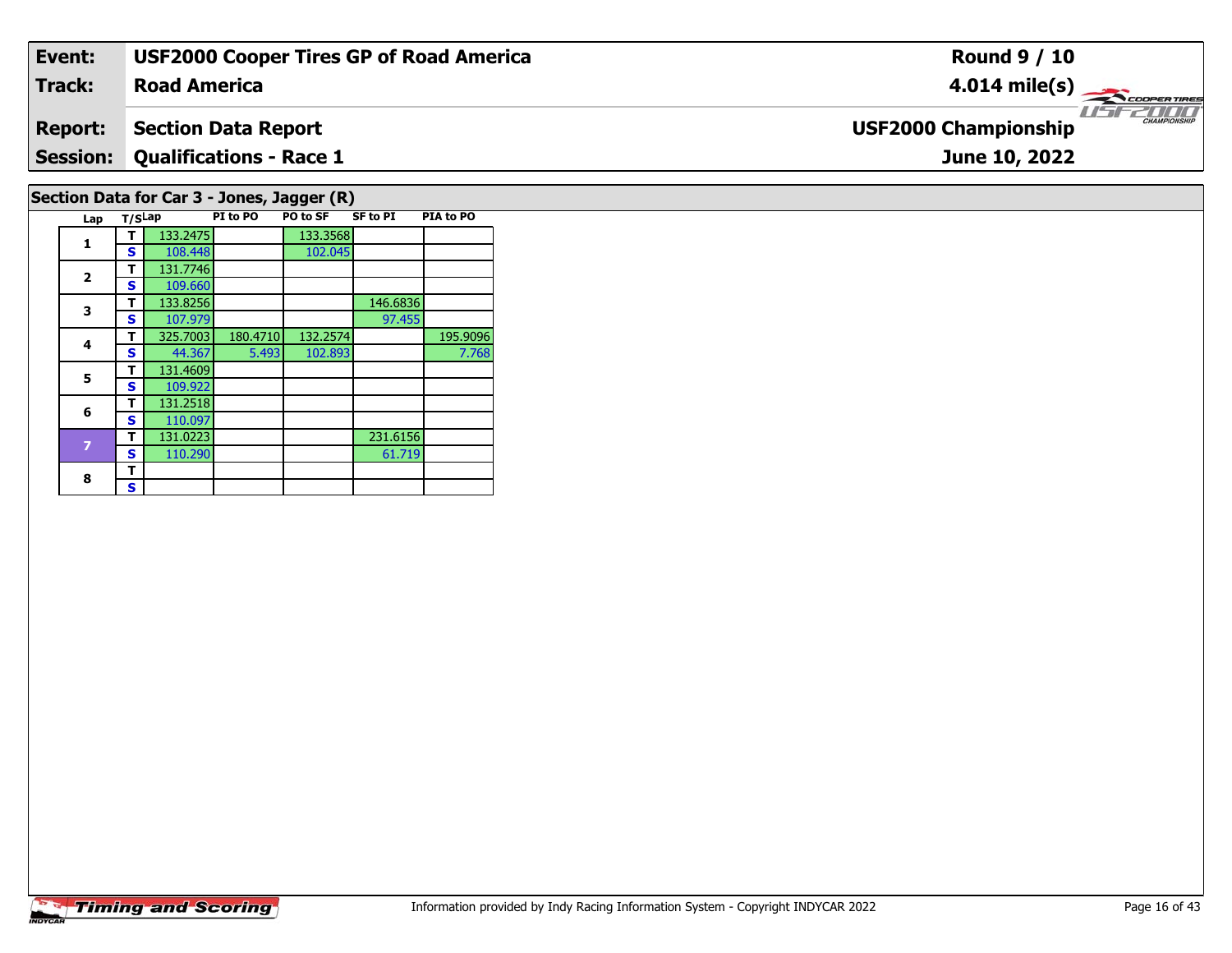| Event:                                          |        |                     | <b>USF2000 Cooper Tires GP of Road America</b>               |         |          |                 |                 | <b>Round 9 / 10</b> |                 |                 |                 |                 |                             |                  |                   |                   |  |  |
|-------------------------------------------------|--------|---------------------|--------------------------------------------------------------|---------|----------|-----------------|-----------------|---------------------|-----------------|-----------------|-----------------|-----------------|-----------------------------|------------------|-------------------|-------------------|--|--|
| <b>Track:</b>                                   |        | <b>Road America</b> |                                                              |         |          |                 |                 |                     |                 |                 |                 | 4.014 mile(s)   |                             |                  |                   |                   |  |  |
| <b>Report:</b><br><b>Session:</b>               |        |                     | <b>Section Data Report</b><br><b>Qualifications - Race 1</b> |         |          |                 |                 |                     |                 |                 |                 |                 | <b>USF2000 Championship</b> | June 10, 2022    |                   |                   |  |  |
| Section Data for Car 30 - Andersson, Viktor (R) |        |                     | I13 to I14 I14 to SF                                         |         |          |                 |                 |                     |                 |                 |                 |                 |                             |                  |                   |                   |  |  |
| Lap                                             |        | $T/SI12$ to $I13$   |                                                              |         | SF to I1 | <b>I1 to I2</b> | <b>I2 to I3</b> | <b>I3 to I4</b>     | <b>I4 to I5</b> | <b>I5 to 16</b> | <b>16 to 17</b> | <b>I7 to I8</b> | <b>I8 to I9</b>             | <b>I9 to I10</b> | <b>I10 to I11</b> | <b>I11 to I12</b> |  |  |
| 1                                               |        | 5.7267              | 4.4663                                                       | 8.1159  | 6.2895   | 10.6207         | 9.7393          | 13.0490             | 11.3393         | 12.3578         | 8.4086          | 12.6959         | 8.5166                      | 8.4821           | 9.2589            | 4.3415            |  |  |
|                                                 | S.     | 91.676              | 98.923                                                       | 119.630 | 133.773  | 111.446         | 96.610          | 128.693             | 89.592          | 91.643          | 91.059          | 105.743         | 131.535                     | 140.992          | 87.704            | 111.032           |  |  |
| $\overline{\mathbf{2}}$                         |        | 5.5967              | 4.3682                                                       | 8.0294  | 6.1980   | 10.4556         | 9.6494          | 12.9140             | 11.3569         | 12.2937         | 8.4133          | 12.8624         | 8.4381                      | 8.2947           | 9.7353            | 4.5335            |  |  |
|                                                 | S.     | 93.805              | 101.144                                                      | 120.919 | 135.748  | 113.206         | 97.510          | 130.039             | 89.453          | 92.120          | 91.009          | 104.374         | 132.758                     | 144.177          | 83.412            | 106.330           |  |  |
| 3                                               |        |                     |                                                              | 8.3495  | 7.2051   | 12.1337         | 10.4809         | 13.8513             | 11.4801         | 13.4098         | 8.9457          | 12.7639         | 8.5765                      | 8.5158           | 9.3123            | 4.3436            |  |  |
|                                                 | S      |                     |                                                              | 116.284 | 116.773  | 97.549          | 89.774          | 121.239             | 88.493          | 84.453          | 85.592          | 105.179         | 130.616                     | 140.434          | 87.201            | 110.978           |  |  |
|                                                 |        | 5.6594              | 4.3733                                                       | 8.0790  | 6.3074   | 10.3866         | 9.6635          |                     |                 | 12.3135         | 8.3130          | 12.6772         | 8.5680                      | 8.4904           | 9.6654            | 4.3989            |  |  |
| 4                                               | S.     | 92.766              | 101.026                                                      | 120.177 | 133.393  | 113.958         | 97.367          |                     |                 | 91.972          | 92.107          | 105.899         | 130.745                     | 140.854          | 84.016            | 109.583           |  |  |
|                                                 |        | 5.6270              | 4.3745                                                       | 8.0794  | 6.2928   | 10.3517         | 9.6318          |                     |                 | 12.3097         | 8.3603          | 12.6952         | 8.5442                      | 8.5095           | 9.1856            | 4.3197            |  |  |
| 5<br>S                                          | 93.300 | 100.999             | 120.171                                                      | 133.703 | 114.342  | 97.688          |                 |                     | 92.001          | 91.585          | 105.749         | 131.110         | 140.538                     | 88.404           | 111.592           |                   |  |  |

**<sup>T</sup>** 5.6043 4.3891 8.0735 6.2778 10.3884 9.8333 12.3312 8.5028 12.9027 8.8465 9.8752 9.4001 4.3352 **<sup>S</sup>** 93.678 100.663 120.259 134.022 113.938 95.686 91.840 90.051 104.048 126.629 121.102 86.387 111.193

**<sup>T</sup>** 5.6649 4.3918 8.0149 6.2097 10.3719 9.7341 12.3095 8.4404 12.7863 8.5507 8.4682 9.3153 4.3518 **<sup>S</sup>** 92.676 100.601 121.138 135.492 114.120 96.661 92.002 90.716 104.995 131.010 141.224 87.173 110.769

**6**

**7**

**8**

**8 S S** 91.543

4.3352

111.193<br>4.3518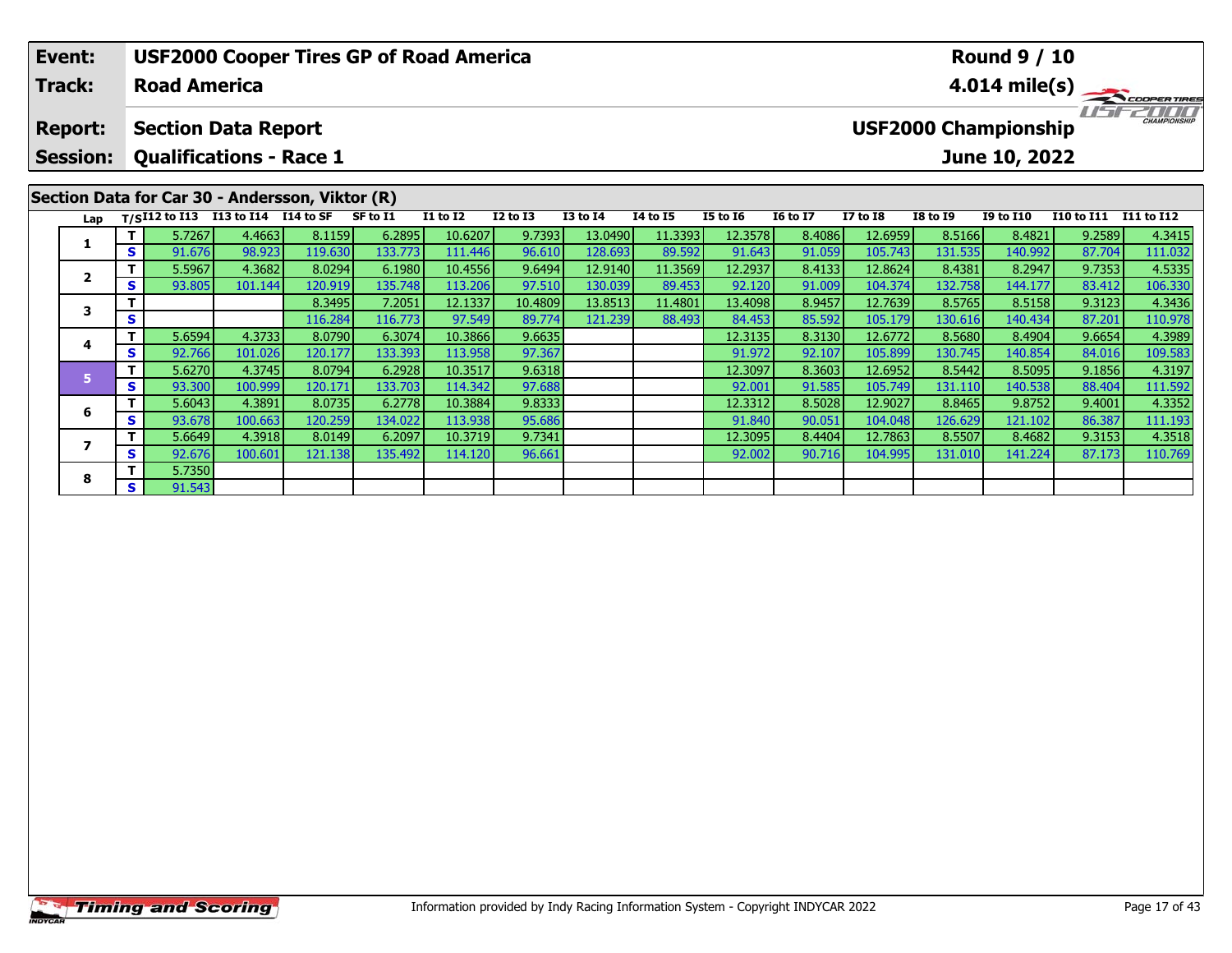| Event:                                          | <b>USF2000 Cooper Tires GP of Road America</b> | <b>Round 9 / 10</b>                         |  |  |  |  |  |  |  |  |
|-------------------------------------------------|------------------------------------------------|---------------------------------------------|--|--|--|--|--|--|--|--|
| Track:                                          | <b>Road America</b>                            | $4.014 \text{ mile(s)}$                     |  |  |  |  |  |  |  |  |
| <b>Report:</b>                                  | <b>Section Data Report</b>                     | CHAMPIONSHIP<br><b>USF2000 Championship</b> |  |  |  |  |  |  |  |  |
| <b>Session:</b>                                 | <b>Qualifications - Race 1</b>                 | June 10, 2022                               |  |  |  |  |  |  |  |  |
| Section Data for Car 30 - Andersson, Viktor (R) |                                                |                                             |  |  |  |  |  |  |  |  |

| Lap            | T/SLap |          | <b>SF to PI</b> |
|----------------|--------|----------|-----------------|
| 1              | т      | 133.4081 |                 |
|                | S      | 108.317  |                 |
| $\overline{2}$ | т      | 133.1392 |                 |
|                | S      | 108.536  |                 |
| 3              | т      | 139.7428 |                 |
|                | S      | 103.407  |                 |
| 4              | т      | 133.2270 |                 |
|                | S      | 108.465  |                 |
| 5              | т      | 132.7382 |                 |
|                | S      | 108.864  |                 |
| 6              | т      | 135.2023 |                 |
|                | S      | 106.880  |                 |
| 7              | т      | 132.9106 | 145.0549        |
|                | S      | 108.723  | 98.549          |
| 8              | т      |          |                 |
|                | Ś      |          |                 |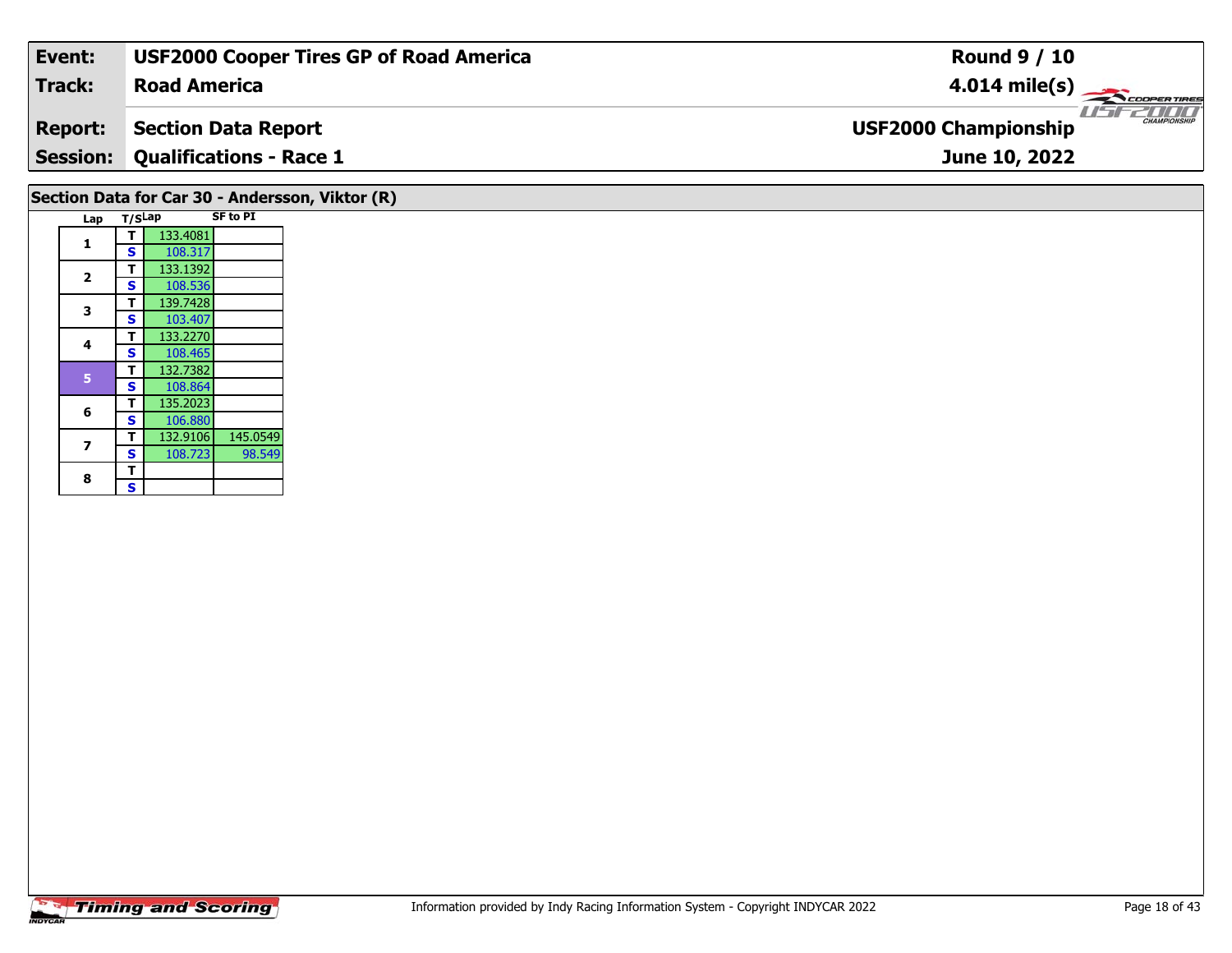|  | Event:          |              |                            |                                           | <b>USF2000 Cooper Tires GP of Road America</b> |          |                 |                 |                 |                 | <b>Round 9 / 10</b> |                 |                 |                 |                                             |            |                         |  |  |  |
|--|-----------------|--------------|----------------------------|-------------------------------------------|------------------------------------------------|----------|-----------------|-----------------|-----------------|-----------------|---------------------|-----------------|-----------------|-----------------|---------------------------------------------|------------|-------------------------|--|--|--|
|  | <b>Track:</b>   |              | <b>Road America</b>        |                                           |                                                |          |                 |                 |                 |                 |                     |                 |                 |                 |                                             |            | $4.014 \text{ mile(s)}$ |  |  |  |
|  | <b>Report:</b>  |              | <b>Section Data Report</b> |                                           |                                                |          |                 |                 |                 |                 |                     |                 |                 |                 | CHAMPIONSHIP<br><b>USF2000 Championship</b> |            |                         |  |  |  |
|  | <b>Session:</b> |              |                            | <b>Qualifications - Race 1</b>            |                                                |          |                 |                 |                 |                 |                     |                 |                 |                 | June 10, 2022                               |            |                         |  |  |  |
|  |                 |              |                            | Section Data for Car 32 - Weir, Christian |                                                |          |                 |                 |                 |                 |                     |                 |                 |                 |                                             |            |                         |  |  |  |
|  | Lap             |              |                            | $T/SI12$ to I13 I13 to I14 I14 to SF      |                                                | SF to I1 | <b>I1 to I2</b> | <b>I2 to I3</b> | <b>I3 to I4</b> | <b>I4 to I5</b> | <b>I5 to 16</b>     | <b>16 to 17</b> | <b>I7 to I8</b> | <b>I8 to 19</b> | <b>I9 to I10</b>                            | I10 to I11 | <b>I11 to I12</b>       |  |  |  |
|  |                 |              | 5.6478                     | 4.3450                                    | 7.9863                                         | 6.1900   | 10.3509         | 9.6526          | 12.8645         | 11.2910         | 12.3407             | 8.5189          | 12.4934         | 8.3880          | 9.4059                                      | 10.2847    | 4.5059                  |  |  |  |
|  |                 | s l          | 92.957                     | 101.684                                   | 121.572                                        | 135.923  | 114.351         | 97.477          | 130.539         | 89.975          | 91.770              | 89.880          | 107.457         | 133.551         | 127.145                                     | 78.957     | 106.981                 |  |  |  |
|  | $\overline{2}$  |              | 5.7642                     | 4.3480                                    | 7.9142                                         | 6.2189   | 10.5061         | 9.5693          | 13.0200         | 11.2216         | 12.2748             | 8.4213          | 12.4515         | 8.5347          | 8.4750                                      | 9.4202     | 4.3444                  |  |  |  |
|  |                 | s l          | 91.079                     | 101.614                                   | 122.679                                        | 135.291  | 112.662         | 98.326          | 128.980         | 90.532          | 92.262              | 90.922          | 107.818         | 131.256         | 141.110                                     | 86.203     | 110.958                 |  |  |  |
|  | 3               |              | 5.6032                     | 4.3468                                    | 8.0414                                         | 6.2754   | 10.3732         | 9.5455          | 13.0211         | 11.2061         | 12.3058             | 8.4710          | 12.6175         | 10.0464         | 8.8199                                      | 9.7483     | 4.3521                  |  |  |  |
|  |                 | $\mathbf{s}$ | 93.696                     | 101.642                                   | 120.739                                        | 134.073  | 114.105         | 98.571          | 128.969         | 90.657          | 92.030              | 90.389          | 106.400         | 111.505         | 135.592                                     | 83.301     | 110.762                 |  |  |  |
|  | 4               |              | 5.6812                     | 4.3366                                    | 7.9395                                         | 6.1186   | 10.5207         | 9.6005          | 12.9581         | 11.1895         | 12.2688             | 8.4034          | 12.4796         | 8.4937          | 8.4384                                      | 9.1863     | 4.3212                  |  |  |  |
|  |                 | S l          | 92.410                     | 101.881                                   | 122.288                                        | 137.509  | 112.505         | 98,006          | 129.596         | 90.791          | 92.307              | 91.116          | 107.576         | 131.889         | 141.722                                     | 88.397     | 111.554                 |  |  |  |

**<sup>T</sup>** 5.5971 10.4738 13.1728 11.4850 12.3537 8.5907 12.5934 8.8550 10.3798 9.3343 4.3036 **<sup>S</sup>** 93.799 89.835 127.484 88.455 91.673 89.129 106.603 126.508 115.215 86.996 112.010

**<sup>T</sup>** 5.6414 4.3393 7.9839 6.1997 10.3272 9.5773 12.8248 11.4340 12.4597 8.8521 13.4855 8.5762 8.4699 9.2395 4.3182 **<sup>S</sup>** 93.062 101.818 121.608 135.710 114.613 98.244 130.943 88.850 90.893 86.497 99.551 130.620 141.195 87.888 111.631

7 | T | 5.5871 |4.3203 | 8.0256 | 6.2724 | 10.2554 | 9.4785 | 12.9864 | 11.1902 | 12.1811 | 8.4692 | 12.4079 | 8.4659 | 8.4206 | 9.3791 | 4.3896 | 4.3896 | 4.3896 | 4.3896 | 120.977 | 134.137 | 115.416 | 99.268 | 129.314 |

**5**

**6**

**8**

**<sup>T</sup>** 5.7596 **<sup>S</sup>** 91.152

111.631<br>4.3896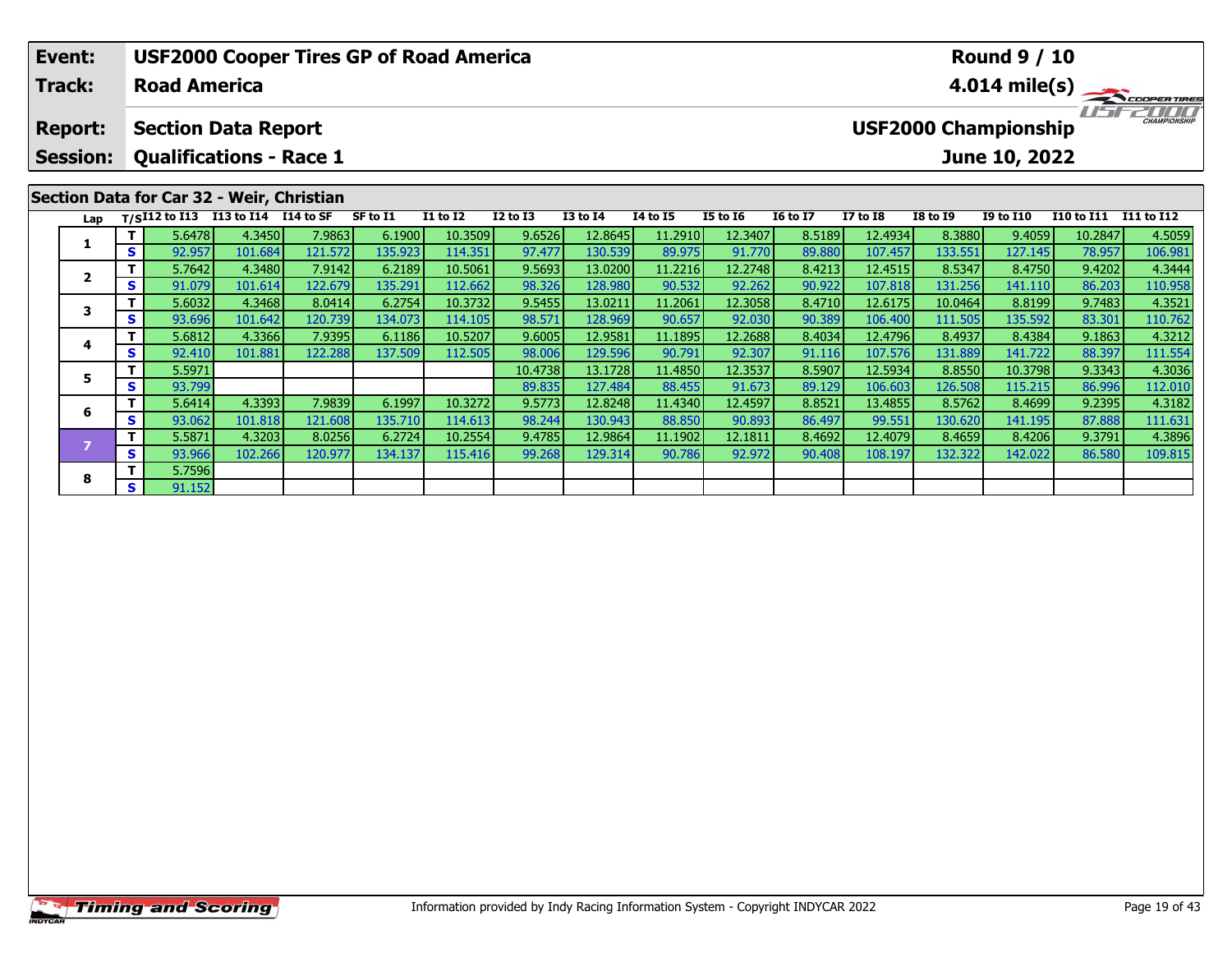| Event:                                    | <b>USF2000 Cooper Tires GP of Road America</b> | <b>Round 9 / 10</b>                                |  |  |  |  |  |  |  |  |  |
|-------------------------------------------|------------------------------------------------|----------------------------------------------------|--|--|--|--|--|--|--|--|--|
| Track:                                    | <b>Road America</b>                            | $4.014 \text{ mile(s)}$                            |  |  |  |  |  |  |  |  |  |
| <b>Report:</b>                            | <b>Section Data Report</b>                     | <b>CHAMPIONSHIP</b><br><b>USF2000 Championship</b> |  |  |  |  |  |  |  |  |  |
|                                           | <b>Session: Qualifications - Race 1</b>        | June 10, 2022                                      |  |  |  |  |  |  |  |  |  |
| Section Data for Car 32 - Weir, Christian |                                                |                                                    |  |  |  |  |  |  |  |  |  |

| Lap                     | T/SLap |          | PI to PO | PO to SF | <b>SF to PI</b><br>PIA to PO |          |  |  |  |
|-------------------------|--------|----------|----------|----------|------------------------------|----------|--|--|--|
| $\mathbf{1}$            | т      | 134.2656 |          | 135.4748 |                              |          |  |  |  |
|                         | S      | 107.625  |          | 100.450  |                              |          |  |  |  |
| $\overline{\mathbf{2}}$ | т      | 132.4842 |          |          |                              |          |  |  |  |
|                         | S      | 109.073  |          |          |                              |          |  |  |  |
| 3                       | т      | 134.7737 |          |          |                              |          |  |  |  |
|                         | S      | 107.220  |          |          |                              |          |  |  |  |
| 4                       | т      | 131.9361 |          |          | 143.0679                     |          |  |  |  |
|                         | S      | 109.526  |          |          | 99.918                       |          |  |  |  |
| 5                       | т      | 277.2703 | 131.9500 | 134.1958 |                              | 147.3204 |  |  |  |
|                         | S      | 52.117   | 7.513    | 101.407  |                              | 10.330   |  |  |  |
| 6                       | т      | 133.7287 |          |          |                              |          |  |  |  |
|                         | s      | 108.058  |          |          |                              |          |  |  |  |
| $\overline{z}$          | т      | 131.8293 |          |          | 251.3790                     |          |  |  |  |
|                         | S      | 109.614  |          |          | 56.866                       |          |  |  |  |
| 8                       | т      |          |          |          |                              |          |  |  |  |
|                         | S      |          |          |          |                              |          |  |  |  |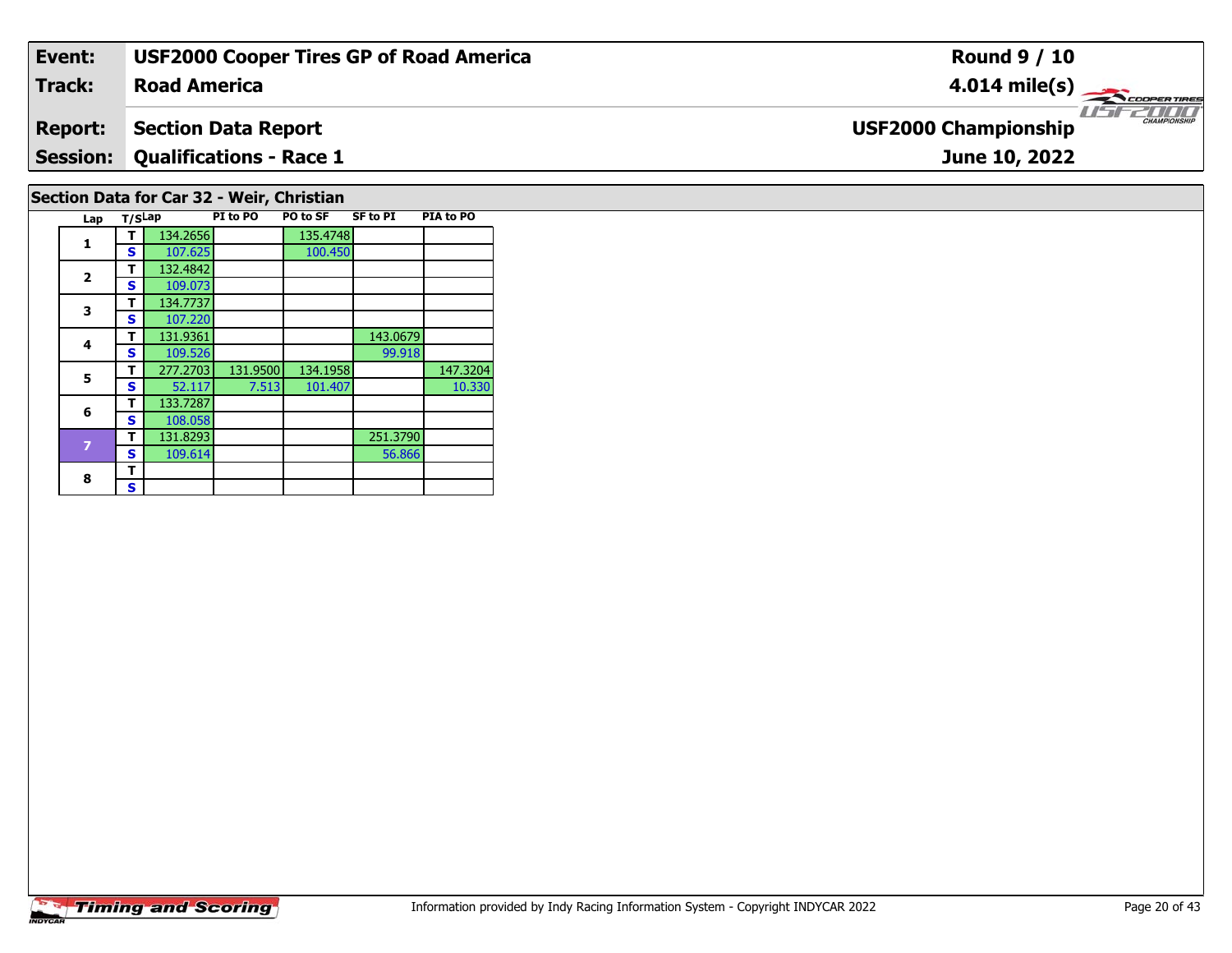|                                                                                                   | <b>USF2000 Cooper Tires GP of Road America</b><br>Event:<br>Track:<br><b>Road America</b> |              |                                                 |         |         |          |                 |              |                 |                 |                 |                 | <b>Round 9 / 10</b><br>4.014 mile(s)                                               |                 |                  |                       |         |  |
|---------------------------------------------------------------------------------------------------|-------------------------------------------------------------------------------------------|--------------|-------------------------------------------------|---------|---------|----------|-----------------|--------------|-----------------|-----------------|-----------------|-----------------|------------------------------------------------------------------------------------|-----------------|------------------|-----------------------|---------|--|
| <b>Section Data Report</b><br><b>Report:</b><br><b>Qualifications - Race 1</b><br><b>Session:</b> |                                                                                           |              |                                                 |         |         |          |                 |              |                 |                 |                 |                 | <b>IFFE</b><br><b>CHAMPIONSHIP</b><br><b>USF2000 Championship</b><br>June 10, 2022 |                 |                  |                       |         |  |
| Section Data for Car 33 - Kohlbecker, Spike                                                       |                                                                                           |              |                                                 |         |         |          |                 |              |                 |                 |                 |                 |                                                                                    |                 |                  |                       |         |  |
|                                                                                                   | Lap                                                                                       |              | T/SI12 to I13 I13 to I14 $\overline{114}$ to SF |         |         | SF to I1 | <b>I1 to I2</b> | $I2$ to $I3$ | <b>I3 to I4</b> | <b>I4 to I5</b> | <b>I5 to 16</b> | <b>16 to 17</b> | <b>I7 to I8</b>                                                                    | <b>I8 to I9</b> | <b>I9 to I10</b> | I10 to I11 I11 to I12 |         |  |
|                                                                                                   |                                                                                           | T I          | 5.6599                                          | 4.3800  | 8.0383  | 6.2304   | 10.3919         | 9.5639       | 12.9893         | 11.2766         | 12.3682         | 8.4633          | 12.4431                                                                            | 8.4472          | 8.4148           | 10.0588               | 4.5948  |  |
|                                                                                                   |                                                                                           | S.           | 92.758                                          | 100.872 | 120.785 | 135.042  | 113.900         | 98.381       | 129.285         | 90.090          | 91.565          | 90.471          | 107.891                                                                            | 132.615         | 142.120          | 80.730                | 104.911 |  |
|                                                                                                   | $\mathbf{2}$                                                                              | Τ.           | 5.6230                                          | 4.3919  | 8.0704  | 6.2778   | 10.8953         | 9.6741       | 12.9635         | 11.2730         | 12.4786         | 8.6313          | 12.6542                                                                            | 8.5050          | 8.4714           | 9.2028                | 4.3264  |  |
|                                                                                                   |                                                                                           | <b>S</b>     | 93.367                                          | 100.598 | 120.305 | 134.022  | 108.637         | 97.261       | 129.542         | 90.119          | 90.755          | 88.710          | 106.091                                                                            | 131.714         | 141.170          | 88.239                | 111.420 |  |
|                                                                                                   | $\overline{\mathbf{3}}$                                                                   | T.           | 5.5932                                          | 4.3496  | 7.9916  | 6.2074   | 10.3907         | 9.5583       | 12.9443         | 11.2051         | 12.2806         | 8.4866          | 12.5077                                                                            | 8.5234          | 8.4910           | 9.1412                | 4.3162  |  |
|                                                                                                   |                                                                                           | $\mathbf{s}$ | 93.864                                          | 101.577 | 121.491 | 135.542  | 113.913         | 98.439       | 129.734         | 90.665          | 92.219          | 90.222          | 107.334                                                                            | 131.430         | 140.844          | 88.834                | 111.683 |  |
|                                                                                                   | 4                                                                                         | Τ.           | 5.6129                                          | 4.3857  | 8.0795  | 6.3030   | 10.8552         | 10.2885      | 14.6786         | 11.4810         | 12.3871         | 8.4202          | 12.5320                                                                            | 8.5164          | 8.4970           | 9.1597                | 4.3172  |  |
|                                                                                                   |                                                                                           | S            | 93.535                                          | 100.741 | 120.169 | 133.486  | 109.039         | 91.453       | 114.406         | 88.486          | 91.426          | 90.934          | 107.126                                                                            | 131.538         | 140.745          | 88.654                | 111.657 |  |
|                                                                                                   | 5                                                                                         | T.           | 5.6730                                          | 4.3764  | 8.0753  | 6.2903   | 10.3221         | 9.5553       | 13.0559         | 11.1953         | 13.4090         | 9.4582          | 13.9983                                                                            | 9.0750          | 8.6645           | 9.2140                | 4.3212  |  |
|                                                                                                   |                                                                                           | S            | 92.544                                          | 100.955 | 120.232 | 133.756  | 114.670         | 98.470       | 128.625         | 90.744          | 84.458          | 80.954          | 95.905                                                                             | 123.441         | 138.024          | 88.132                | 111.554 |  |
|                                                                                                   | 6                                                                                         | Τ.           | 5.6283                                          | 4.3723  | 8.0632  | 6.2735   | 10.3181         | 9.5777       | 13.0509         | 11.2139         | 12.3351         | 8.3998          | 12.4952                                                                            | 8.5181          | 8.4895           | 9.2032                | 4.3260  |  |
|                                                                                                   |                                                                                           | S            | 93.279                                          | 101.049 | 120.412 | 134.114  | 114.715         | 98.240       | 128.675         | 90.594          | 91.811          | 91.155          | 107.441                                                                            | 131.511         | 140.869          | 88.235                | 111.430 |  |
|                                                                                                   |                                                                                           |              | 5.6382                                          | 4.3893  | 8.0791  | 6.2885   | 10.3368         | 9.6840       | 13.0698         | 11.2435         | 12.2882         | 8.4554          | 12.5027                                                                            | 8.5412          | 8.5384           | 9.2094                | 4.3310  |  |
|                                                                                                   | 7                                                                                         | S.           | 93.115                                          | 100.658 | 120.175 | 133.794  | 114.507         | 97.161       | 128.488         | 90.355          | 92.162          | 90.555          | 107.377                                                                            | 131.156         | 140.062          | 88.176                | 111.301 |  |

8 T | 5.6302 4.3828 8.0780 6.2922 10.3235 9.5785 13.0712 11.2211 12.3152 8.5107 12.5040 8.5163 8.4948 9.2657 4.3353<br>8 S 93.247 100.807 120.192 133.715 114.655 98.231 128.475 90.536 91.960 89.967 107.366 131.539 140.781 87.

**8**

**9**

**<sup>T</sup>** 6.0253 **<sup>S</sup>** 87.133

111.301<br>4.3353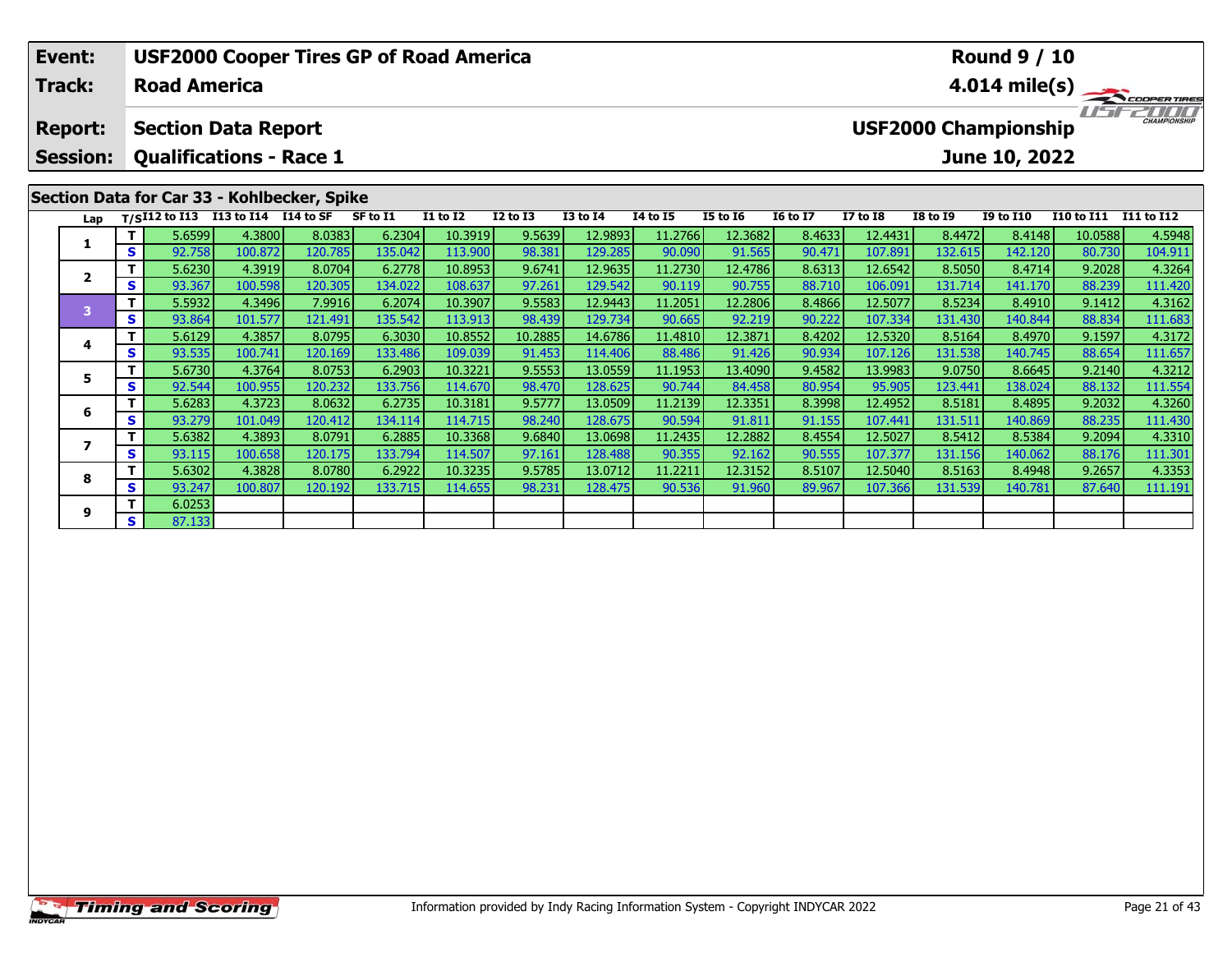| Event:                                      | <b>USF2000 Cooper Tires GP of Road America</b> | <b>Round 9 / 10</b>                                     |  |  |  |  |  |  |  |  |  |
|---------------------------------------------|------------------------------------------------|---------------------------------------------------------|--|--|--|--|--|--|--|--|--|
| Track:                                      | <b>Road America</b>                            | $4.014 \text{ mile(s)}$                                 |  |  |  |  |  |  |  |  |  |
| <b>Report:</b>                              | <b>Section Data Report</b>                     | <b>LIST CHAMPIONSHIP</b><br><b>USF2000 Championship</b> |  |  |  |  |  |  |  |  |  |
| <b>Session:</b>                             | <b>Qualifications - Race 1</b>                 | June 10, 2022                                           |  |  |  |  |  |  |  |  |  |
| Section Data for Car 33 - Kohlbecker, Spike |                                                |                                                         |  |  |  |  |  |  |  |  |  |

| Lap |                                           |          |          | <b>SF to PI</b> |
|-----|-------------------------------------------|----------|----------|-----------------|
|     |                                           | 133.3205 | 136.7605 |                 |
|     | S                                         | 108.388  | 99.505   |                 |
|     | т                                         | 133.4387 |          |                 |
|     | S                                         | 108.292  |          |                 |
|     | т                                         | 131.9869 |          |                 |
|     | S                                         | 109.484  |          |                 |
|     | т                                         | 135.5140 |          |                 |
|     | S                                         | 106.634  |          |                 |
|     | т                                         | 136.6838 |          |                 |
|     | S                                         | 105.721  |          |                 |
|     | т                                         | 132.2648 |          |                 |
|     | S                                         | 109.254  |          |                 |
|     | т                                         | 132.5955 |          |                 |
|     | S                                         | 108.981  |          |                 |
|     | т                                         | 132.5195 |          | 257.4423        |
|     | S                                         | 109.044  |          | 55.527          |
|     | т                                         |          |          |                 |
|     | S                                         |          |          |                 |
|     | 1<br>2<br>3<br>4<br>5<br>6<br>7<br>8<br>9 |          | T/SLap   | PO to SF        |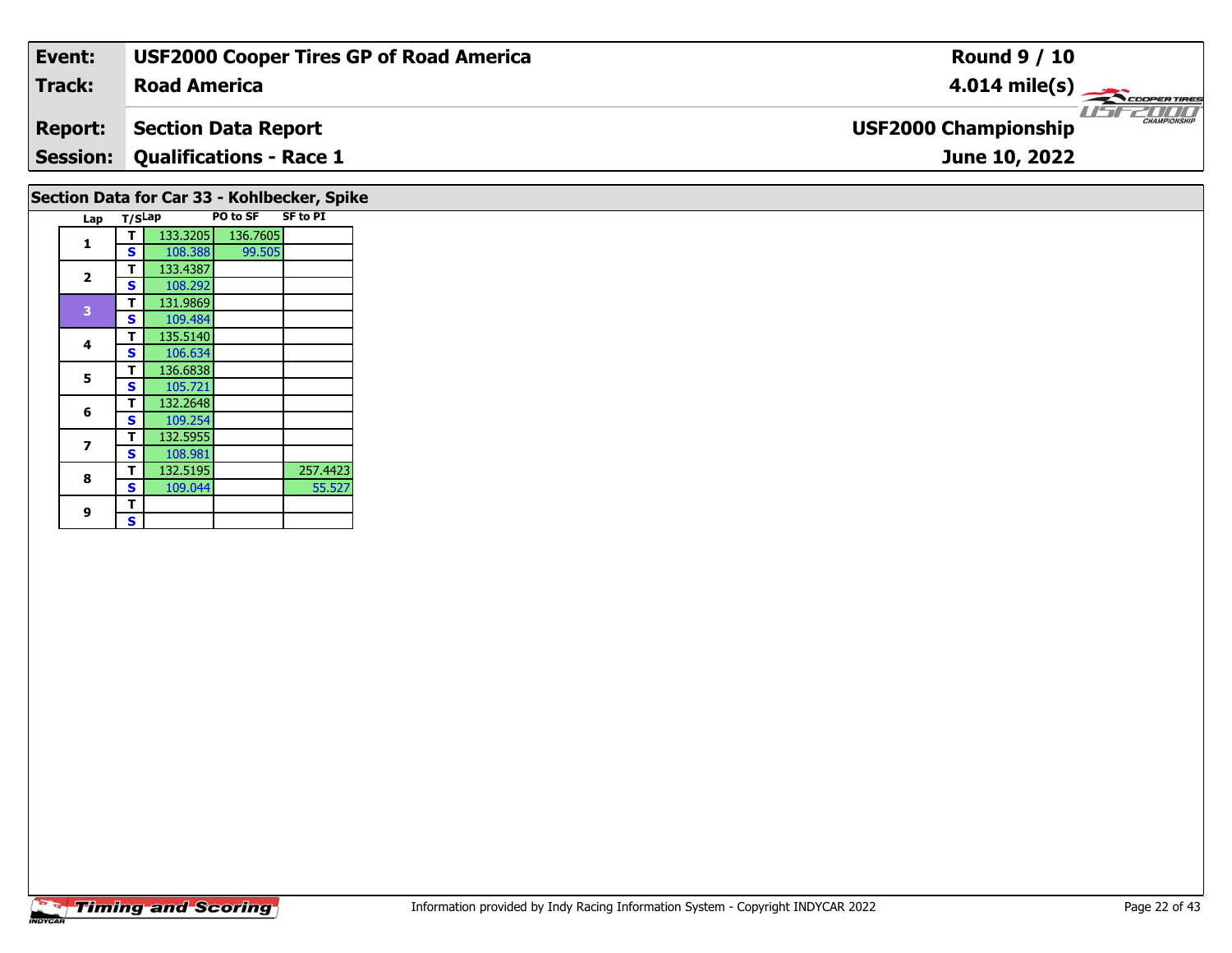| Event:          |          | <b>USF2000 Cooper Tires GP of Road America</b> |                   |                   |                   |                    |                  |                    |                   | <b>Round 9 / 10</b> |                  |                                   |                   |                             |                   |                   |
|-----------------|----------|------------------------------------------------|-------------------|-------------------|-------------------|--------------------|------------------|--------------------|-------------------|---------------------|------------------|-----------------------------------|-------------------|-----------------------------|-------------------|-------------------|
| <b>Track:</b>   |          | <b>Road America</b>                            |                   |                   |                   |                    |                  |                    |                   |                     |                  | $4.014 \text{ mile(s)}$<br>i isan |                   |                             |                   |                   |
| <b>Report:</b>  |          | <b>Section Data Report</b>                     |                   |                   |                   |                    |                  |                    |                   |                     |                  |                                   |                   | <b>USF2000 Championship</b> |                   | CHAMPIONSHIP      |
| <b>Session:</b> |          | <b>Qualifications - Race 1</b>                 |                   |                   |                   |                    |                  |                    |                   |                     |                  |                                   |                   | June 10, 2022               |                   |                   |
|                 |          | Section Data for Car 4 - d'Orlando, Michael    |                   |                   |                   |                    |                  |                    |                   |                     |                  |                                   |                   |                             |                   |                   |
| Lap             |          | T/SI12 to I13 I13 to I14 I14 to SF             |                   |                   | SF to I1          | <b>I1 to I2</b>    | <b>I2 to I3</b>  | <b>I3 to I4</b>    | 14 to 15          | <b>I5 to 16</b>     | <b>16 to 17</b>  | <b>I7 to I8</b>                   | <b>I8 to 19</b>   | <b>I9 to I10</b>            | <b>I10 to I11</b> | I11 to I12        |
|                 | Τ.<br>S. | 5.6147<br>93.505                               | 4.3304<br>102.027 | 8.0303<br>120.906 | 6.2822<br>133.928 | 10.2700<br>115.252 | 9.5182<br>98.854 | 13.0104<br>129.075 | 11.2165<br>90.573 | 12.2036<br>92.800   | 8.3622<br>91.565 | 12.3893<br>108.360                | 8.5114<br>131.615 | 8.5347<br>140.123           | 9.1712<br>88.543  | 4.3056<br>111.958 |
|                 | Τ.       | 5.5615                                         | 4.3202            | 8.0114            | 6.2799            | 10.2750            | 9.3929           | 12.9507            | 11.1573           | 12.1350             | 8.3513           | 12.3613                           | 8.5027            | 8.5220                      | 9.0701            | 4.2884            |
| $\overline{2}$  | S.       | 94.399                                         | 102.268           | 121.191           | 133.977           | 115.196            | 100.172          | 129.670            | 91.053            | 93.325              | 91.684           | 108.605                           | 131.750           | 140.332                     | 89.530            | 112.407           |
|                 | Τ.       | 5.5158                                         | 4.3534            | 8.0389            | 6.2851            | 10.2526            | 9.4343           | 12.9641            | 11.1881           | 12.1260             | 8.3415           | 12.3420                           | 8.5158            | 8.5269                      | 9.1177            | 4.2766            |
| 3               | S.       | 95.181                                         | 101.488           | 120.776           | 133.866           | 115.447            | 99.733           | 129.536            | 90.803            | 93.394              | 91.792           | 108.775                           | 131.547           | 140.251                     | 89.063            | 112.717           |
|                 | Τ.       | 5.8265                                         |                   |                   |                   |                    | 10.2358          | 15.6758            | 13.0457           | 12.4627             | 8.5467           | 12.3515                           | 8.4240            | 8.4466                      | 9.1220            | 4.2785            |
| 4               | S        | 90.106                                         |                   |                   |                   |                    | 91.923           | 107.128            | 77.873            | 90.871              | 89.588           | 108.691                           | 132.980           | 141.585                     | 89.021            | 112.667           |
| 5.              | Τ.       | 5.5757                                         | 4.3178            | 7.9681            | 6.2035            | 10.2453            | 9.4310           | 12.7833            | 11.2418           | 12.1044             | 8.2988           | 12.3092                           | 8.4705            | 8.4647                      | 9.0446            | 4.2852            |
|                 | S        | 94.159                                         | 102.325           | 121.850           | 135.627           | 115.530            | 99.768           | 131.368            | 90.369            | 93.561              | 92.264           | 109.065                           | 132.250           | 141.282                     | 89.782            | 112.491           |
| 6               | Τ.       | 5.4392                                         | 4.3428            | 8.0293            | 6.2759            | 10.2475            | 9.4194           | 12.9231            | 11.1638           | 12.1184             | 8.2742           | 12.3449                           | 8.4781            | 8.4527                      | 8.9866            | 4.2827            |
|                 | S.       | 96.522                                         | 101.736           | 120.921           | 134.063           | 115.505            | 99.891           | 129.947            | 91.000            | 93.453              | 92.538           | 108.749                           | 132.132           | 141.482                     | 90.362            | 112.556           |
| 7               |          | 5.4981                                         | 4.3287            | 7.9869            | 6.2307            | 10.2347            | 9.4564           | 12.9185            | 11.1927           | 12.1417             | 8.2845           | 12.3632                           | 8.4782            | 8.4513                      | 9.1120            | 4.2965            |
|                 | S.       | 95.488                                         | 102.067           | 121.563           | 135.035           | 115.649            | 99.500           | 129.993            | 90.765            | 93.274              | 92.423           | 108.588                           | 132.130           | 141.506                     | 89.118            | 112.195           |

**<sup>T</sup>** 5.5299 4.3412 7.9831 6.2234 10.1769 9.4067 12.9374 11.1534 12.1592 8.3029 12.4030 8.4718 8.4383 9.0498 4.2786 **<sup>S</sup>** 94.938 101.773 121.621 135.194 116.306 100.025 129.803 91.085 93.139 92.219 108.240 132.230 141.724 89.731 112.664

**8**

**9**

**<sup>T</sup>** 6.2507 **<sup>S</sup>** 83.991

112.195<br>4.2786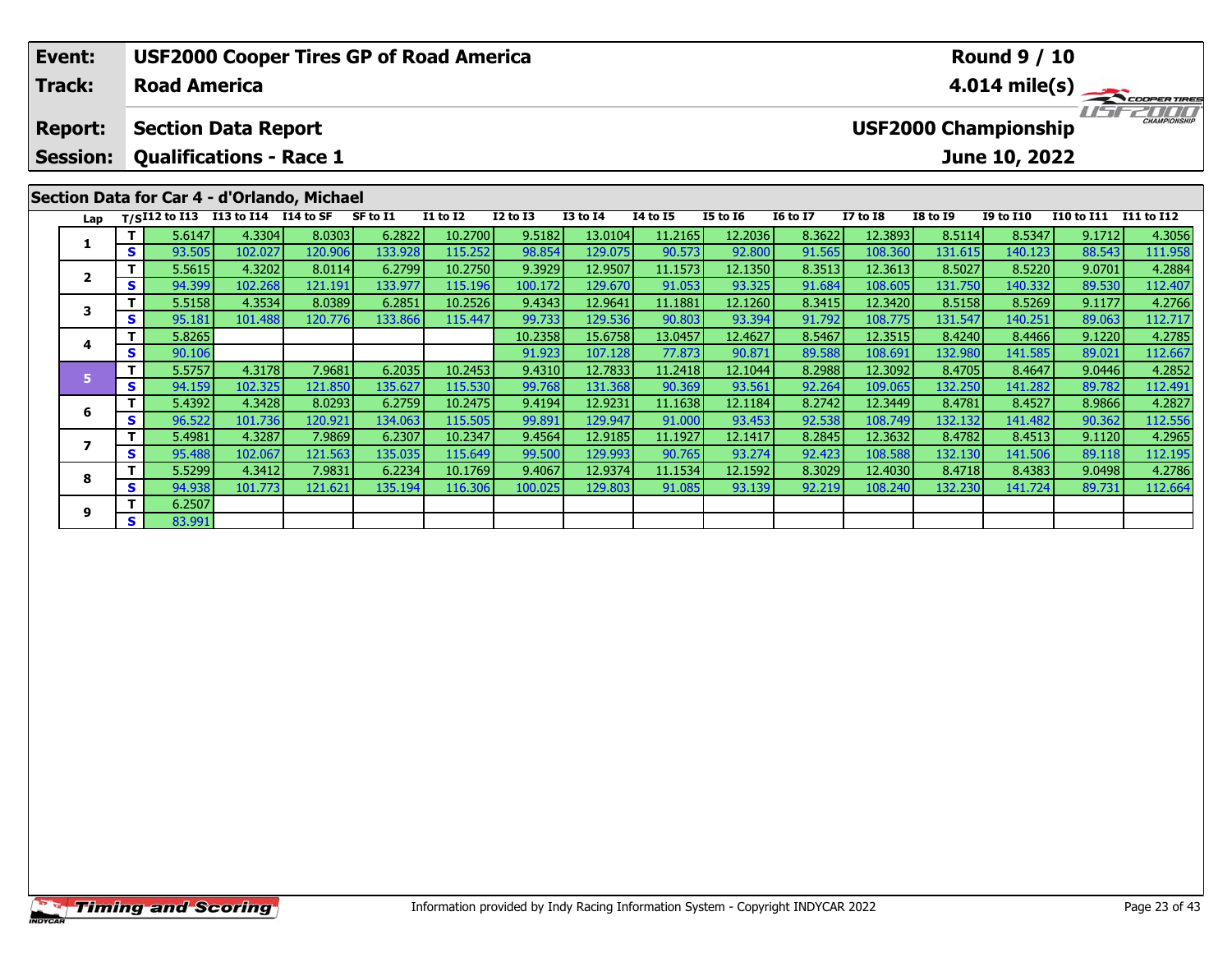| Event:                                      | <b>USF2000 Cooper Tires GP of Road America</b> | <b>Round 9 / 10</b>                                       |  |  |  |  |  |  |  |  |  |
|---------------------------------------------|------------------------------------------------|-----------------------------------------------------------|--|--|--|--|--|--|--|--|--|
| Track:                                      | <b>Road America</b>                            | $4.014 \text{ mile(s)}$                                   |  |  |  |  |  |  |  |  |  |
| <b>Report:</b>                              | Section Data Report                            | <b>LISITE CHAMPIONSHIP</b><br><b>USF2000 Championship</b> |  |  |  |  |  |  |  |  |  |
|                                             | <b>Session: Qualifications - Race 1</b>        | June 10, 2022                                             |  |  |  |  |  |  |  |  |  |
| Section Data for Car 4 - d'Orlando, Michael |                                                |                                                           |  |  |  |  |  |  |  |  |  |

| Lap                     | T/SLap |          | PI to PO | PO to SF | SF to PI | PIA to PO |
|-------------------------|--------|----------|----------|----------|----------|-----------|
| 1                       | т      | 131.7507 |          | 132.7083 |          |           |
|                         | S      | 109.680  |          | 102.544  |          |           |
| $\overline{\mathbf{2}}$ | т      | 131.1797 |          |          |          |           |
|                         | S      | 110.157  |          |          |          |           |
| 3                       | т      | 131.2788 |          |          | 145.2197 |           |
|                         | S      | 110.074  |          |          | 98.437   |           |
| 4                       | т      | 278.3086 | 127.2117 | 137.1095 |          | 143.3296  |
|                         | S      | 51.922   | 7.793    | 99.252   |          | 10.617    |
| 5                       | т      | 130.7439 |          |          |          |           |
|                         | S      | 110.524  |          |          |          |           |
| 6                       | т      | 130.7786 |          |          |          |           |
|                         | S      | 110.495  |          |          |          |           |
| 7                       | т      | 130.9741 |          |          |          |           |
|                         | S      | 110.330  |          |          |          |           |
| 8                       | т      | 130.8556 |          |          | 169.7668 |           |
|                         | S      | 110.430  |          |          | 84.204   |           |
| 9                       | т      |          |          |          |          |           |
|                         | S      |          |          |          |          |           |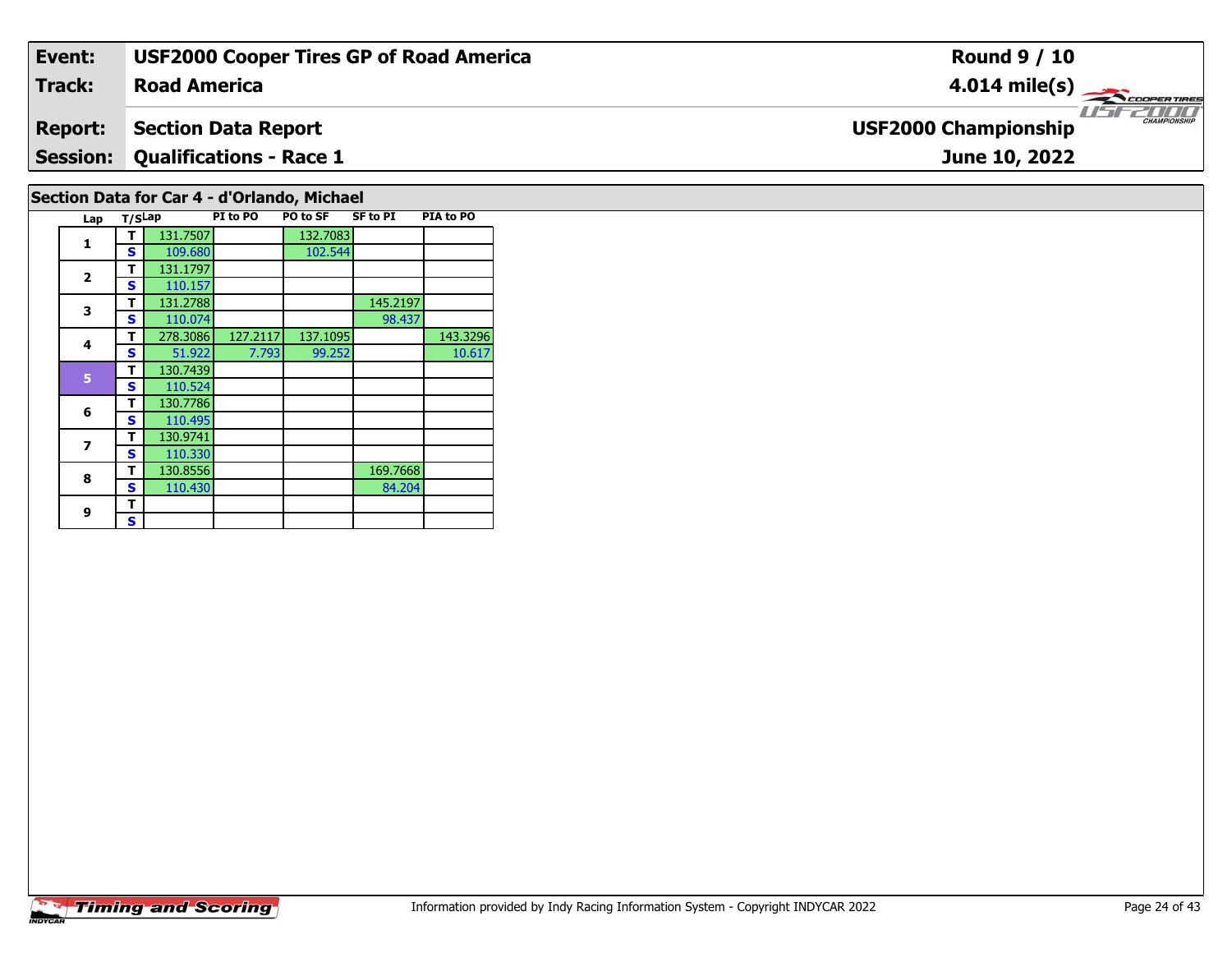|                                                                                                                                                                                                                                  | Event:                            |    |                     | <b>USF2000 Cooper Tires GP of Road America</b>               |         |         |         |         |         |         |         |                 | <b>Round 9 / 10</b>     |                             |                   |            |         |  |  |
|----------------------------------------------------------------------------------------------------------------------------------------------------------------------------------------------------------------------------------|-----------------------------------|----|---------------------|--------------------------------------------------------------|---------|---------|---------|---------|---------|---------|---------|-----------------|-------------------------|-----------------------------|-------------------|------------|---------|--|--|
|                                                                                                                                                                                                                                  | <b>Track:</b>                     |    | <b>Road America</b> |                                                              |         |         |         |         |         |         |         |                 | $4.014 \text{ mile(s)}$ |                             |                   |            |         |  |  |
|                                                                                                                                                                                                                                  | <b>Report:</b><br><b>Session:</b> |    |                     | <b>Section Data Report</b><br><b>Qualifications - Race 1</b> |         |         |         |         |         |         |         |                 |                         | <b>USF2000 Championship</b> | June 10, 2022     |            |         |  |  |
| Section Data for Car 5 - Hays, Nicky (R)<br>T/SI12 to I13 I13 to I14 $\overline{114}$ to SF<br>SF to I1<br><b>I3 to I4</b><br><b>I5 to 16</b><br><b>16 to 17</b><br><b>I1 to I2</b><br><b>I2 to I3</b><br><b>I4 to I5</b><br>Lap |                                   |    |                     |                                                              |         |         |         |         |         |         |         | <b>I7 to I8</b> | <b>I8 to I9</b>         | <b>I9 to I10</b>            | <b>I10 to I11</b> | I11 to I12 |         |  |  |
|                                                                                                                                                                                                                                  |                                   |    | 5.6870              | 4.3560                                                       | 8.1074  | 6.3685  | 10.4552 | 9.5413  | 13.0979 | 11.3223 | 12.2866 | 8.4671          | 12.5271                 | 8.5866                      | 8.6671            | 9.4144     | 4.3667  |  |  |
|                                                                                                                                                                                                                                  | 1                                 | S. | 92.316              | 101.427                                                      | 119.756 | 132.113 | 113.210 | 98.614  | 128.213 | 89.726  | 92.174  | 90.430          | 107.168                 | 130.462                     | 137.983           | 86.256     | 110.391 |  |  |
|                                                                                                                                                                                                                                  | $\overline{\mathbf{2}}$           |    | 5.6877              | 4.3449                                                       | 8.0039  | 6.2902  | 10.6864 | 9.6450  | 13.0210 | 11.2480 | 12.2813 | 8.5767          | 13.1551                 | 9.3302                      | 9.1001            | 10.3218    | 4.6662  |  |  |
|                                                                                                                                                                                                                                  |                                   | S. | 92.304              | 101.687                                                      | 121.305 | 133.758 | 110.761 | 97.554  | 128.970 | 90.319  | 92.213  | 89.275          | 102.052                 | 120.065                     | 131.417           | 78.673     | 103.306 |  |  |
|                                                                                                                                                                                                                                  | 3                                 |    | 6.1987              |                                                              |         |         |         | 10.1387 | 13.3922 | 11.4895 | 12.4109 | 8.5442          | 12.5220                 | 8.6104                      | 8.7082            | 9.2264     | 4.3398  |  |  |
|                                                                                                                                                                                                                                  |                                   | S  | 84.695              |                                                              |         |         |         | 92.804  | 125.395 | 88.421  | 91.250  | 89.614          | 107.211                 | 130.102                     | 137.331           | 88.013     | 111.075 |  |  |
|                                                                                                                                                                                                                                  |                                   |    | 5.5746              | 4.3449                                                       | 8.1331  | 6.4004  | 10.4839 | 9.4506  | 13.1099 | 11.2323 | 12.2005 | 8.3713          | 12.4312                 | 8.6081                      | 8.6635            | 9.0928     | 4.3171  |  |  |
|                                                                                                                                                                                                                                  | 4                                 | S. | 94.177              | 101.687                                                      | 119.377 | 131.455 | 112.900 | 99.561  | 128.095 | 90.445  | 92.824  | 91.465          | 107.994                 | 130.136                     | 138.040           | 89.306     | 111.660 |  |  |
|                                                                                                                                                                                                                                  | 5                                 |    | 5.5644              | 4.3340                                                       | 8.0922  | 6.3611  | 10.3073 | 9.4378  | 13.0887 | 11.1920 | 12.1783 | 8.3596          | 12.4754                 | 8.6079                      | 8.6621            | 9.1113     | 4.3319  |  |  |
|                                                                                                                                                                                                                                  |                                   | S. | 94.350              | 101.942                                                      | 119.981 | 132.267 | 114.835 | 99.696  | 128.303 | 90.771  | 92.993  | 91.593          | 107.612                 | 130.139                     | 138.062           | 89.125     | 111.278 |  |  |

6 | T | 5.5570| 4.3633| 8.0972| 6.3607| 10.2535| 9.3859| 13.1161| 11.2110| 12.1730| 8.3326| 12.4885| 8.6304| 8.6718| 9.3305| 4.3828<br>| S | 94.475| 101.258| 119.907| 132.275| 115.437| 100.247| 128.035| 90.617| 93.034| 91.890

**6**

**7**

**7 S**  $\begin{array}{|c|c|c|c|} \hline \textbf{S} & \textbf{6.3664} \\ \hline \textbf{S} & \textbf{82.464} \\ \hline \end{array}$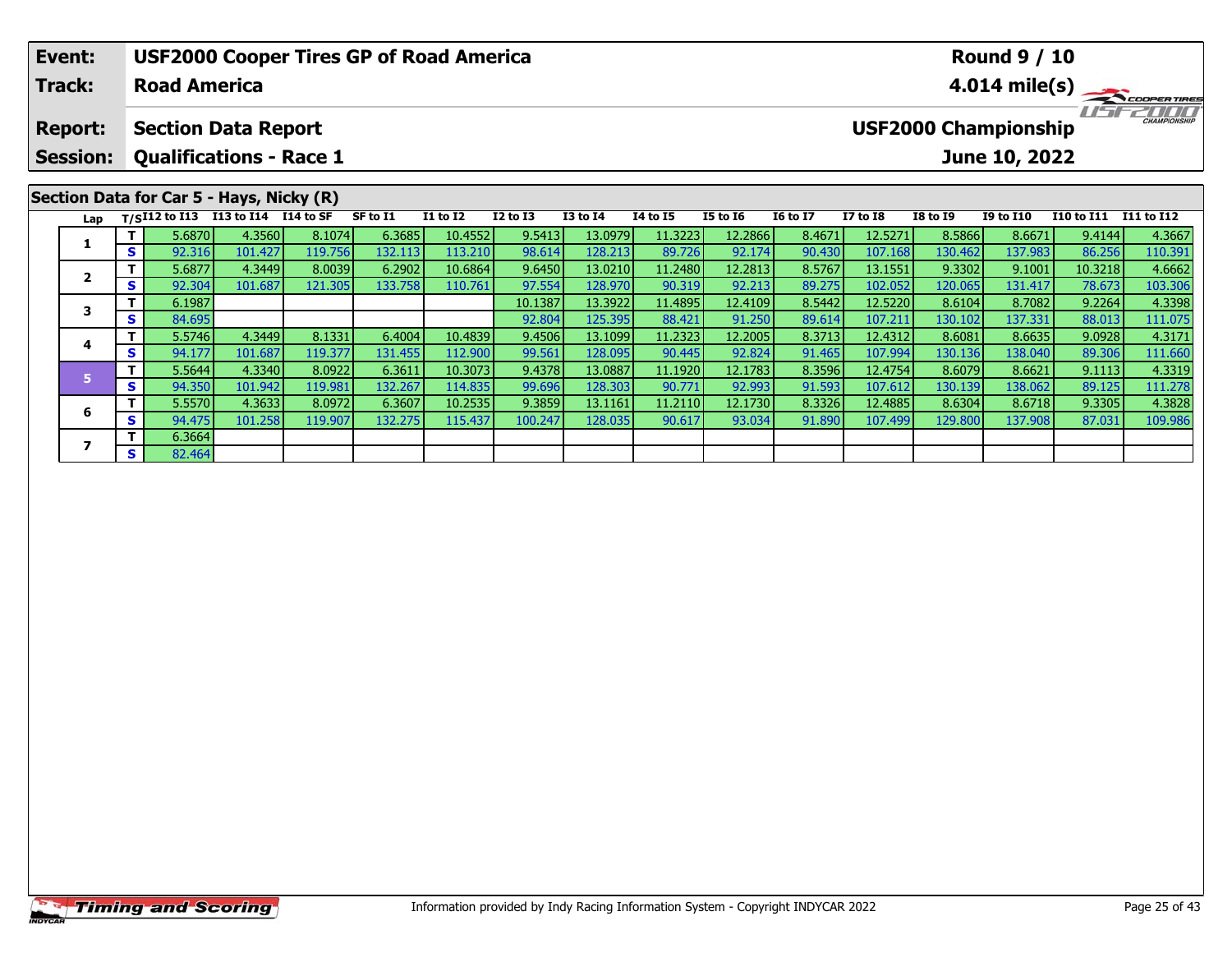| Event:                                                                                                             | <b>USF2000 Cooper Tires GP of Road America</b> | <b>Round 9 / 10</b>                                    |  |  |  |  |  |  |  |  |
|--------------------------------------------------------------------------------------------------------------------|------------------------------------------------|--------------------------------------------------------|--|--|--|--|--|--|--|--|
| <b>Track:</b>                                                                                                      | <b>Road America</b>                            | $4.014 \text{ mile(s)}$                                |  |  |  |  |  |  |  |  |
| <b>Report:</b>                                                                                                     | <b>Section Data Report</b>                     | USF2000<br>CHAMPIONSHIP<br><b>USF2000 Championship</b> |  |  |  |  |  |  |  |  |
| <b>Session:</b>                                                                                                    | <b>Qualifications - Race 1</b>                 | June 10, 2022                                          |  |  |  |  |  |  |  |  |
| Section Data for Car 5 - Hays, Nicky (R)<br>SE to PT<br><b>DTA to DO</b><br><b>PT to PO BO to SE</b><br>lan Ticlan |                                                |                                                        |  |  |  |  |  |  |  |  |

| Lap            | T/SLap |          | PI to PO | PO to SF | SF to PI | <b>PIA to PO</b> |
|----------------|--------|----------|----------|----------|----------|------------------|
| 1              |        | 133.2512 |          | 134.8263 |          |                  |
|                | S      | 108.445  |          | 100.933  |          |                  |
| $\overline{2}$ | т      | 136.3585 |          |          | 149.5413 |                  |
|                | S      | 105.974  |          |          | 95.592   |                  |
| 3              | т      | 494.3120 | 348.7337 | 132.4116 |          | 364.9114         |
|                | S      | 29.233   | 2.843    | 102.774  |          | 4.170            |
| 4              | т      | 132.4142 |          |          |          |                  |
|                | S      | 109.130  |          |          |          |                  |
| 5              | т      | 132.1040 |          |          |          |                  |
|                | S      | 109.387  |          |          |          |                  |
| 6              | т      | 132.3543 |          |          | 189.0447 |                  |
|                | S      | 109.180  |          |          | 75.617   |                  |
| 7              | т      |          |          |          |          |                  |
|                | S      |          |          |          |          |                  |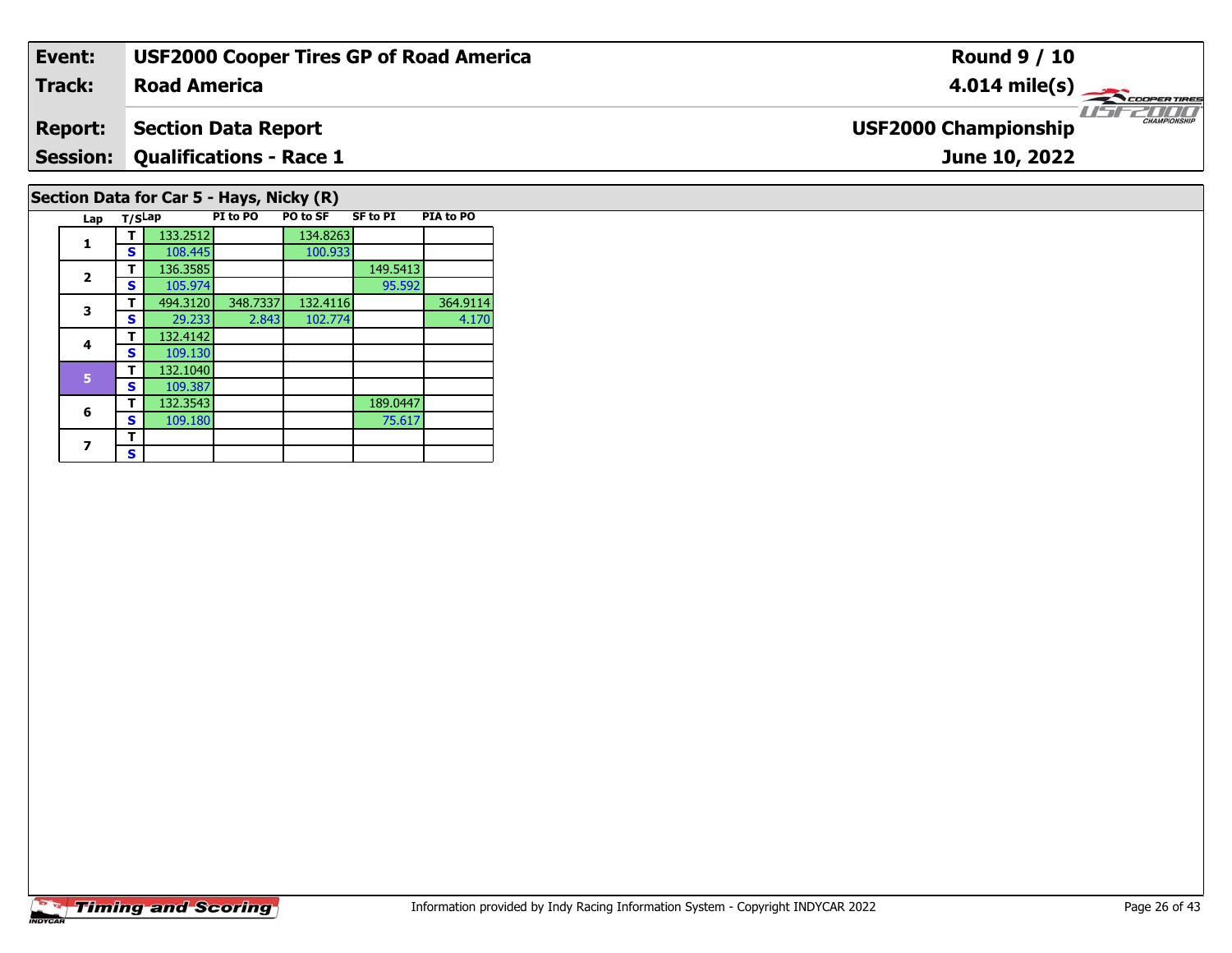|                                                                                                                                  | Event:                                            |    |                     | <b>USF2000 Cooper Tires GP of Road America</b> |         |          |                 |                 |                 |                 |                 |                 |                         |                 | <b>Round 9 / 10</b> |                   |                   |  |  |
|----------------------------------------------------------------------------------------------------------------------------------|---------------------------------------------------|----|---------------------|------------------------------------------------|---------|----------|-----------------|-----------------|-----------------|-----------------|-----------------|-----------------|-------------------------|-----------------|---------------------|-------------------|-------------------|--|--|
|                                                                                                                                  | <b>Track:</b>                                     |    | <b>Road America</b> |                                                |         |          |                 |                 |                 |                 |                 |                 | $4.014 \text{ mile(s)}$ |                 |                     |                   |                   |  |  |
| <b>USF2000 Championship</b><br><b>Section Data Report</b><br><b>Report:</b><br><b>Qualifications - Race 1</b><br><b>Session:</b> |                                                   |    |                     |                                                |         |          |                 |                 |                 |                 |                 |                 |                         | June 10, 2022   |                     |                   |                   |  |  |
|                                                                                                                                  | Section Data for Car 6 - Papasavvas, Evagoras (R) |    |                     |                                                |         |          |                 |                 |                 |                 |                 |                 |                         |                 |                     |                   |                   |  |  |
|                                                                                                                                  | Lap                                               |    |                     | T/SI12 to I13 I13 to I14 I14 to SF             |         | SF to I1 | <b>I1 to I2</b> | <b>I2 to I3</b> | <b>I3 to I4</b> | <b>I4 to I5</b> | <b>I5 to 16</b> | <b>16 to 17</b> | <b>I7 to I8</b>         | <b>I8 to I9</b> | <b>I9 to I10</b>    | <b>I10 to I11</b> | <b>I11 to I12</b> |  |  |
|                                                                                                                                  |                                                   |    | 5.8957              | 4.4114                                         | 8.0924  | 6.2976   | 10.4916         | 9.5749          | 12.9653         | 11.2271         | 12.3571         | 8.4311          | 12.6333                 | 8.5111          | 8.4044              | 9.3033            | 4.3328            |  |  |
|                                                                                                                                  |                                                   | S. | 89.048              | 100.154                                        | 119.978 | 133.601  | 112.818         | 98.268          | 129.524         | 90.487          | 91.648          | 90.816          | 106.267                 | 131.620         | 142.296             | 87.286            | 111.255           |  |  |
|                                                                                                                                  |                                                   |    | 5.6968              | 4.3599                                         | 7.9944  | 6.1881   | 10.4180         | 9.5242          |                 |                 | 12.3634         | 8.4100          | 12.8208                 | 8.4994          | 8.3560              | 9.3569            | 4.6073            |  |  |
|                                                                                                                                  | $\overline{\mathbf{2}}$                           | S. | 92.157              | 101.337                                        | 121.449 | 135.965  | 113.615         | 98.791          |                 |                 | 91.601          | 91.044          | 104.713                 | 131.801         | 143.120             | 86.786            | 104.626           |  |  |
|                                                                                                                                  | 3                                                 |    | 5.8521              | 4.3370                                         | 7.9709  | 6.1854   | 10.3810         | 9.5845          | 12.7792         | 11.3817         | 12.3640         | 8.4398          | 12.7332                 | 8.5685          | 8.4455              | 9.2842            | 4.3397            |  |  |
|                                                                                                                                  |                                                   | S  | 89.711              | 101.872                                        | 121.807 | 136.024  | 114.019         | 98.170          | 131.410         | 89.258          | 91.597          | 90.723          | 105.433                 | 130.738         | 141.603             | 87.465            | 111.078           |  |  |
|                                                                                                                                  |                                                   |    | 5.6974              |                                                |         |          |                 | 10.4542         | 13.3281         | 12.0556         | 13.7440         | 10.4200         | 12.8035                 | 8.5512          | 8.5070              | 9.2447            | 4.3149            |  |  |
|                                                                                                                                  | 4                                                 | S. | 92.147              |                                                |         |          |                 | 90.003          | 125.998         | 84.269          | 82.400          | 73.482          | 104.854                 | 131.002         | 140.579             | 87.839            | 111.716           |  |  |
|                                                                                                                                  | 5                                                 |    | 5.6611              | 4.3380                                         | 8.0379  | 6.2621   | 10.4361         | 9.5006          |                 |                 | 12.3719         | 8.4402          | 12.5943                 | 8.6396          | 8.5531              | 9.2403            | 4.3354            |  |  |
|                                                                                                                                  |                                                   | S  | 92.738              | 101.848                                        | 120.791 | 134.358  | 113.417         | 99.037          |                 |                 | 91.538          | 90.718          | 106.596                 | 129.662         | 139.822             | 87.881            | 111.188           |  |  |

**<sup>T</sup>** 5.6676 4.3695 8.0759 6.2965 10.3934 9.4408 12.3020 8.3872 12.6590 8.6067 8.5260 9.1703 4.3442 **<sup>S</sup>** 92.632 101.114 120.223 133.624 113.883 99.664 92.058 91.292 106.051 130.158 140.266 88.552 110.963

7 | T | 5.8244| 4.4517| 8.1019| 6.2837| 10.4556| 9.5756| 12.9877| 11.2483| 12.2801| 8.4308| 12.7158| 8.5984| 8.5216| 9.3171| 4.3583<br>7 | S | 90.138 | 99.247| 119.837| 133.896| 113.206| 98.261| 129.301| 90.317| 92.222| 90.82

**7**

**8**

**<sup>T</sup>** 5.8096 **<sup>S</sup>** 90.368

110.963<br>4.3583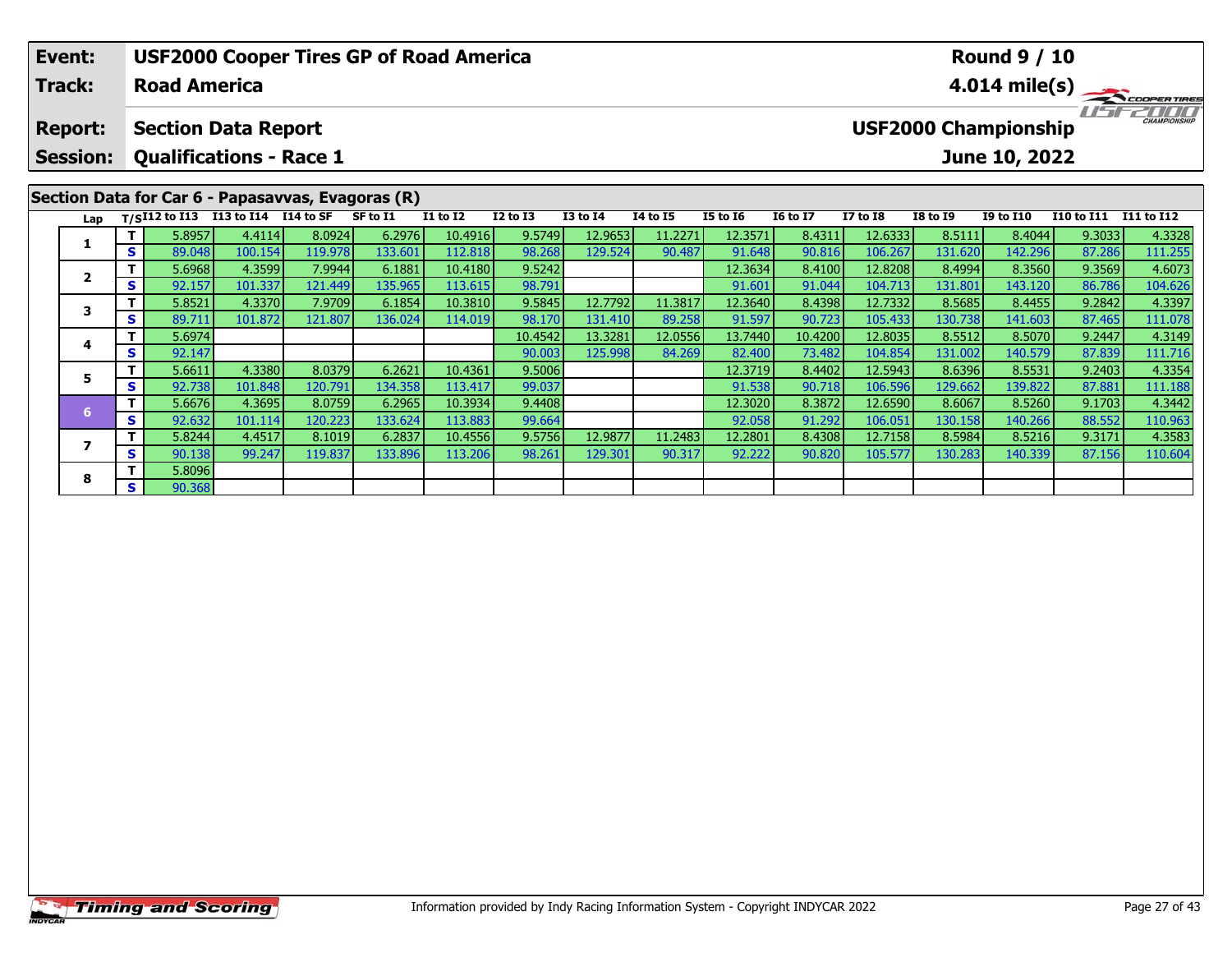| Event:          | <b>USF2000 Cooper Tires GP of Road America</b>    | <b>Round 9 / 10</b>                         |  |  |  |  |  |  |  |
|-----------------|---------------------------------------------------|---------------------------------------------|--|--|--|--|--|--|--|
| Track:          | <b>Road America</b>                               | $4.014$ mile(s)<br><b>COOPERTIRES</b>       |  |  |  |  |  |  |  |
| <b>Report:</b>  | <b>Section Data Report</b>                        | CHAMPIONSHIP<br><b>USF2000 Championship</b> |  |  |  |  |  |  |  |
| <b>Session:</b> | <b>Qualifications - Race 1</b>                    | June 10, 2022                               |  |  |  |  |  |  |  |
|                 | Section Data for Car 6 - Papasavvas, Evagoras (R) |                                             |  |  |  |  |  |  |  |
| Lap             | <b>SF to PI</b><br>T/SLap                         |                                             |  |  |  |  |  |  |  |
|                 | 132.9291                                          |                                             |  |  |  |  |  |  |  |
|                 | 108.708<br>S.                                     |                                             |  |  |  |  |  |  |  |

**T** 132.6388

**5 T** 132.6606<br>**S** 108.928

108.945<br>132.6467

 **<sup>T</sup>** 274.5049 **<sup>S</sup>** 52.64252.642

**<sup>T</sup>** 132.5007 **<sup>S</sup>** 109.059

133.1510

**<sup>T</sup>** 133.1510 259.1794 **<sup>S</sup>** 108.526 55.155

**<sup>T</sup>** 132.6467 143.4357 **<sup>S</sup>** 108.939 99.661

99.661

55.155

**2**

**3**

**4**

**5**

**7**

8  $\frac{1}{s}$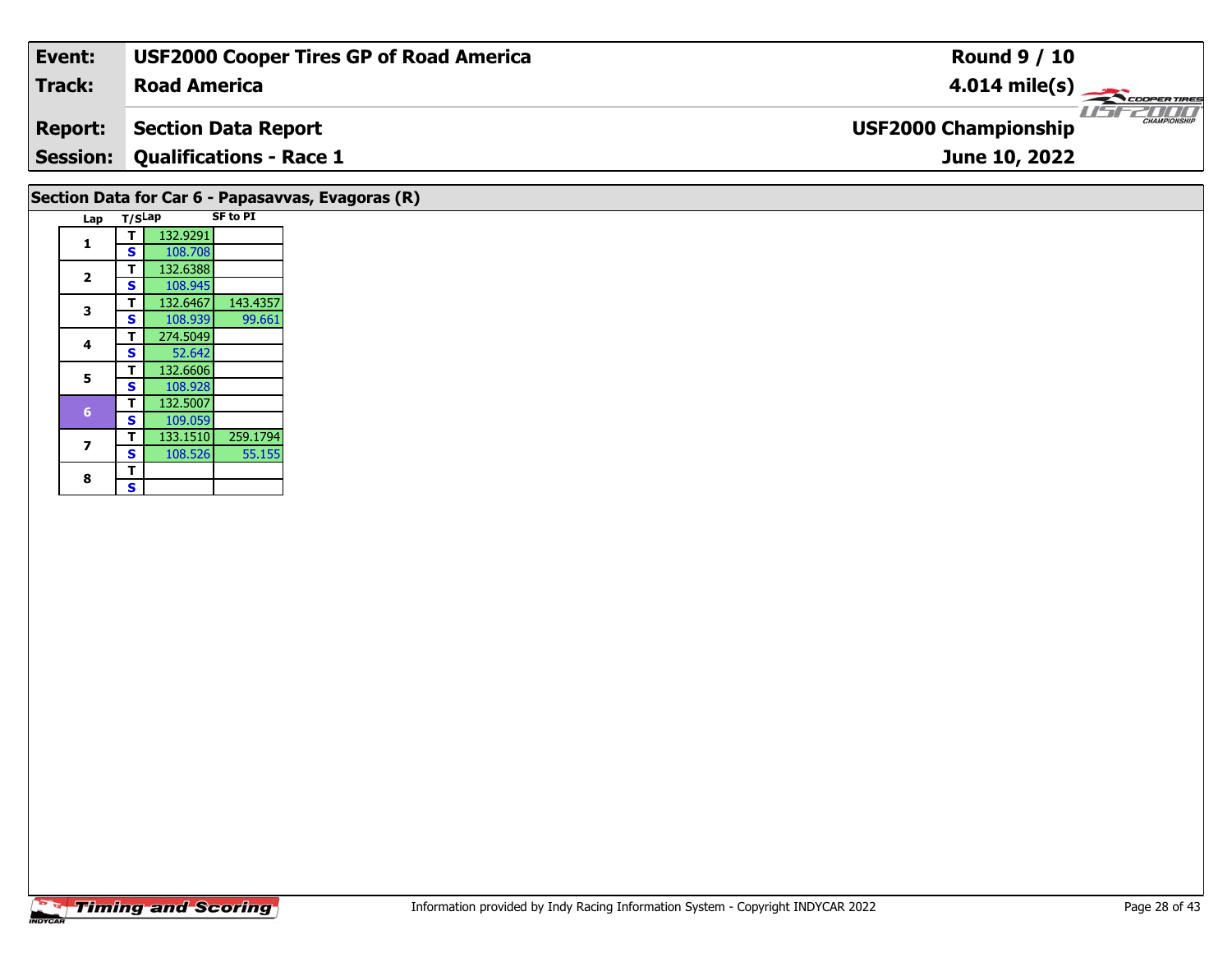| Event:                   |                                                 | <b>USF2000 Cooper Tires GP of Road America</b>    |         |         |          |                 |                 |                 |                 |                         | <b>Round 9 / 10</b> |                 |                 |                             |                       |                     |  |  |
|--------------------------|-------------------------------------------------|---------------------------------------------------|---------|---------|----------|-----------------|-----------------|-----------------|-----------------|-------------------------|---------------------|-----------------|-----------------|-----------------------------|-----------------------|---------------------|--|--|
| Track:                   |                                                 | <b>Road America</b>                               |         |         |          |                 |                 |                 |                 | $4.014 \text{ mile(s)}$ |                     |                 |                 |                             |                       |                     |  |  |
| <b>Report:</b>           |                                                 | <b>Section Data Report</b>                        |         |         |          |                 |                 |                 |                 |                         |                     |                 |                 | <b>USF2000 Championship</b> |                       | <b>CHAMPIONSHIP</b> |  |  |
| <b>Session:</b>          | <b>Qualifications - Race 1</b><br>June 10, 2022 |                                                   |         |         |          |                 |                 |                 |                 |                         |                     |                 |                 |                             |                       |                     |  |  |
|                          |                                                 | Section Data for Car 61 - d'Orlando, Nicholas (R) |         |         |          |                 |                 |                 |                 |                         |                     |                 |                 |                             |                       |                     |  |  |
| Lap                      |                                                 | T/SI12 to I13 I13 to I14 I14 to SF                |         |         | SF to I1 | <b>I1 to I2</b> | <b>I2 to I3</b> | <b>I3 to I4</b> | <b>14 to 15</b> | <b>I5 to 16</b>         | <b>16 to 17</b>     | <b>I7 to I8</b> | <b>I8 to 19</b> | <b>I9 to I10</b>            | I10 to I11 I11 to I12 |                     |  |  |
|                          |                                                 | 5.7578                                            | 4.4087  | 8.0393  | 6.2422   | 10.4973         | 9.6731          | 12.9206         | 11.3200         | 12.3499                 | 8.4543              | 12.6368         | 8.4522          | 8.4601                      | 9.3090                | 4.3527              |  |  |
|                          | S.                                              | 91.181                                            | 100.215 | 120.770 | 134.786  | 112.756         | 97.271          | 129.972         | 89.745          | 91.701                  | 90.567              | 106.237         | 132.537         | 141.359                     | 87.232                | 110.746             |  |  |
| $\overline{2}$           | Τ.                                              | 5.8150                                            | 4.5093  | 8.0703  | 6.1733   | 10.8201         | 9.6759          | 13.2516         | 11.3312         | 12.3489                 | 8.4183              | 12.9496         | 8.4588          | 8.4272                      | 9.7172                | 4.4443              |  |  |
|                          | S.                                              | 90.284                                            | 97.979  | 120.306 | 136.291  | 109.392         | 97.243          | 126.726         | 89.656          | 91.709                  | 90.954              | 103.671         | 132.433         | 141.911                     | 83.568                | 108.464             |  |  |
| 3                        | Τ                                               | 5.6495                                            | 4.3761  | 8.0165  | 6.2437   | 10.4548         | 9.6009          | 12.9716         | 11.1934         | 12.1745                 | 8.3946              | 12.5860         | 8.4631          | 8.3510                      | 9.4566                | 4.3441              |  |  |
|                          | S.                                              | 92.929                                            | 100.962 | 121.114 | 134.754  | 113.215         | 98.002          | 129.461         | 90.760          | 93.022                  | 91.211              | 106.666         | 132.366         | 143.205                     | 85.871                | 110.966             |  |  |
| 4                        |                                                 | 5.6506                                            | 4.3865  | 8.0201  | 6.2479   | 11.1485         | 10.1744         | 13.9349         | 11.5998         | 12.3159                 | 8.4232              | 12.7182         | 8.4864          | 8.4679                      | 9.3232                | 4.3288              |  |  |
|                          | S.                                              | 92.910                                            | 100.722 | 121.059 | 134.663  | 106.170         | 92.478          | 120.512         | 87.580          | 91.954                  | 90.902              | 105.557         | 132.003         | 141.229                     | 87.099                | 111.358             |  |  |
| 5                        |                                                 | 5.6494                                            | 4.3523  | 7.9955  | 6.2135   | 10.4204         | 9.7255          | 12.9848         | 11.2439         | 12.2598                 | 8.3366              | 12.5605         | 8.4793          | 8.4940                      | 9.2840                | 4.3062              |  |  |
|                          | S.                                              | 92.930                                            | 101.514 | 121.432 | 135.409  | 113.588         | 96.747          | 129.330         | 90.352          | 92.375                  | 91.846              | 106.883         | 132.113         | 140.795                     | 87.467                | 111.942             |  |  |
| 6                        |                                                 | 5.7142                                            | 4.3946  | 8.0596  | 6.2558   | 10.4191         | 9.6605          | 12.9920         | 11.2814         | 12.2246                 | 8.3546              | 12.5849         | 8.4825          | 8.4562                      | 9.4262                | 4.3707              |  |  |
|                          | S.                                              | 91.876                                            | 100.537 | 120.466 | 134.493  | 113.603         | 97.398          | 129.258         | 90.052          | 92.641                  | 91.648              | 106.675         | 132.063         | 141.424                     | 86.148                | 110.290             |  |  |
| 7                        | Τ                                               | 5.6274                                            | 4.3644  | 8.0372  | 6.2575   | 10.3842         | 9.7833          | 13.1218         | 11.7264         | 13.9709                 | 9.5829              | 12.6628         | 8.4766          | 8.5280                      | 9.2946                | 4.3499              |  |  |
|                          | S.                                              | 93.294                                            | 101.232 | 120.802 | 134.457  | 113.984         | 96.175          | 127.979         | 86.634          | 81.061                  | 79.901              | 106.019         | 132.155         | 140.233                     | 87.367                | 110.818             |  |  |
| $\overline{\phantom{a}}$ | T                                               | 5.6969                                            | 4.4168  | 8.0107  | 6.2044   | 10.4313         | 9.7286          | 13.1075         | 11.4035         | 12.2593                 | 8.5057              | 12.6934         | 8.4874          | 8.4307                      | 9.5071                | 4.3848              |  |  |

8 T | 5.6969 4.4168 8.0107 6.2044 10.4313 9.7286 13.1075 11.4035 12.2593 8.5057 12.6934 8.4874 8.4307 9.5071 4.3848<br>S S 92.155 100.031 121.202 135.608 113.470 96.716 128.119 89.087 92.379 90.020 105.764 131.987 141.852 85.

**8**

**9**

**<sup>T</sup>** 5.7164 **<sup>S</sup>** 91.841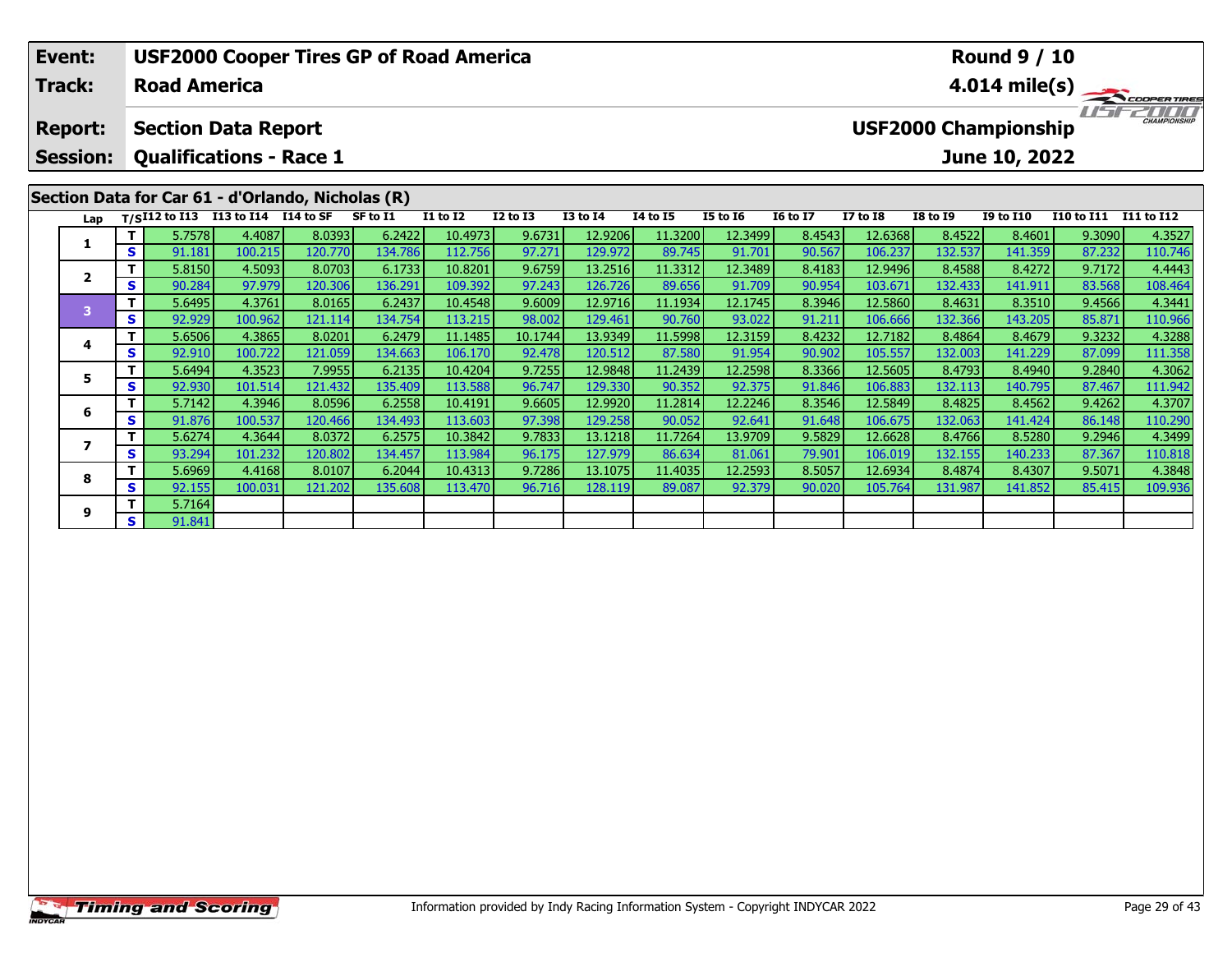| Event:                                            | <b>USF2000 Cooper Tires GP of Road America</b> | <b>Round 9 / 10</b>                                |  |  |  |  |  |  |  |
|---------------------------------------------------|------------------------------------------------|----------------------------------------------------|--|--|--|--|--|--|--|
| <b>Track:</b>                                     | <b>Road America</b>                            | $4.014 \text{ mile(s)}$                            |  |  |  |  |  |  |  |
| <b>Report:</b>                                    | <b>Section Data Report</b>                     | <b>CHAMPIONSHIP</b><br><b>USF2000 Championship</b> |  |  |  |  |  |  |  |
| <b>Session:</b>                                   | <b>Qualifications - Race 1</b>                 | June 10, 2022                                      |  |  |  |  |  |  |  |
| Section Data for Car 61 - d'Orlando, Nicholas (R) |                                                |                                                    |  |  |  |  |  |  |  |

| Lap | T/SLap |          | PO to SF | <b>SF to PI</b> |
|-----|--------|----------|----------|-----------------|
| 1   | т      | 132.8740 | 138.3711 |                 |
|     | S      | 108.753  | 98.347   |                 |
|     | т      | 134.4110 |          |                 |
| 2   | S      | 107.509  |          |                 |
| 3   | т      | 132.2764 |          |                 |
|     | S      | 109.244  |          |                 |
| 4   | т      | 135.2263 |          |                 |
|     | S      | 106.861  |          |                 |
| 5   | т      | 132.3057 |          |                 |
|     | S      | 109.220  |          |                 |
| 6   | т      | 132.6769 |          |                 |
|     | S      | 108.914  |          |                 |
| 7   | т      | 136.1679 |          |                 |
|     | S      | 106.122  |          |                 |
| 8   | т      | 133.2681 |          | 262.0168        |
|     | S      | 108.431  |          | 54.558          |
| 9   | т      |          |          |                 |
|     | S      |          |          |                 |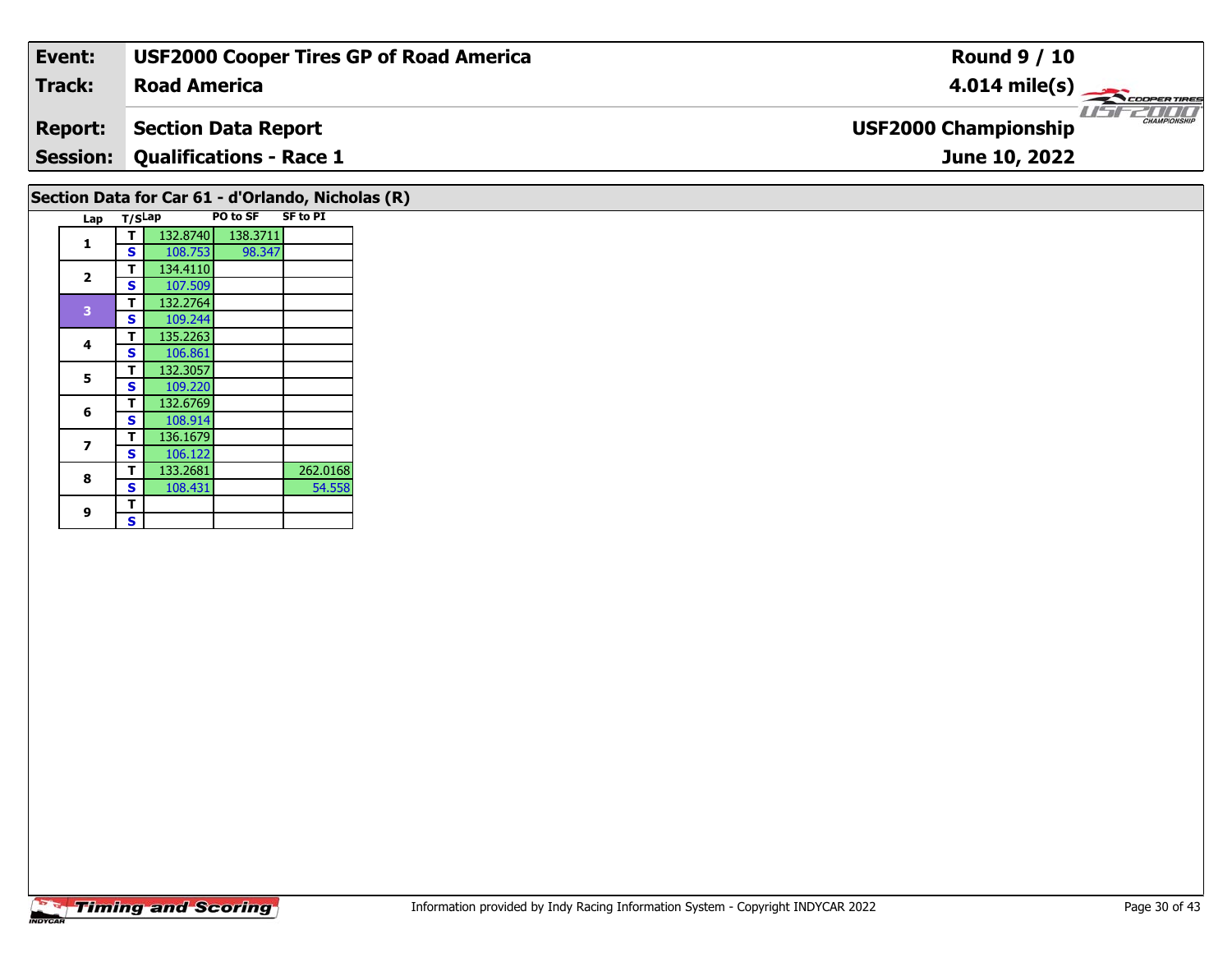| Event:                                                                                            |              |                     | <b>USF2000 Cooper Tires GP of Road America</b>  |         |          |                 |              |                 |                 |                 |                 |                                                              |                 | <b>Round 9 / 10</b> |                   |            |  |  |  |
|---------------------------------------------------------------------------------------------------|--------------|---------------------|-------------------------------------------------|---------|----------|-----------------|--------------|-----------------|-----------------|-----------------|-----------------|--------------------------------------------------------------|-----------------|---------------------|-------------------|------------|--|--|--|
| Track:                                                                                            |              | <b>Road America</b> |                                                 |         |          |                 |              |                 |                 |                 |                 | $4.014 \text{ mile(s)}$                                      |                 |                     |                   |            |  |  |  |
| <b>Section Data Report</b><br><b>Report:</b><br><b>Qualifications - Race 1</b><br><b>Session:</b> |              |                     |                                                 |         |          |                 |              |                 |                 |                 |                 | CHAMPIONSHIP<br><b>USF2000 Championship</b><br>June 10, 2022 |                 |                     |                   |            |  |  |  |
|                                                                                                   |              |                     |                                                 |         |          |                 |              |                 |                 |                 |                 |                                                              |                 |                     |                   |            |  |  |  |
|                                                                                                   |              |                     | Section Data for Car 63 - Burke, Trey           |         |          |                 |              |                 |                 |                 |                 |                                                              |                 |                     |                   |            |  |  |  |
| Lap                                                                                               |              |                     | T/SI12 to I13 I13 to I14 $\overline{114}$ to SF |         | SF to I1 | <b>I1 to I2</b> | $I2$ to $I3$ | <b>I3 to I4</b> | <b>I4 to I5</b> | <b>I5 to 16</b> | <b>16 to 17</b> | <b>I7 to I8</b>                                              | <b>I8 to I9</b> | <b>I9 to I10</b>    | <b>I10 to I11</b> | I11 to I12 |  |  |  |
|                                                                                                   |              | 5.6505              | 4.3362                                          | 8.0535  | 6.2855   | 10.4134         | 9.6555       | 13.0420         | 11.2498         | 12.2387         | 8.4282          | 12.5405                                                      | 8.5040          | 8.5261              | 9.2496            | 4.3327     |  |  |  |
|                                                                                                   | S            | 92.912              | 101.891                                         | 120.557 | 133.858  | 113.665         | 97.448       | 128.762         | 90.305          | 92.534          | 90.848          | 107.053                                                      | 131.729         | 140.264             | 87.792            | 111.258    |  |  |  |
| $\overline{2}$                                                                                    |              | 5.6533              | 4.3122                                          | 8.0054  | 6.2564   | 10.3130         | 9.4448       | 12.9394         | 11.2236         | 12.1976         | 8.3242          | 12.5638                                                      | 8.4882          | 8.4841              | 9.2784            | 4.2992     |  |  |  |
|                                                                                                   | $\mathbf{s}$ | 92.866              | 102.458                                         | 121.282 | 134.480  | 114.771         | 99.622       | 129.783         | 90.515          | 92.846          | 91.983          | 106.855                                                      | 131.975         | 140.959             | 87.520            | 112.124    |  |  |  |
| 3                                                                                                 | Τ.           | 5.6371              | 4.3345                                          | 8.0041  | 6.2444   | 10.2295         | 9.3657       | 12.8967         | 11.2122         | 12.1474         | 8.3191          | 12.5070                                                      | 8.4700          | 8.4564              | 9.2474            | 4.2858     |  |  |  |
|                                                                                                   | S l          | 93.133              | 101.931                                         | 121.301 | 134.739  | 115.708         | 100.463      | 130.213         | 90.607          | 93.230          | 92.039          | 107.340                                                      | 132.258         | 141.421             | 87.813            | 112.475    |  |  |  |
|                                                                                                   |              | 5.6053              | 4.3386                                          | 7.9478  | 6.1747   | 10.3304         | 9.4124       | 12.6782         | 11.5213         | 12.3741         | 8.4115          | 12.5671                                                      | 8.4040          | 8.3863              | 9.1228            | 4.2908     |  |  |  |
| 4                                                                                                 | S            | 93.661              | 101.834                                         | 122.161 | 136.260  | 114.578         | 99.965       | 132.457         | 88.177          | 91.522          | 91.028          | 106.827                                                      | 133.297         | 142.603             | 89.013            | 112.344    |  |  |  |
| 5                                                                                                 |              | 5.7510              |                                                 |         |          |                 | 10.2874      | 13.5233         | 11.7859         | 12.5491         | 8.4442          | 12.5167                                                      | 8.4414          | 8.4701              | 9.0839            | 4.2698     |  |  |  |
|                                                                                                   | s l          | 91.288              |                                                 |         |          |                 | 91.4621      | 124.180         | 86.197          | 90.246          | 90.675          | 107.257                                                      | 132.706         | 141.192             | 89.394            | 112.896    |  |  |  |

6 T | 5.6317 4.3654 7.9585 6.1629 10.2901 9.4711 12.8280 11.2490 12.1546 8.2881 12.4763 8.4910 8.5366 9.1035 4.2944<br>S 93.222 101.209 121.996 136.521 115.027 99.345 130.910 90.311 93.175 92.383 107.604 131.931 140.092 89.20

7 | T | 5.5316| 4.3702| 8.0280| 6.2357| 10.3157| 9.3612| 12.8970| 11.1969| 12.2107| 8.2654| 12.4681| 8.5008| 8.5375| 9.1285| 4.2956<br>7 | S | 94.909 101.098 120.940 134.927 114.741 100.512 130.210 90.731 92.747 92.637 107.67

**7**

**8**

**<sup>T</sup>** 5.6355 **<sup>S</sup>** 93.159

112.250<br>4.2956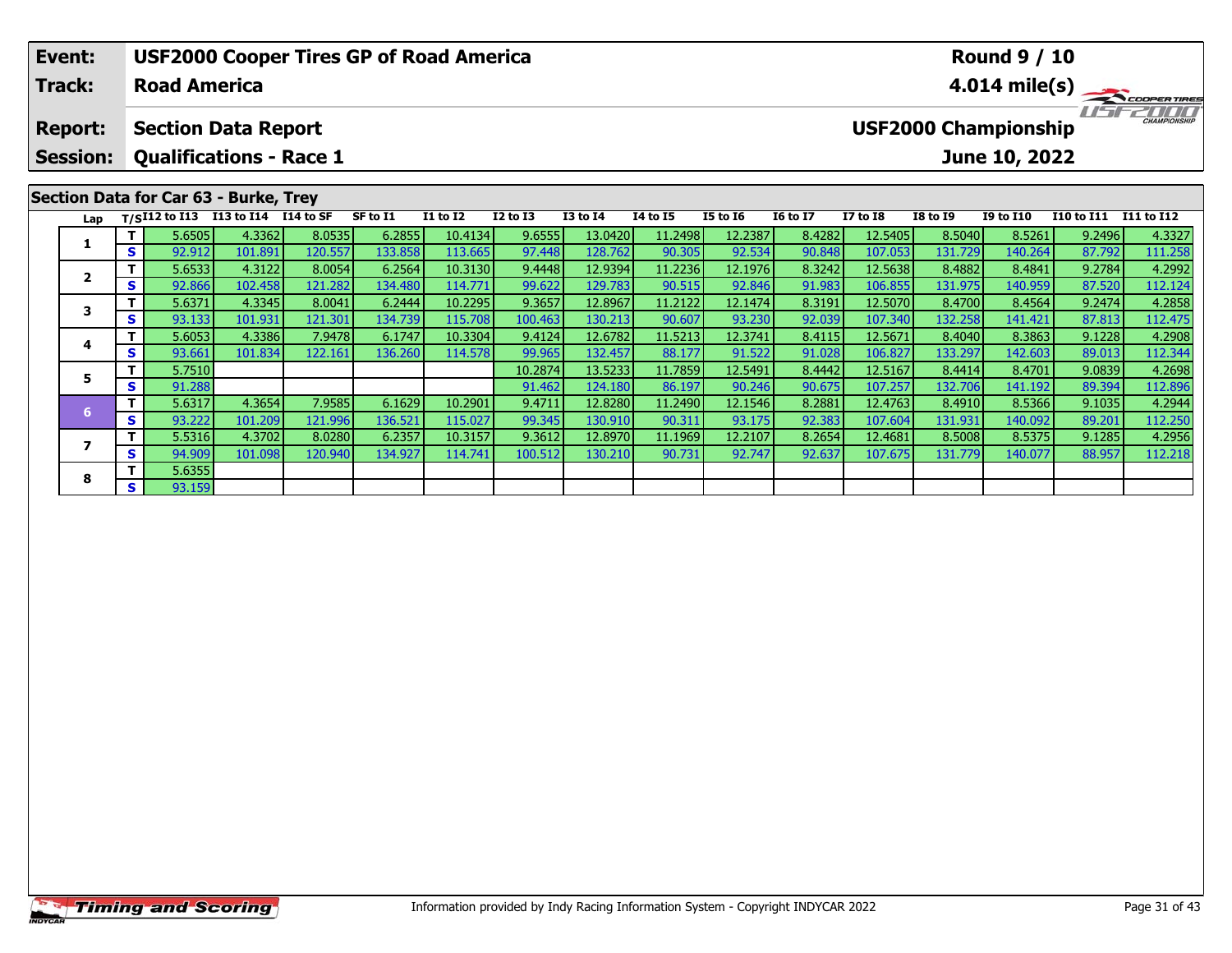| Event:                                | <b>USF2000 Cooper Tires GP of Road America</b> | <b>Round 9 / 10</b>                          |  |  |  |  |  |  |  |  |
|---------------------------------------|------------------------------------------------|----------------------------------------------|--|--|--|--|--|--|--|--|
| Track:                                | <b>Road America</b>                            | $4.014 \text{ mile(s)}$                      |  |  |  |  |  |  |  |  |
| <b>Report:</b>                        | <b>Section Data Report</b>                     | $\frac{1}{1}$<br><b>USF2000 Championship</b> |  |  |  |  |  |  |  |  |
| <b>Session:</b>                       | <b>Qualifications - Race 1</b>                 | June 10, 2022                                |  |  |  |  |  |  |  |  |
| Section Data for Car 63 - Burke, Trey |                                                |                                              |  |  |  |  |  |  |  |  |

| Lap            | T/SLap |          | PI to PO | PO to SF | SF to PI | PIA to PO |
|----------------|--------|----------|----------|----------|----------|-----------|
| $\mathbf{1}$   |        | 132.5062 |          | 134.4741 |          |           |
|                | S      | 109.055  |          | 101.197  |          |           |
| $\overline{2}$ | т      | 131.7836 |          |          |          |           |
|                | S      | 109.652  |          |          |          |           |
| 3              | т      | 131.3573 |          |          |          |           |
|                | S      | 110.008  |          |          |          |           |
| 4              | т      | 131.5653 |          |          | 142.9369 |           |
|                | S      | 109.834  |          |          | 100.009  |           |
| 5              | т      | 266.6735 | 115.7956 | 139.5702 |          | 131.1142  |
|                | S      | 54.188   | 8.561    | 97.502   |          | 11.606    |
| 6              | т      | 131.3012 |          |          |          |           |
|                | S      | 110.055  |          |          |          |           |
| 7              | т      | 131.3429 |          |          | 257.5667 |           |
|                | S      | 110.020  |          |          | 55.500   |           |
| 8              | т      |          |          |          |          |           |
|                | S      |          |          |          |          |           |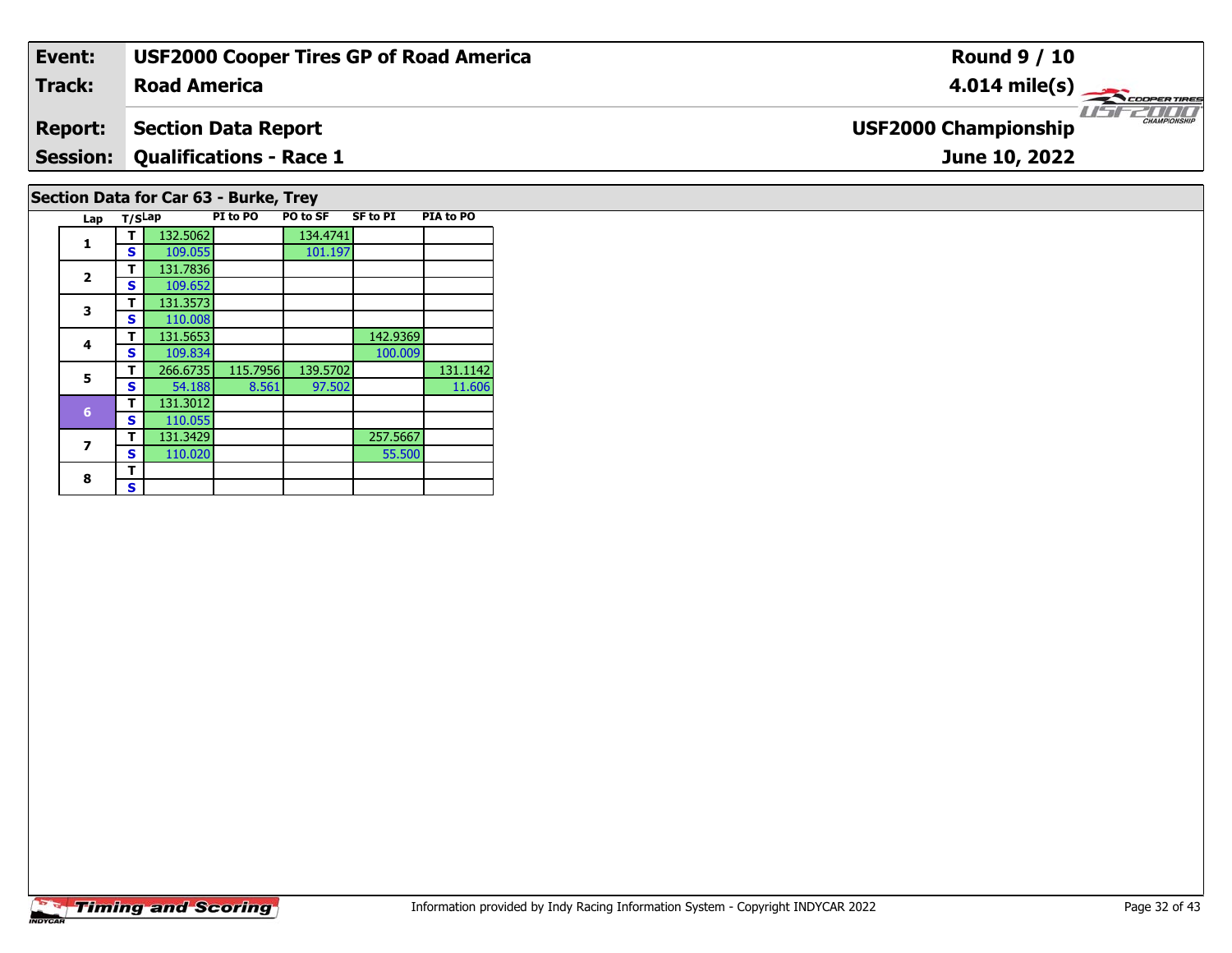| Event:<br><b>Track:</b>                                         |    | <b>Road America</b>                             |         |                                               | <b>USF2000 Cooper Tires GP of Road America</b> |          |                 |                 |                 |                 |                 |                                             |                 | <b>Round 9 / 10</b><br>4.014 mile(s) $-$ |                   | COOPERTIRES |  |
|-----------------------------------------------------------------|----|-------------------------------------------------|---------|-----------------------------------------------|------------------------------------------------|----------|-----------------|-----------------|-----------------|-----------------|-----------------|---------------------------------------------|-----------------|------------------------------------------|-------------------|-------------|--|
| <b>Section Data Report</b><br><b>Report:</b><br><b>Session:</b> |    |                                                 |         |                                               |                                                |          |                 |                 |                 |                 |                 | CHAMPIONSHIP<br><b>USF2000 Championship</b> |                 |                                          |                   |             |  |
|                                                                 |    | <b>Qualifications - Race 1</b><br>June 10, 2022 |         |                                               |                                                |          |                 |                 |                 |                 |                 |                                             |                 |                                          |                   |             |  |
|                                                                 |    |                                                 |         | Section Data for Car 8 - Dyszelski, Danny (R) |                                                |          |                 |                 |                 |                 |                 |                                             |                 |                                          |                   |             |  |
| Lap                                                             |    | $T/SI12$ to I13 I13 to I14 I14 to SF            |         |                                               | SF to I1                                       | I1 to I2 | <b>I2 to I3</b> | <b>I3 to I4</b> | <b>I4 to I5</b> | <b>I5 to I6</b> | <b>16 to 17</b> | <b>I7 to I8</b>                             | <b>I8 to 19</b> | <b>I9 to I10</b>                         | <b>I10 to I11</b> | I11 to I12  |  |
|                                                                 |    | 5.7463                                          | 4.4313  | 8.0581                                        | 6.2443                                         | 10.5133  | 9.5883          | 12.9127         | 11.2336         | 12.3286         | 8.4427          | 12.7222                                     | 8.4584          | 8.3894                                   | 9.2594            | 4.3253      |  |
|                                                                 | S  | 91.363                                          | 99.704  | 120.489                                       | 134.741                                        | 112.585  | 98.131          | 130.052         | 90.435          | 91.860          | 90.692          | 105.524                                     | 132.440         | 142.550                                  | 87.700            | 111.448     |  |
| $\overline{\mathbf{2}}$                                         |    | 5.6897                                          | 4.3530  | 7.9686                                        | 6.1920                                         | 10.4380  | 9.4305          |                 |                 | 12.2484         | 8.4073          | 12.6889                                     | 8.4942          | 8.3978                                   | 9.1840            | 4.2772      |  |
|                                                                 | S  | 92.272                                          | 101.497 | 121.842                                       | 135.879                                        | 113.397  | 99.773          |                 |                 | 92.461          | 91.073          | 105.801                                     | 131.881         | 142.407                                  | 88.420            | 112.701     |  |
| 3                                                               | T. | 5.7896                                          | 4.3406  | 7.8662                                        | 6.0717                                         | 10.5874  | 9.5901          | 12.8033         | 11.1496         | 12.3991         | 8.5180          | 12.7337                                     | 8.4163          | 8.5257                                   | 9.3430            | 4.3916      |  |
|                                                                 | S  | 90.680                                          | 101.787 | 123.428                                       | 138.571                                        | 111.797  | 98.113          | 131.163         | 91.116          | 91.337          | 89.890          | 105.429                                     | 133.102         | 140.271                                  | 86.915            | 109.765     |  |
| 4                                                               |    | 5.9481                                          |         |                                               |                                                |          | 10.3856         | 14.0765         | 12.4751         | 12.9607         | 9.1258          | 13.0844                                     | 8.6360          | 8.6260                                   | 9.3318            | 4.3097      |  |
|                                                                 | S  | 88.263                                          |         |                                               |                                                |          | 90.597          | 119.299         | 81.435          | 87.380          | 83.903          | 102.603                                     | 129.716         | 138.640                                  | 87.019            | 111.851     |  |
| 5                                                               |    | 5.6389                                          | 4.3395  | 7.9581                                        | 6.1865                                         | 10.6226  | 9.6957          |                 |                 | 12.2236         | 8.2950          | 12.6452                                     | 8.4991          | 8.4404                                   | 9.2618            | 4.3115      |  |
|                                                                 | S  | 93.103                                          | 101.813 | 122.003                                       | 136.000                                        | 111.426  | 97.044          |                 |                 | 92.649          | 92.306          | 106.167                                     | 131.805         | 141.689                                  | 87.677            | 111.805     |  |
| 6                                                               | т  |                                                 |         | 8.0094                                        | 6.2350                                         | 10.3482  | 9.3848          | 12.8474         | 11.1820         | 12.2201         | 8.4422          | 12.6490                                     | 8.4043          | 8.3491                                   | 9.2291            | 4.2694      |  |
|                                                                 | S  |                                                 |         | 121.221                                       | 134.942                                        | 114.381  | 100.259         | 130.713         | 90.852          | 92.675          | 90.697          | 106.135                                     | 133.292         | 143.238                                  | 87.988            | 112.907     |  |

**<sup>T</sup>** 7.8368 6.0267 10.6778 9.4857 12.7317 11.3254 12.1706 8.3775 12.7126 8.4810 8.3856 9.2174 4.3986 **<sup>S</sup>** 123.891 139.606 110.850 99.192 131.901 89.702 93.052 91.397 105.604 132.087 142.615 88.099 109.591

**<sup>T</sup>** 5.8159 4.3804 7.8666 6.0500 10.5535 9.4353 12.9079 11.1218 12.1681 8.3086 12.6239 8.5245 8.4788 9.1895 4.2772 **<sup>S</sup>** 90.270 100.863 123.422 139.068 112.156 99.722 130.100 91.344 93.071 92.155 106.346 131.413 141.047 88.367 112.701

**7**

**8**

**9**

**<sup>T</sup>** 5.7670 **<sup>S</sup>** 91.035

4.3986

109.591<br>4.2772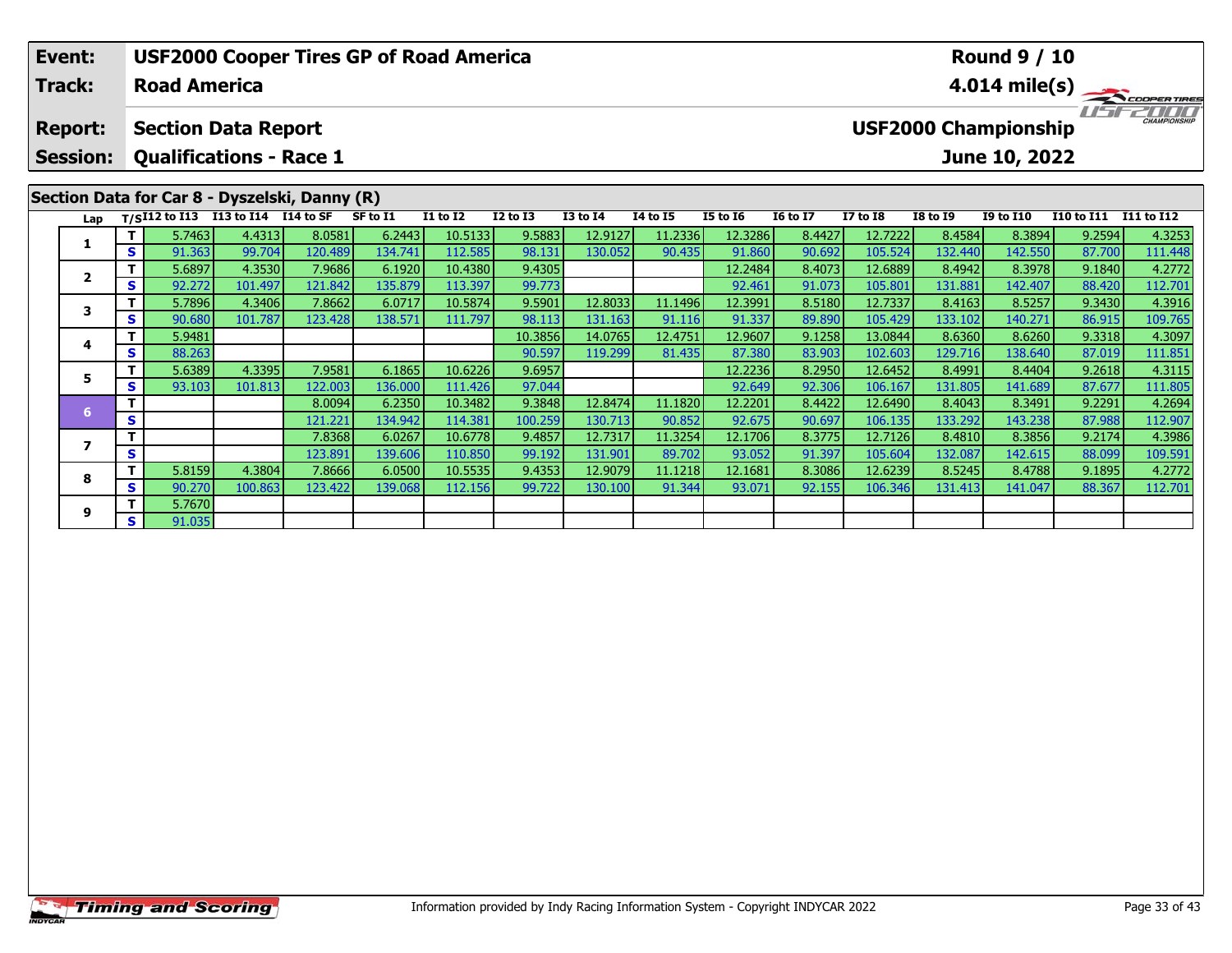| Event:                                        | <b>USF2000 Cooper Tires GP of Road America</b> | <b>Round 9 / 10</b>                                |  |  |  |  |  |  |  |
|-----------------------------------------------|------------------------------------------------|----------------------------------------------------|--|--|--|--|--|--|--|
| Track:                                        | <b>Road America</b>                            | $4.014 \text{ mile(s)}$                            |  |  |  |  |  |  |  |
| <b>Report:</b>                                | <b>Section Data Report</b>                     | <b>CHAMPIONSHIP</b><br><b>USF2000 Championship</b> |  |  |  |  |  |  |  |
|                                               | <b>Session: Qualifications - Race 1</b>        | June 10, 2022                                      |  |  |  |  |  |  |  |
| Section Data for Car 8 - Dyszelski, Danny (R) |                                                |                                                    |  |  |  |  |  |  |  |

| Lap | T/SLap                  |          | <b>SF to PI</b> |
|-----|-------------------------|----------|-----------------|
| 1   | т                       | 132.6539 |                 |
|     | S                       | 108.933  |                 |
| 2   | т                       | 132.0123 |                 |
|     | S                       | 109.463  |                 |
| 3   | т                       | 132.5259 | 144.1785        |
|     | S                       | 109.038  | 99.148          |
| 4   | т                       | 251.6249 |                 |
|     | S                       | 57.428   |                 |
| 5   | т                       | 132.2067 |                 |
|     | $\overline{\mathbf{s}}$ | 109.302  |                 |
| 6   | т                       | 131.5060 |                 |
|     | S                       | 109.884  |                 |
| 7   | т                       | 131.7808 |                 |
|     | S                       | 109.655  |                 |
| 8   | т                       | 131.7020 | 171.5219        |
|     | S                       | 109.720  | 83.342          |
| 9   | т                       |          |                 |
|     | S                       |          |                 |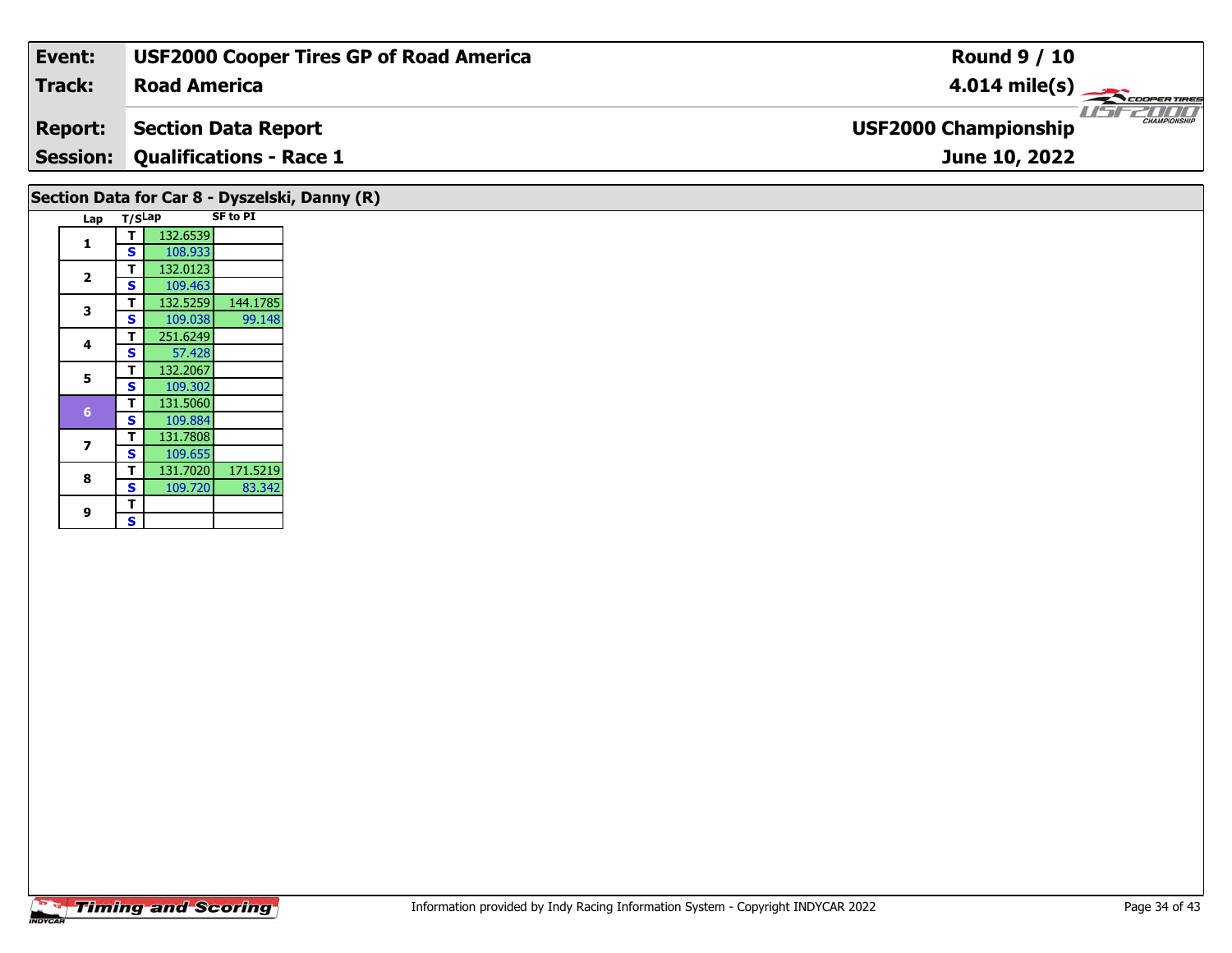| Event:                            |   |                     | <b>USF2000 Cooper Tires GP of Road America</b>               |         |          |                 |                 |                 |                 |                 |                 |                 |                 | <b>Round 9 / 10</b>                          |                   |                         |
|-----------------------------------|---|---------------------|--------------------------------------------------------------|---------|----------|-----------------|-----------------|-----------------|-----------------|-----------------|-----------------|-----------------|-----------------|----------------------------------------------|-------------------|-------------------------|
| <b>Track:</b>                     |   | <b>Road America</b> |                                                              |         |          |                 |                 |                 |                 |                 |                 |                 |                 |                                              |                   | $4.014 \text{ mile(s)}$ |
| <b>Report:</b><br><b>Session:</b> |   |                     | <b>Section Data Report</b><br><b>Qualifications - Race 1</b> |         |          |                 |                 |                 |                 |                 |                 |                 |                 | <b>USF2000 Championship</b><br>June 10, 2022 |                   | <b>CHAMPIONSHIP</b>     |
|                                   |   |                     | Section Data for Car 9 - Garciarce, Jorge (R)                |         |          |                 |                 |                 |                 |                 |                 |                 |                 |                                              |                   |                         |
| Lap                               |   |                     | $T/SI12$ to I13 I13 to I14 I14 to SF                         |         | SF to I1 | <b>I1 to I2</b> | <b>I2 to I3</b> | <b>I3 to I4</b> | <b>I4 to I5</b> | <b>I5 to 16</b> | <b>16 to 17</b> | <b>I7 to I8</b> | <b>I8 to I9</b> | <b>I9 to I10</b>                             | <b>I10 to I11</b> | I11 to I12              |
|                                   |   | 5.9706              | 4.3883                                                       | 8.0154  | 6.2064   | 10.4984         | 9.6739          | 12.8940         | 11.3222         | 12.4656         | 8.4128          | 12.5553         | 8.4386          | 8.3872                                       | 9.2184            | 4.3035                  |
|                                   | S | 87.931              | 100.681                                                      | 121.130 | 135.564  | 112.744         | 97.263          | 130.240         | 89.727          | 90.850          | 91.014          | 106.927         | 132.750         | 142.587                                      | 88.090            | 112.012                 |
| $\overline{\mathbf{2}}$           |   |                     |                                                              | 7.9626  | 6.1763   | 10.4263         | 9.5261          |                 |                 | 12.2681         | 8.3138          | 12.5487         | 8.4655          | 8.3671                                       | 9.2425            | 4.2880                  |
|                                   | S |                     |                                                              | 121.934 | 136.225  | 113.524         | 98.772          |                 |                 |                 | 92.098          |                 | 132.329         | 142.930                                      | 87.860            |                         |
|                                   |   |                     |                                                              |         |          |                 |                 |                 |                 | 92.313          |                 | 106.983         |                 |                                              |                   | 112.417                 |
|                                   |   |                     |                                                              | 7.9039  | 6.1319   | 10.4263         | 9.5655          | 12.8275         | 11.2062         | 12.2963         | 8.3224          | 12.7315         | 8.5066          | 8.3805                                       | 9.1742            | 4.2785                  |
| 3                                 | S |                     |                                                              | 122.839 | 137.211  | 113.524         | 98.365          | 130.915         | 90.656          | 92.101          | 92.003          | 105.447         | 131.689         | 142.701                                      | 88.514            | 112.667                 |
| 4                                 |   | 5.8656              |                                                              |         |          |                 | 10.4449         |                 |                 | 13.0333         | 8.6865          | 13.0382         | 8.5232          | 8.4750                                       | 9.1867            | 4.3514                  |

**<sup>T</sup>** 5.7112 4.3194 7.9669 6.2120 10.4695 9.5125 12.2920 8.3249 12.5639 8.5323 8.4344 9.1017 4.3036 **<sup>S</sup>** 91.925 102.287 121.868 135.442 113.056 98.913 92.133 91.975 106.854 131.293 141.789 89.219 112.010

**<sup>T</sup>** 7.9850 6.1996 10.4028 9.5518 12.2304 8.2860 12.5759 8.4459 8.2898 9.2524 4.3661 **<sup>S</sup>** 121.592 135.713 113.781 98.506 92.597 92.407 106.752 132.636 144.263 87.766 110.406

**<sup>T</sup>** 7.8766 6.0685 10.7589 9.6095 12.3556 8.5955 12.8280 8.5181 8.4495 9.3030 4.7992 **<sup>S</sup>** 123.265 138.644 110.015 97.914 91.659 89.079 104.654 131.511 141.536 87.289 100.443

**5**

**7**

**8**

**<sup>T</sup>** 6.1523 **<sup>S</sup>** 85.334

110.406<br>4.7992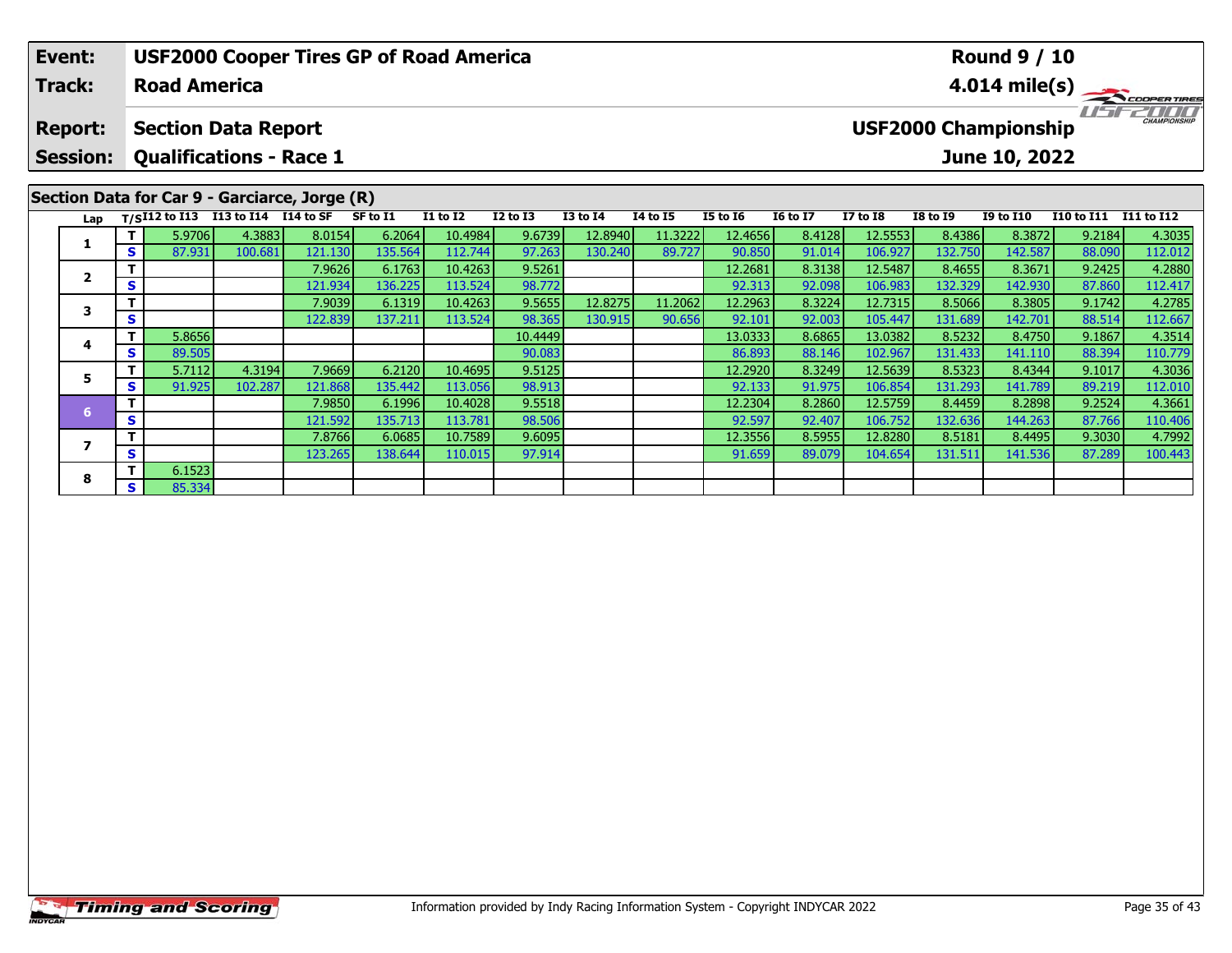| Event:                                        | <b>USF2000 Cooper Tires GP of Road America</b> | <b>Round 9 / 10</b>                                |  |  |  |  |  |  |
|-----------------------------------------------|------------------------------------------------|----------------------------------------------------|--|--|--|--|--|--|
| Track:                                        | <b>Road America</b>                            | $4.014 \text{ mile(s)}$                            |  |  |  |  |  |  |
| <b>Report:</b>                                | Section Data Report                            | <b>CHAMPIONSHIP</b><br><b>USF2000 Championship</b> |  |  |  |  |  |  |
|                                               | <b>Session: Qualifications - Race 1</b>        | June 10, 2022                                      |  |  |  |  |  |  |
| Section Data for Car 9 - Garciarce, Jorge (R) |                                                |                                                    |  |  |  |  |  |  |

| Lap            | T/SLap |          | <b>SF to PI</b> |
|----------------|--------|----------|-----------------|
| 1              |        | 132.7506 |                 |
|                | S      | 108.854  |                 |
| $\overline{2}$ | т      | 131.8190 |                 |
|                | S      | 109.623  |                 |
| 3              | т      | 131.8274 | 144.6870        |
|                | S      | 109.616  | 98.799          |
| 4              | т      | 278.4831 |                 |
|                | S      | 51.890   |                 |
| 5              | т      | 131.8374 |                 |
|                | S      | 109.608  |                 |
| 6              | т      | 131.5145 |                 |
|                | S      | 109.877  |                 |
| 7              | т      | 133.3464 | 257.9615        |
|                | S      | 108.367  | 55.415          |
| 8              | т      |          |                 |
|                | S      |          |                 |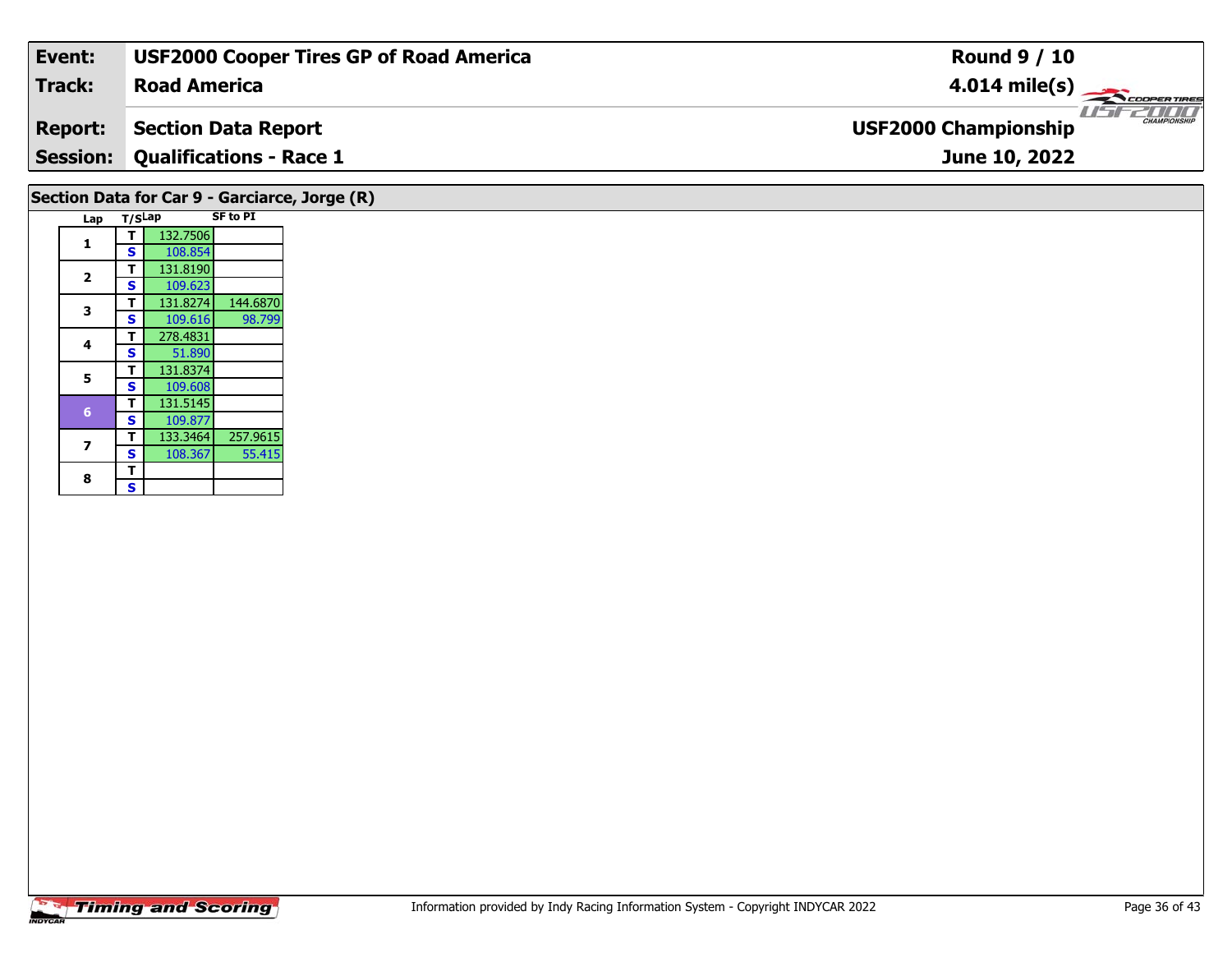|                                              | Event:<br><b>Track:</b> |                                                 | <b>Road America</b>                |         | <b>USF2000 Cooper Tires GP of Road America</b> |          |                 |                 |                 |                 |                 |                         |                 |                 | <b>Round 9 / 10</b>         |                   |                                                                                                                                                                                                                                                                                                                                                                                                                                 |  |
|----------------------------------------------|-------------------------|-------------------------------------------------|------------------------------------|---------|------------------------------------------------|----------|-----------------|-----------------|-----------------|-----------------|-----------------|-------------------------|-----------------|-----------------|-----------------------------|-------------------|---------------------------------------------------------------------------------------------------------------------------------------------------------------------------------------------------------------------------------------------------------------------------------------------------------------------------------------------------------------------------------------------------------------------------------|--|
|                                              |                         |                                                 |                                    |         |                                                |          |                 |                 |                 |                 |                 | $4.014 \text{ mile(s)}$ |                 |                 |                             |                   |                                                                                                                                                                                                                                                                                                                                                                                                                                 |  |
|                                              | <b>Report:</b>          |                                                 | <b>Section Data Report</b>         |         |                                                |          |                 |                 |                 |                 |                 |                         |                 |                 | <b>USF2000 Championship</b> |                   | $\frac{1}{\sqrt{1-\frac{1}{2}}}\frac{1}{\sqrt{1-\frac{1}{2}}}\frac{1}{\sqrt{1-\frac{1}{2}}}\frac{1}{\sqrt{1-\frac{1}{2}}}\frac{1}{\sqrt{1-\frac{1}{2}}}\frac{1}{\sqrt{1-\frac{1}{2}}}\frac{1}{\sqrt{1-\frac{1}{2}}}\frac{1}{\sqrt{1-\frac{1}{2}}}\frac{1}{\sqrt{1-\frac{1}{2}}}\frac{1}{\sqrt{1-\frac{1}{2}}}\frac{1}{\sqrt{1-\frac{1}{2}}}\frac{1}{\sqrt{1-\frac{1}{2}}}\frac{1}{\sqrt{1-\frac{1}{2}}}\frac{1}{\sqrt{1-\frac{$ |  |
|                                              | <b>Session:</b>         | <b>Qualifications - Race 1</b><br>June 10, 2022 |                                    |         |                                                |          |                 |                 |                 |                 |                 |                         |                 |                 |                             |                   |                                                                                                                                                                                                                                                                                                                                                                                                                                 |  |
| Section Data for Car 90 - Douglas, Jacob (R) |                         |                                                 |                                    |         |                                                |          |                 |                 |                 |                 |                 |                         |                 |                 |                             |                   |                                                                                                                                                                                                                                                                                                                                                                                                                                 |  |
|                                              | Lap                     |                                                 | T/SI12 to I13 I13 to I14 I14 to SF |         |                                                | SF to I1 | <b>I1 to I2</b> | <b>I2 to I3</b> | <b>I3 to I4</b> | <b>14 to 15</b> | <b>I5 to 16</b> | <b>16 to 17</b>         | <b>I7 to I8</b> | <b>I8 to 19</b> | <b>I9 to I10</b>            | <b>I10 to I11</b> | <b>I11 to I12</b>                                                                                                                                                                                                                                                                                                                                                                                                               |  |
|                                              | 1                       |                                                 | 5.7611                             | 4.3803  | 8.0213                                         | 6.2306   | 10.9087         | 9.7063          | 12.9400         | 11.2903         | 12.3297         | 8.4378                  | 12.5765         | 8.4949          | 8.4465                      | 9.4494            | 4.3527                                                                                                                                                                                                                                                                                                                                                                                                                          |  |
|                                              |                         | S                                               | 91.128                             | 100.865 | 121.041                                        | 135.037  | 108.504         | 96.938          | 129.777         | 89.981          | 91.851          | 90.744                  | 106.747         | 131.871         | 141.586                     | 85.936            | 110.746                                                                                                                                                                                                                                                                                                                                                                                                                         |  |
|                                              | $\overline{2}$          | T.                                              | 5.6697                             | 4.3632  | 8.0223                                         | 6.2317   | 10.4612         | 9.5880          | 12.9798         | 11.2486         | 12.2851         | 8.3694                  | 12.5442         | 8.4718          | 8.4373                      | 9.2750            | 4.3457                                                                                                                                                                                                                                                                                                                                                                                                                          |  |
|                                              |                         | S <sub>1</sub>                                  | 92.597                             | 101.260 | 121.026                                        | 135.014  | 113.145         | 98.134          | 129.379         | 90.314          | 92.185          | 91.486                  | 107.022         | 132.230         | 141.741                     | 87.552            | 110.925                                                                                                                                                                                                                                                                                                                                                                                                                         |  |
|                                              | 3                       | Τ.                                              | 5.6687                             | 4.3439  | 8.0246                                         | 6.2501   | 10.4564         | 9.6136          | 12.9906         | 11.2231         | 12.3940         | 8.3976                  | 12.6328         | 8.5122          | 8.4497                      | 9.3144            | 4.3287                                                                                                                                                                                                                                                                                                                                                                                                                          |  |
|                                              |                         | S.                                              | 92.614                             | 101.710 | 120.992                                        | 134.616  | 113.197         | 97.873          | 129.272         | 90.519          | 91.375          | 91.179                  | 106.271         | 131.603         | 141.533                     | 87.182            | 111.360                                                                                                                                                                                                                                                                                                                                                                                                                         |  |
|                                              | 4                       |                                                 | 5.6582                             | 4.3646  | 8.0201                                         | 6.2455   | 10.4935         | 9.5176          | 12.9652         | 11.3930         | 12.2763         | 8.3419                  | 12.6863         | 8.5511          | 8.8700                      | 9.4133            | 4.3046                                                                                                                                                                                                                                                                                                                                                                                                                          |  |
|                                              |                         | S.                                              | 92.786                             | 101.228 | 121.059                                        | 134.715  | 112.797         | 98.860          | 129.525         | 89.170          | 92.251          | 91.787                  | 105.823         | 131.004         | 134.826                     | 86.266            | 111.984                                                                                                                                                                                                                                                                                                                                                                                                                         |  |
|                                              | 5                       | T.                                              | 5.6687                             | 4.3617  | 8.0300                                         | 6.2511   | 10.3765         | 9.5169          | 12.9446         | 11.2749         | 12.2754         | 8.4074                  | 12.6550         | 8.5224          | 8.4644                      | 9.2697            | 4.3269                                                                                                                                                                                                                                                                                                                                                                                                                          |  |
|                                              |                         | S.                                              | 92.614                             | 101.295 | 120.910                                        | 134.594  | 114.069         | 98.867          | 129.731         | 90.104          | 92.258          | 91.072                  | 106.085         | 131.445         | 141.287                     | 87.602            | 111.407                                                                                                                                                                                                                                                                                                                                                                                                                         |  |
|                                              | 6                       |                                                 | 5.6805                             | 4.3841  | 8.0461                                         | 6.2586   | 10.5632         | 9.7226          | 13.0244         | 11.4750         | 12.3977         | 8.4092                  | 12.6531         | 8.5227          | 8.4649                      | 9.2084            | 4.3197                                                                                                                                                                                                                                                                                                                                                                                                                          |  |
|                                              |                         | S.                                              | 92.421                             | 100.777 | 120.668                                        | 134.433  | 112.053         | 96.775          | 128.936         | 88.532          | 91.348          | 91.053                  | 106.100         | 131.440         | 141.279                     | 88.185            | 111.592                                                                                                                                                                                                                                                                                                                                                                                                                         |  |
|                                              | 7                       | Τ.                                              | 5.6583                             | 4.3667  | 8.0339                                         | 6.2543   | 10.4024         | 9.5762          | 12.9992         | 11.5297         | 12.3772         | 8.5135                  | 12.6984         | 8.5160          | 8.4315                      | 9.2252            | 4.3130                                                                                                                                                                                                                                                                                                                                                                                                                          |  |
|                                              |                         | S.                                              | 92.784                             | 101.179 | 120.852                                        | 134.526  | 113.785         | 98.255          | 129.186         | 88.112          | 91.499          | 89.937                  | 105.722         | 131.544         | 141.838                     | 88.025            | 111.766                                                                                                                                                                                                                                                                                                                                                                                                                         |  |
|                                              | $\sim$                  | Τŀ                                              | 5.6040                             | 4.4008  | 7.99661                                        | 6.1994   | 10.4515         | 9.5459          | 12.9613         | 11.5210         | 12.3327         | 8.4120                  | 12.6567         | 8.5302          | 8.4629                      | 9.6659            | 4.4605                                                                                                                                                                                                                                                                                                                                                                                                                          |  |

8 T | 5.6040 4.4008 7.9966 6.1994 10.4515 9.5459 12.9613 11.5210 12.3327 8.4120 12.6567 8.5302 8.4629 9.6659 4.4605<br>S S 93.683 100.395 121.415 135.717 113.250 98.567 129.564 88.179 91.829 91.023 106.070 131.325 141.312 84.

**8**

**9**

**<sup>T</sup>** 6.0001 **<sup>S</sup>** 87.499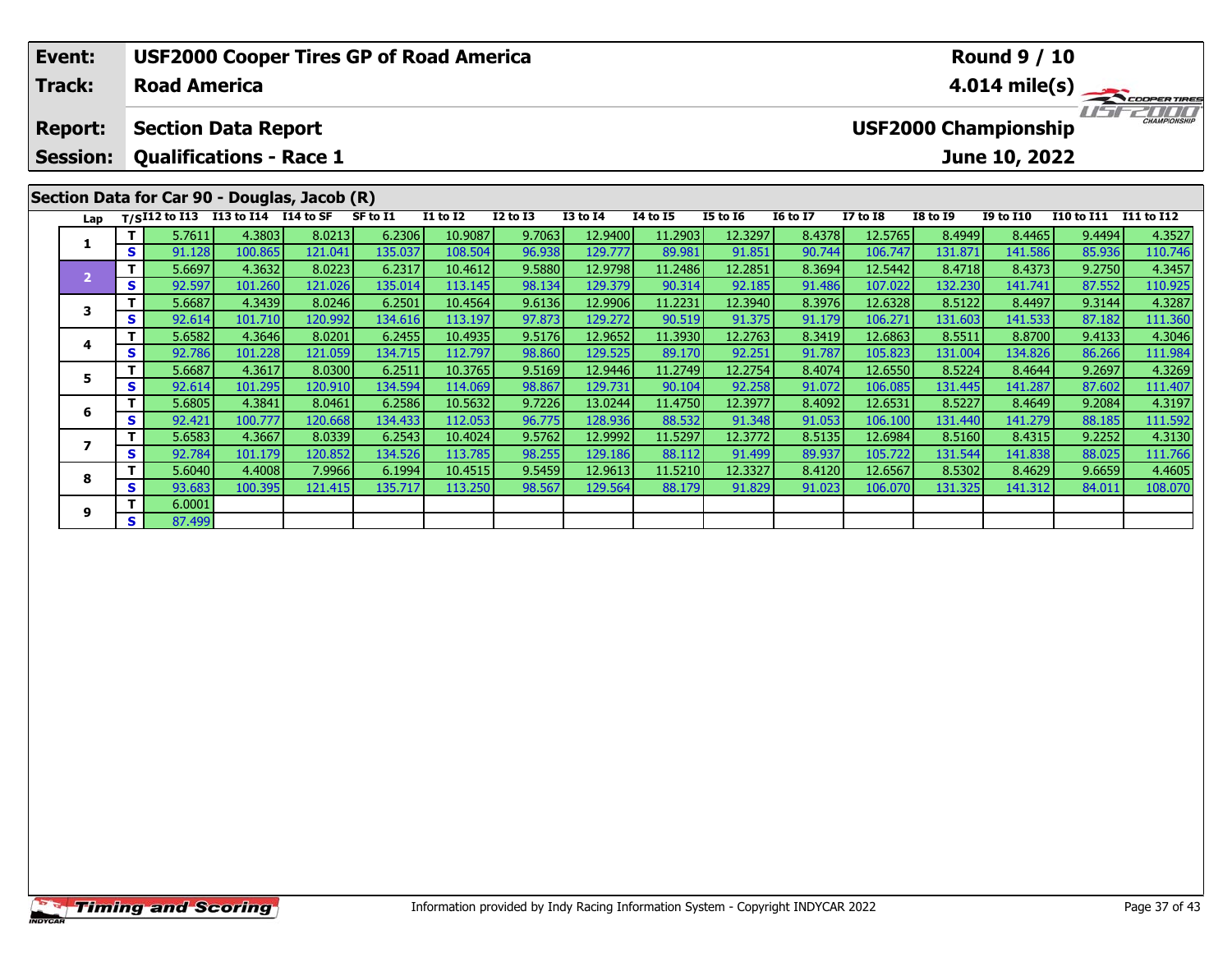| Event:                                       | <b>USF2000 Cooper Tires GP of Road America</b> | <b>Round 9 / 10</b>                                |  |  |  |  |  |  |
|----------------------------------------------|------------------------------------------------|----------------------------------------------------|--|--|--|--|--|--|
| <b>Track:</b>                                | <b>Road America</b>                            | $4.014 \text{ mile(s)}$                            |  |  |  |  |  |  |
| <b>Report:</b>                               | <b>Section Data Report</b>                     | <b>CHAMPIONSHIP</b><br><b>USF2000 Championship</b> |  |  |  |  |  |  |
|                                              | <b>Session: Qualifications - Race 1</b>        | June 10, 2022                                      |  |  |  |  |  |  |
| Section Data for Car 90 - Douglas, Jacob (R) |                                                |                                                    |  |  |  |  |  |  |

| Lap            | T/SLap |          | PO to SF | <b>SF to PI</b> |
|----------------|--------|----------|----------|-----------------|
| 1              | т      | 133.3261 | 134.6325 |                 |
|                | S      | 108.384  | 101.078  |                 |
|                | т      | 132.2930 |          |                 |
| $\overline{2}$ | S      | 109.230  |          |                 |
|                | т      | 132.6004 |          |                 |
| 3              | S      | 108.977  |          |                 |
| 4              | т      | 133.1012 |          |                 |
|                | S      | 108.567  |          |                 |
| 5              | т      | 132.3456 |          |                 |
|                | S      | 109.187  |          |                 |
| 6              | т      | 133.1302 |          |                 |
|                | S      | 108.543  |          |                 |
| 7              | т      | 132.8955 |          |                 |
|                | S      | 108.735  |          |                 |
| 8              | т      | 133.2014 |          | 260.7885        |
|                | S      | 108.485  |          | 54.815          |
|                | т      |          |          |                 |
| 9              | S      |          |          |                 |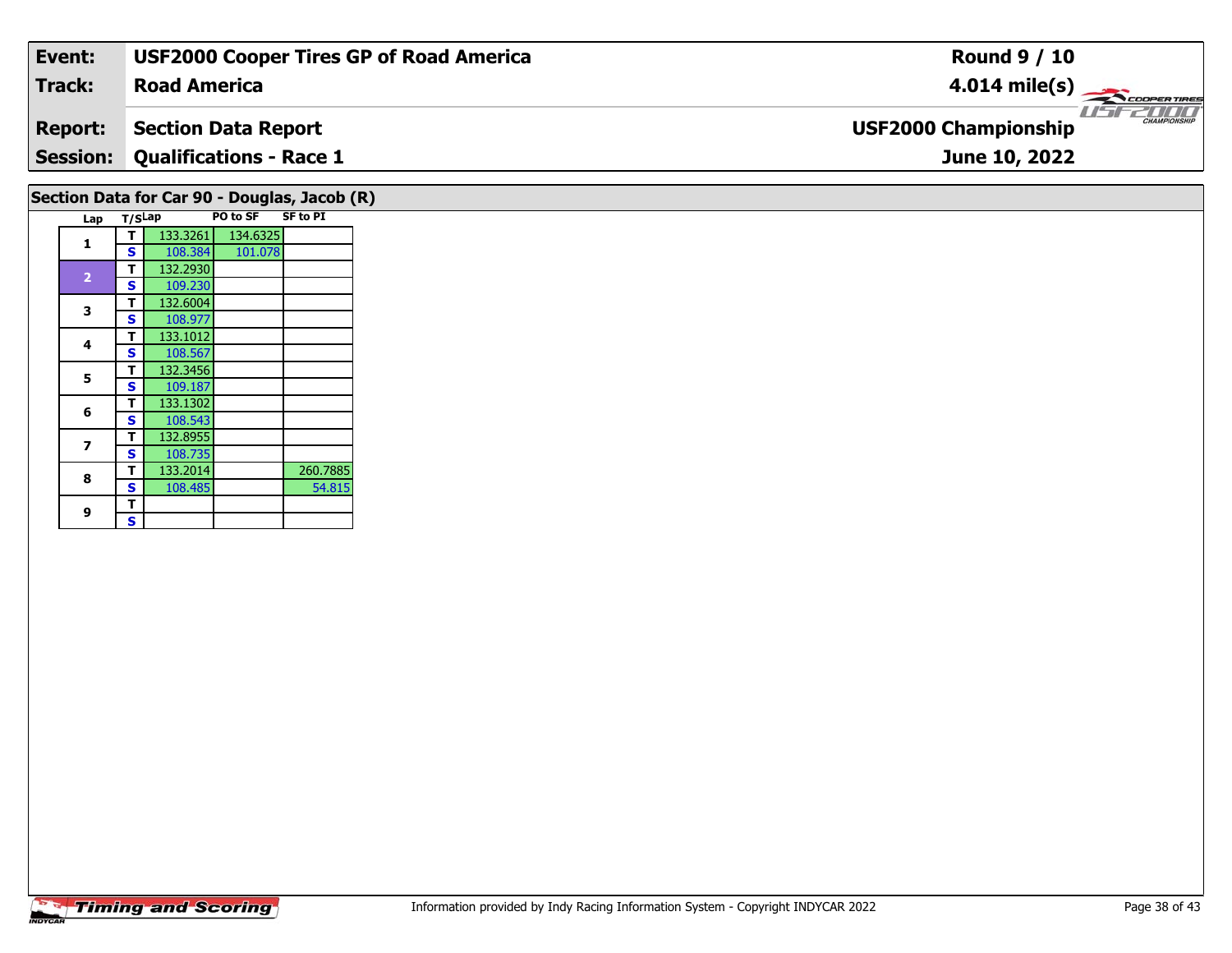| Event:          |                                                 | <b>USF2000 Cooper Tires GP of Road America</b><br><b>Round 9 / 10</b> |                                             |           |          |                 |                 |                 |          |                 |                         |                 |                 |                             |                       |                    |
|-----------------|-------------------------------------------------|-----------------------------------------------------------------------|---------------------------------------------|-----------|----------|-----------------|-----------------|-----------------|----------|-----------------|-------------------------|-----------------|-----------------|-----------------------------|-----------------------|--------------------|
| Track:          |                                                 | <b>Road America</b>                                                   |                                             |           |          |                 |                 |                 |          |                 | $4.014 \text{ mile(s)}$ |                 |                 |                             |                       |                    |
| <b>Report:</b>  |                                                 |                                                                       | <b>Section Data Report</b>                  |           |          |                 |                 |                 |          |                 |                         |                 |                 | <b>USF2000 Championship</b> | ' ISF                 | <b>EXAMPLE AND</b> |
| <b>Session:</b> | <b>Qualifications - Race 1</b><br>June 10, 2022 |                                                                       |                                             |           |          |                 |                 |                 |          |                 |                         |                 |                 |                             |                       |                    |
|                 |                                                 |                                                                       | Section Data for Car 91 - Brienza, Joey (R) |           |          |                 |                 |                 |          |                 |                         |                 |                 |                             |                       |                    |
| Lap             |                                                 | $T/SI12$ to $I13$                                                     | I13 to I14                                  | I14 to SF | SF to I1 | <b>I1 to I2</b> | <b>I2 to I3</b> | <b>I3 to I4</b> | 14 to 15 | <b>I5 to 16</b> | <b>16 to 17</b>         | <b>I7 to I8</b> | <b>I8 to 19</b> | <b>I9 to I10</b>            | I10 to I11 I11 to I12 |                    |
| 1               |                                                 | 5.6869                                                                | 4.3672                                      | 8.0218    | 6.2394   | 10.4758         | 9.6941          | 12.9882         | 11.2737  | 12.3067         | 8.4868                  | 12.5120         | 8.4751          | 8.4798                      | 9.8528                | 4.3620             |
|                 | <b>S</b>                                        | 92.317                                                                | 101.167                                     | 121.034   | 134.847  | 112.988         | 97.060          | 129.296         | 90.113   | 92.023          | 90.220                  | 107.297         | 132.179         | 141.030                     | 82.418                | 110.510            |
| $\overline{2}$  |                                                 | 5.6952                                                                | 4.3272                                      | 7.9316    | 6.1250   | 10.3617         | 9.5738          | 12.8374         | 11.1238  | 12.1515         | 8.3887                  | 12.4750         | 8.7497          | 8.6553                      | 9.1732                | 4.2892             |
|                 | <b>S</b>                                        | 92.183                                                                | 102.103                                     | 122.410   | 137.365  | 114.232         | 98.280          | 130.815         | 91.328   | 93.198          | 91.275                  | 107.615         | 128.030         | 138.171                     | 88.524                | 112.386            |
| 3               | Τ.                                              | 5.6382                                                                | 4.3347                                      | 7.9577    | 6.1875   | 10.3171         | 9.5718          | 12.8878         | 11.2162  | 12.2584         | 8.5321                  | 12.6496         | 8.4092          | 8.3560                      | 9.4131                | 4.3302             |
|                 | <b>S</b>                                        | 93.115                                                                | 101.926                                     | 122.009   | 135.978  | 114.726         | 98.300          | 130.303         | 90.575   | 92.386          | 89.741                  | 106.130         | 133.214         | 143.120                     | 86.268                | 111.322            |
| 4               | T.                                              | 5.7764                                                                | 4.3301                                      | 7.8618    | 6.0425   | 10.7545         | 9.7656          | 12.8584         | 11.3957  | 12.3170         | 8.5055                  | 12.6594         | 8.4674          | 8.7864                      | 9.4817                | 4.4056             |
|                 | S                                               | 90.887                                                                | 102.034                                     | 123.497   | 139.241  | 110.060         | 96.349          | 130.601         | 89.148   | 91.946          | 90.022                  | 106.048         | 132.299         | 136.109                     | 85.643                | 109.417            |
| 5               | т                                               | 5.7126                                                                | 4.3298                                      | 7.9731    | 6.1976   | 10.4188         | 9.5886          | 12.8919         | 11.1876  | 12.2908         | 8.3638                  | 12.5981         | 8.4869          | 8.4523                      | 9.2476                | 4.3009             |
|                 | S.                                              | 91.902                                                                | 102.041                                     | 121.773   | 135.756  | 113.606         | 98.128          | 130.261         | 90.807   | 92.142          | 91.547                  | 106.564         | 131.995         | 141.489                     | 87.811                | 112.080            |
| 6               | т                                               | 5.6637                                                                | 4.3481                                      | 7.9624    | 6.1875   | 10.7524         | 9.6658          | 12.9485         | 14.8166  | 13.6817         | 9.9836                  | 12.6940         | 8.4711          | 8.4304                      | 9.2513                | 4.3161             |
|                 | <b>S</b>                                        | 92.696                                                                | 101.612                                     | 121.937   | 135.978  | 110.081         | 97.344          | 129.692         | 68.566   | 82.775          | 76.694                  | 105.759         | 132.241         | 141.857                     | 87.776                | 111.685            |
| $\overline{z}$  |                                                 | 5.7079                                                                | 4.3169                                      | 7.9221    | 6.1524   | 10.3690         | 9.5452          | 12.7958         | 11.1370  | 12.2246         | 8.3019                  | 12.6039         | 8.4138          | 8.3793                      | 9.2297                | 4.3050             |
|                 | S.                                              | 91.978                                                                | 102.346                                     | 122.557   | 136.754  | 114.151         | 98.574          | 131.240         | 91.219   | 92.641          | 92.230                  | 106.515         | 133.142         | 142.722                     | 87.982                | 111.973            |
| 8               |                                                 | 5.7361                                                                | 4.3468                                      | 7.9140    | 6.1147   | 10.3901         | 9.5964          | 12.8017         | 11.2496  | 12.2035         | 8.3414                  | 12.5753         | 8.4373          | 8.3876                      | 9.4650                | 4.3140             |
|                 | S.                                              | 91.526                                                                | 101.642                                     | 122.682   | 137.597  | 113.920         | 98.048          | 131.179         | 90.306   | 92.801          | 91.793                  | 106.757         | 132.771         | 142.581                     | 85.795                | 111.740            |

**9**

**<sup>T</sup>** 6.0431 **<sup>S</sup>** 86.876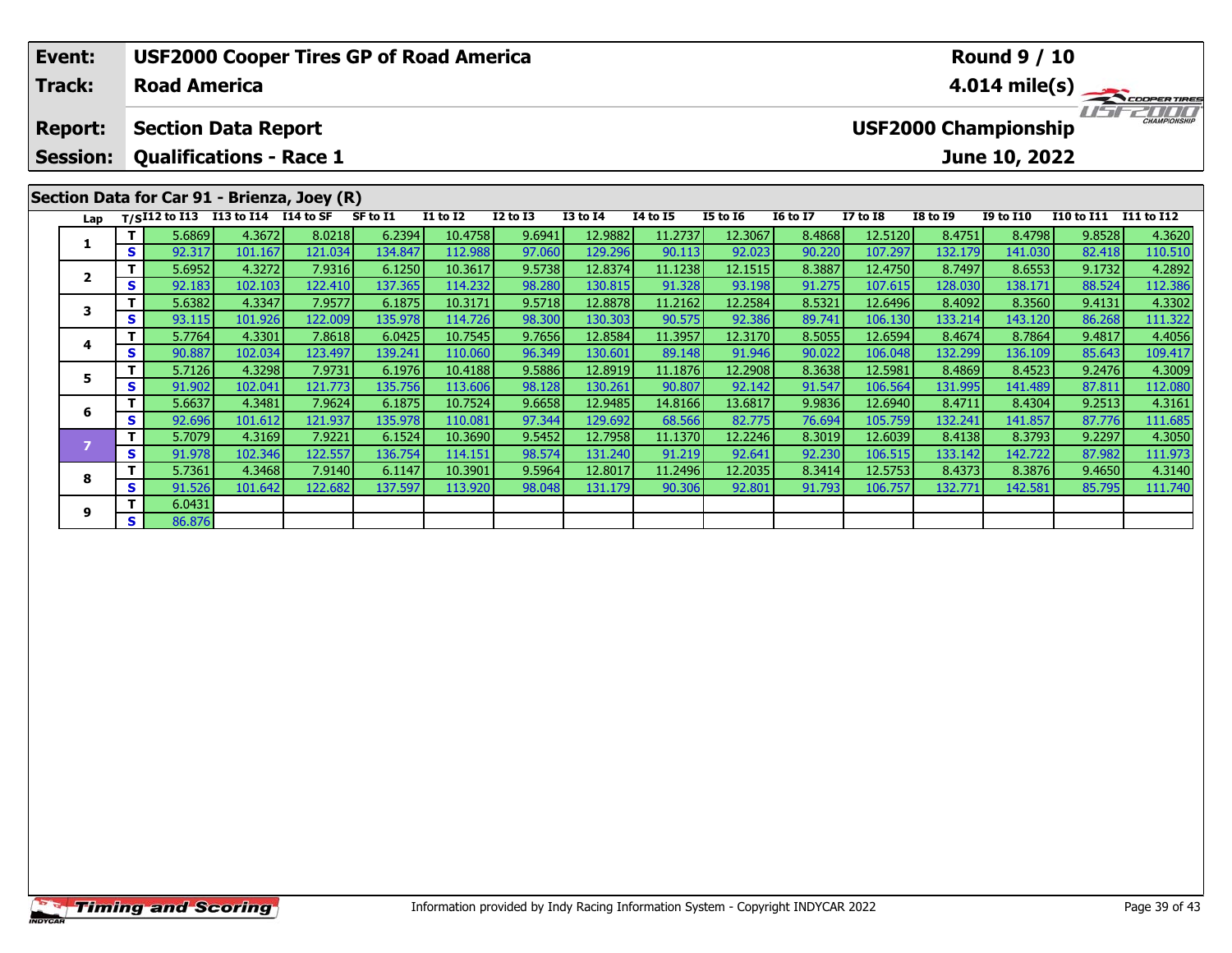| Event:                                      | <b>USF2000 Cooper Tires GP of Road America</b> | <b>Round 9 / 10</b>                                |  |  |  |  |  |  |
|---------------------------------------------|------------------------------------------------|----------------------------------------------------|--|--|--|--|--|--|
| <b>Track:</b>                               | <b>Road America</b>                            | $4.014 \text{ mile(s)}$                            |  |  |  |  |  |  |
| <b>Report:</b>                              | <b>Section Data Report</b>                     | <b>CHAMPIONSHIP</b><br><b>USF2000 Championship</b> |  |  |  |  |  |  |
|                                             | <b>Session: Qualifications - Race 1</b>        | June 10, 2022                                      |  |  |  |  |  |  |
| Section Data for Car 91 - Brienza, Joey (R) |                                                |                                                    |  |  |  |  |  |  |

| Lap | T/SLap |          | <b>PO to SF</b> | <b>SF to PI</b> |
|-----|--------|----------|-----------------|-----------------|
|     | т      | 133.2223 | 134.6286        |                 |
| 1   | S      | 108.468  | 101.081         |                 |
|     | т      | 131.8583 |                 |                 |
| 2   | S      | 109.590  |                 |                 |
| 3   | т      | 132.0596 |                 |                 |
|     | S      | 109.423  |                 |                 |
| 4   | т      | 133.4080 |                 |                 |
|     | S      | 108.317  |                 |                 |
| 5   | т      | 132.0404 |                 |                 |
|     | S      | 109.439  |                 |                 |
| 6   | т      | 139.1732 |                 |                 |
|     | S      | 103.830  |                 |                 |
| 7   | т      | 131.4045 |                 |                 |
|     | S      | 109.969  |                 |                 |
| 8   | т      | 131.8735 |                 | 264.3011        |
|     | S      | 109.578  |                 | 54.086          |
| 9   | т      |          |                 |                 |
|     | S      |          |                 |                 |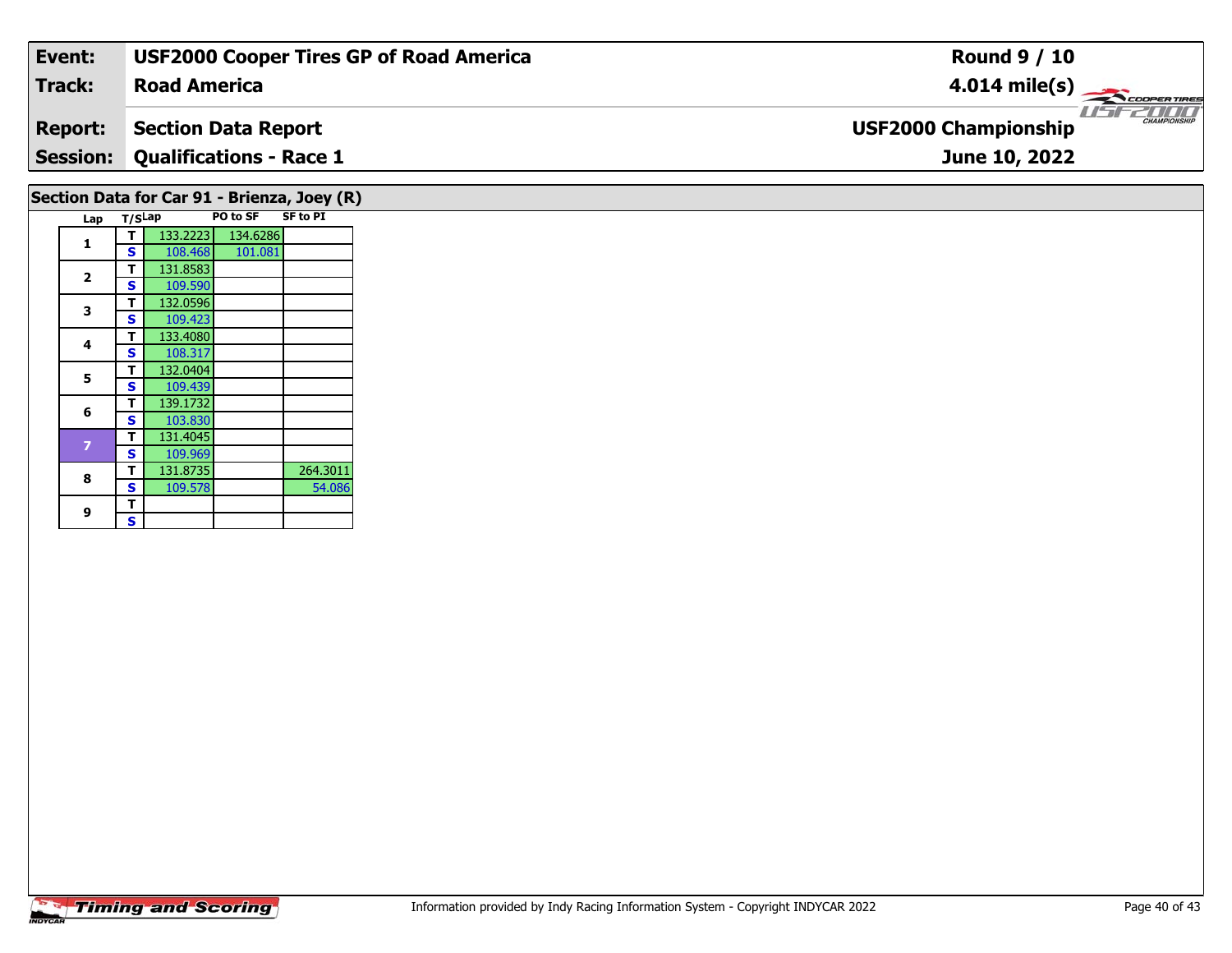| Event:<br>Track:                  |     |                                                                                            | <b>USF2000 Cooper Tires GP of Road America</b><br><b>Round 9 / 10</b><br><b>Road America</b><br>$4.014 \text{ mile(s)}$ |         |          |                 |              |                 |                 |                 |                 |                 |                             |                  |                   |                     |
|-----------------------------------|-----|--------------------------------------------------------------------------------------------|-------------------------------------------------------------------------------------------------------------------------|---------|----------|-----------------|--------------|-----------------|-----------------|-----------------|-----------------|-----------------|-----------------------------|------------------|-------------------|---------------------|
| <b>Report:</b><br><b>Session:</b> |     | <b>Section Data Report</b><br><b>Qualifications - Race 1</b>                               |                                                                                                                         |         |          |                 |              |                 |                 |                 |                 |                 | <b>USF2000 Championship</b> | June 10, 2022    |                   | <b>CHAMPIONSHIP</b> |
| Lap                               |     | Section Data for Car 92 - Frazer, Billy<br>T/SI12 to I13 I13 to I14 $\overline{114}$ to SF |                                                                                                                         |         | SF to I1 | <b>I1 to I2</b> | $I2$ to $I3$ | <b>I3 to I4</b> | <b>I4 to I5</b> | <b>I5 to 16</b> | <b>16 to 17</b> | <b>I7 to I8</b> | <b>I8 to I9</b>             | <b>I9 to I10</b> | <b>I10 to I11</b> | I11 to I12          |
|                                   |     | 5.6187                                                                                     | 4.3662                                                                                                                  | 8.0236  | 6.2373   | 10.3582         | 9.5749       | 12.9469         | 11.1635         | 12.2080         | 8.3933          | 12.4423         | 8.3985                      | 8.3226           | 9.3752            | 4.3416              |
|                                   | S I | 93.438                                                                                     | 101.191                                                                                                                 | 121.007 | 134.892  | 114.270         | 98.268       | 129.708         | 91.003          | 92.767          | 91.225          | 107.898         | 133.384                     | 143.694          | 86.616            | 111.029             |
| $\mathbf{2}$                      |     | 5.5638                                                                                     | 4.3071                                                                                                                  | 7.9807  | 6.2363   | 10.2327         | 9.4631       | 12.9400         | 11.1048         | 12.2197         | 8.3288          | 12.4111         | 8.4689                      | 8.4472           | 9.1551            | 4.2995              |
|                                   | S   | 94.360                                                                                     | 102.579                                                                                                                 | 121.657 | 134.914  | 115.672         | 99.429       | 129.777         | 91.484          | 92.678          | 91.932          | 108.169         | 132.275                     | 141.575          | 88.699            | 112.117             |
| 3                                 | Τ.  | 5.5558                                                                                     | 4.3052                                                                                                                  | 7.9791  | 6.2332   | 10.6799         | 9.7397       | 12.8250         | 11.4805         | 12.3985         | 8.4968          | 12.4759         | 8.4437                      | 8.3777           | 9.0949            | 4.2918              |
|                                   | S.  | 94.496                                                                                     | 102.624                                                                                                                 | 121.682 | 134.981  | 110.828         | 96.606       | 130.941         | 88.490          | 91.342          | 90.114          | 107.607         | 132.670                     | 142.749          | 89.286            | 112.318             |
| 4                                 |     | 5.5857                                                                                     | 4.3357                                                                                                                  | 7.9087  | 6.2122   | 10.2555         | 9.4403       | 12.8828         | 11.1137         | 12.1571         | 8.3647          | 12.4660         | 8.4448                      | 8.3710           | 9.0976            | 4.2881              |
|                                   | s l | 93.990                                                                                     | 101.902                                                                                                                 | 122.765 | 135.437  | 115.415         | 99.669       | 130.354         | 91.411          | 93.155          | 91.537          | 107.693         | 132.653                     | 142.863          | 89.259            | 112.415             |
| 5                                 |     | 5.5661                                                                                     | 4.3137                                                                                                                  | 7.9242  | 6.1203   | 10.3383         | 9.5322       | 12.7462         | 29.5660         | 12.7233         | 8.5011          | 12.6601         | 8.5145                      | 8.4636           | 9.2372            | 4.2971              |
|                                   | S   | 94.321                                                                                     | 102.422                                                                                                                 | 122.525 | 137.471  | 114.490         | 98.708       | 131.750         | 34.361          | 89.010          | 90.069          | 106.042         | 131.567                     | 141.300          | 87.910            | 112.179             |
| 6                                 |     | 5.5930                                                                                     |                                                                                                                         |         |          |                 | 10.3495      | 13.2488         | 11.6116         | 12.6248         | 8.6359          | 12.4006         | 8.4699                      | 8.4894           | 9.1550            | 4.2969              |
|                                   | s l | 93.867                                                                                     |                                                                                                                         |         |          |                 | 90.913       | 126.752         | 87.491          | 89.704          | 88.663          | 108.261         | 132.260                     | 140.871          | 88.700            | 112.184             |

7 | T | 5.5527| 4.2710| 7.9814| 6.2433| 10.2367| 9.3942| 12.9360| 11.2055| 12.1818| 8.3606| 12.3846| 8.4731| 8.4646| 9.1361| 4.2988<br>7 | S | 94.549 103.446 121.646 134.763 115.627 100.159 129.817 90.662 92.967 91.582 108.40

8 T | 5.5789 4.3008 7.9822 6.2438 10.1258 9.3338 12.9547 11.1783 12.1442 8.2976 12.3708 8.4744 8.4742 9.1248 4.2977<br>8 S 94.105 102.729 121.634 134.752 116.893 100.807 129.630 90.882 93.254 92.278 108.522 132.190 141.124 88

**7**

**8**

**9**

**<sup>T</sup>** 5.9042 **<sup>S</sup>** 88.920

4.2988

112.135<br>4.2977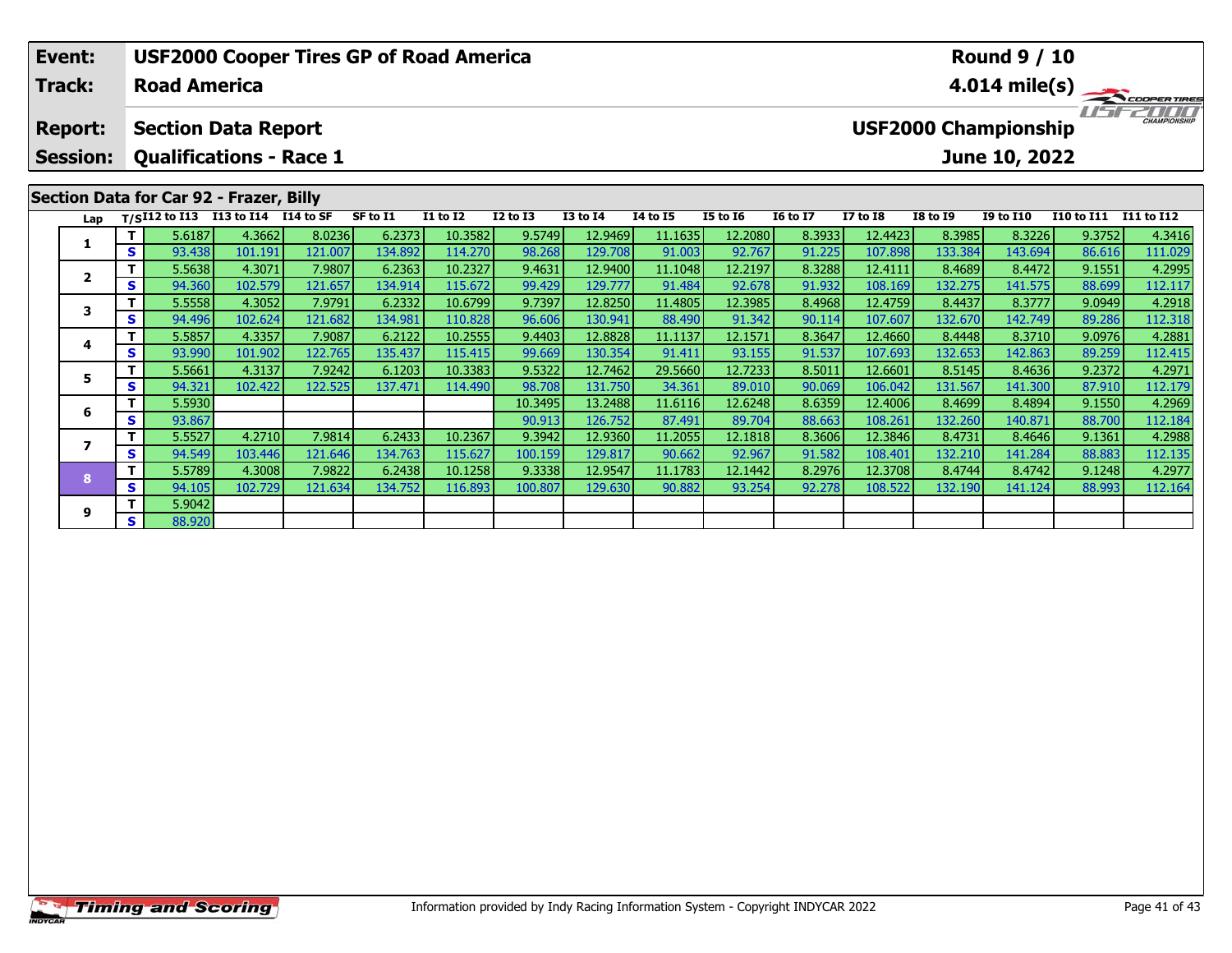| Event:          | <b>USF2000 Cooper Tires GP of Road America</b>                                                  | <b>Round 9 / 10</b>                                     |
|-----------------|-------------------------------------------------------------------------------------------------|---------------------------------------------------------|
| <b>Track:</b>   | <b>Road America</b>                                                                             | $4.014 \text{ mile(s)}$                                 |
| <b>Report:</b>  | <b>Section Data Report</b>                                                                      | <b>LISE CHAMPIONSHIP</b><br><b>USF2000 Championship</b> |
| <b>Session:</b> | <b>Qualifications - Race 1</b>                                                                  | June 10, 2022                                           |
| $1 - r$ $T/dm$  | Section Data for Car 92 - Frazer, Billy<br>DTA to DO<br>DT to DO<br>DO to CE<br><b>CE to DT</b> |                                                         |

| Lap                     | T/SLap |          | PI to PO | PO to SF | SF to PI | <b>PIA to PO</b> |
|-------------------------|--------|----------|----------|----------|----------|------------------|
| 1                       | т      | 131.7708 |          | 134.1844 |          |                  |
|                         | S      | 109.663  |          | 101.416  |          |                  |
| $\overline{\mathbf{2}}$ | т      | 131.1588 |          |          |          |                  |
|                         | S      | 110.175  |          |          |          |                  |
| 3                       | т      | 132.3777 |          |          |          |                  |
|                         | S      | 109.160  |          |          |          |                  |
| 4                       | т      | 130.9239 |          |          |          |                  |
|                         | S      | 110.373  |          |          |          |                  |
| 5                       | т      | 150.5039 |          |          | 163.2112 |                  |
|                         | S      | 96.013   |          |          | 87.586   |                  |
| 6                       | т      | 238.8530 | 94.1469  | 131.9999 |          | 109.7038         |
|                         | S      | 60.499   | 10.530   | 103.094  |          | 13.872           |
| $\overline{\mathbf{z}}$ | т      | 131.1204 |          |          |          |                  |
|                         | S      | 110.207  |          |          |          |                  |
| 8                       | т      | 130.8820 |          |          | 173.9214 |                  |
|                         | S      | 110.408  |          |          | 82.192   |                  |
| 9                       | т      |          |          |          |          |                  |
|                         | S      |          |          |          |          |                  |